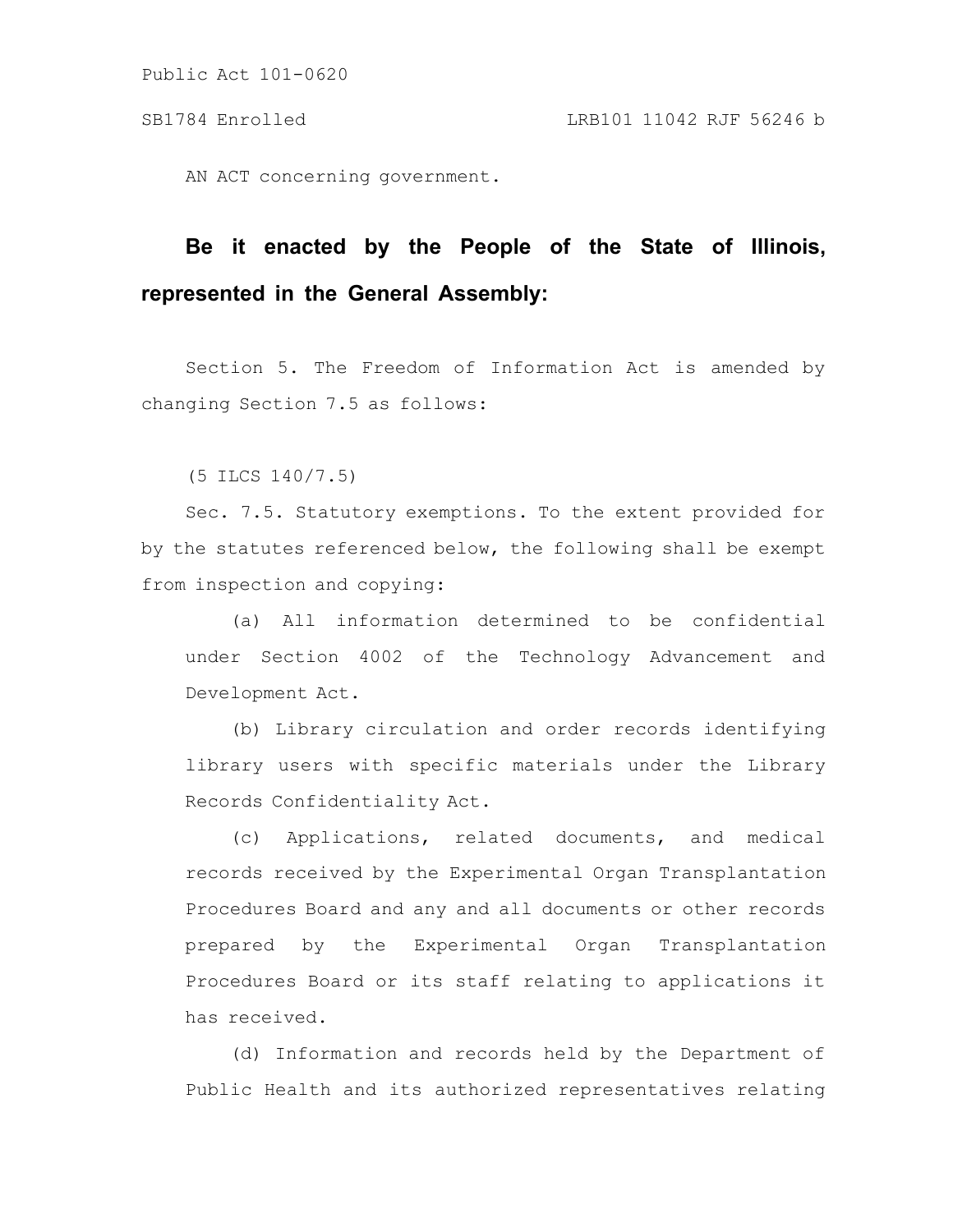to known or suspected cases of sexually transmissible disease or any information the disclosure of which is restricted under the Illinois Sexually Transmissible Disease Control Act.

(e) Information the disclosure of which is exempted under Section 30 of the Radon Industry Licensing Act.

(f) Firm performance evaluations under Section 55 of the Architectural, Engineering, and Land Surveying Qualifications Based Selection Act.

(g) Information the disclosure of which is restricted and exempted under Section 50 of the Illinois Prepaid Tuition Act.

(h) Information the disclosure of which is exempted under the State Officials and Employees Ethics Act, and records of any lawfully created State or local inspector general's office that would be exempt if created or obtained by an Executive Inspector General's office under that Act.

(i) Information contained in a local emergency energy plan submitted to a municipality in accordance with a local emergency energy plan ordinance that is adopted under Section 11-21.5-5 of the Illinois Municipal Code.

(j) Information and data concerning the distribution of surcharge moneys collected and remitted by carriers under the Emergency Telephone System Act.

(k) Law enforcement officer identification information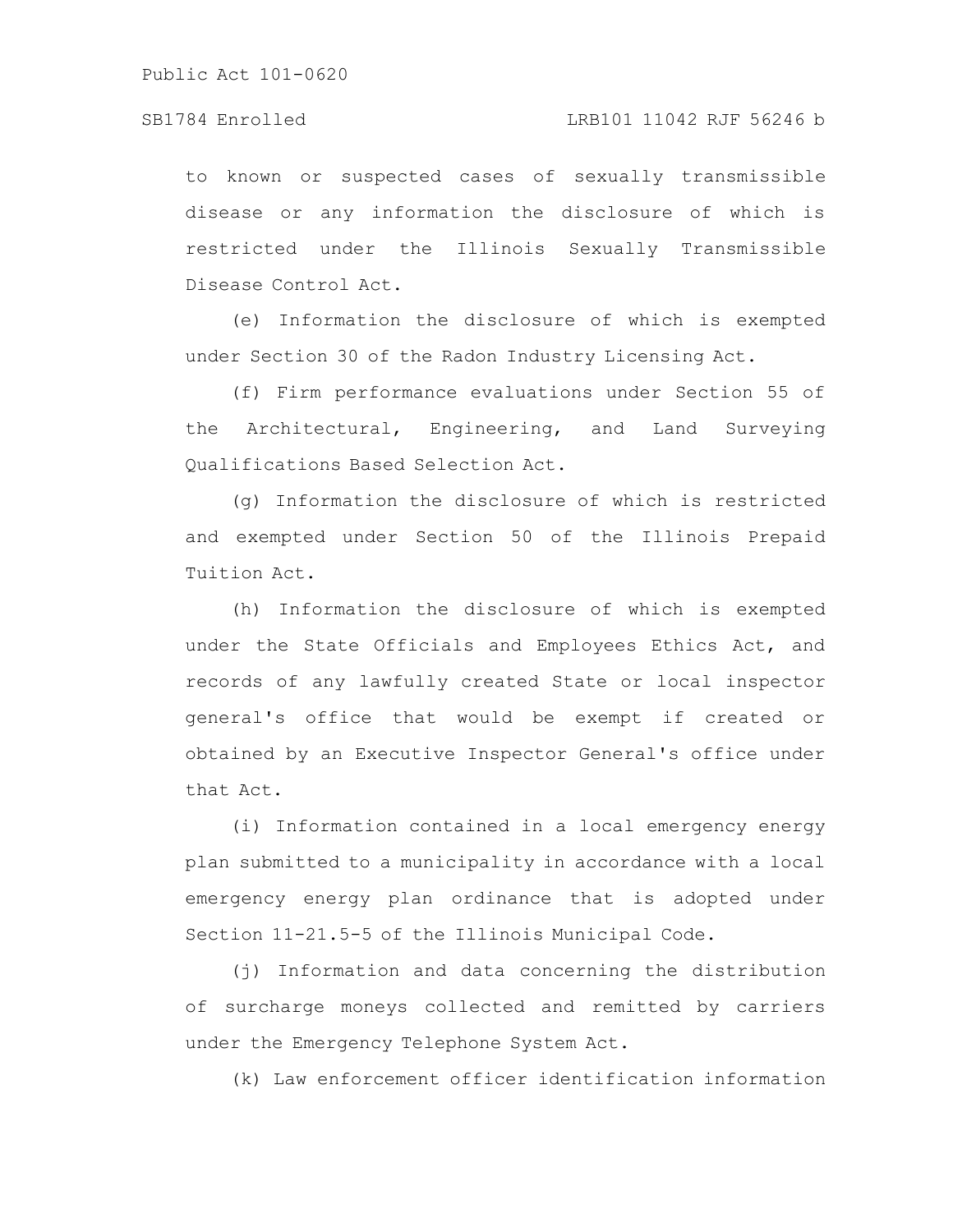### SB1784 Enrolled LRB101 11042 RJF 56246 b

or driver identification information compiled by a law enforcement agency or the Department of Transportation under Section 11-212 of the Illinois Vehicle Code.

(l) Records and information provided to a residential health care facility resident sexual assault and death review team or the Executive Council under the Abuse Prevention Review Team Act.

(m) Information provided to the predatory lending database created pursuant to Article 3 of the Residential Real Property Disclosure Act, except to the extent authorized under that Article.

(n) Defense budgets and petitions for certification of compensation and expenses for court appointed trial counsel as provided under Sections 10 and 15 of the Capital Crimes Litigation Act. This subsection (n) shall apply until the conclusion of the trial of the case, even if the prosecution chooses not to pursue the death penalty prior to trial or sentencing.

(o) Information that is prohibited from being disclosed under Section 4 of the Illinois Health and Hazardous Substances Registry Act.

(p) Security portions of system safety program plans, investigation reports, surveys, schedules, lists, data, or information compiled, collected, or prepared by or for the Regional Transportation Authority under Section 2.11 of the Regional Transportation Authority Act or the St. Clair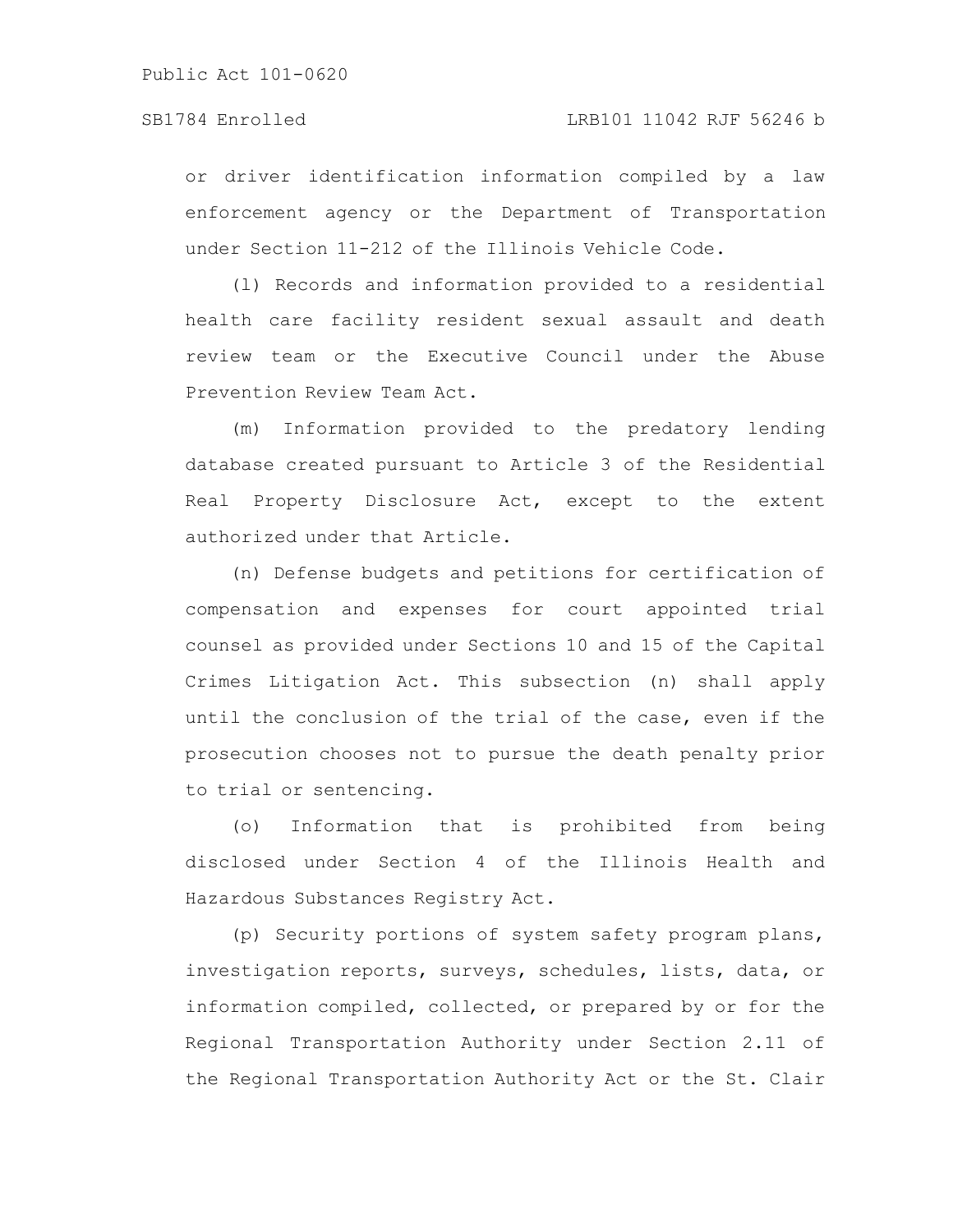County Transit District under the Bi-State Transit Safety Act.

(q) Information prohibited from being disclosed by the Personnel Record Records Review Act.

(r) Information prohibited from being disclosed by the Illinois School Student Records Act.

(s) Information the disclosure of which is restricted under Section 5-108 of the Public Utilities Act.

(t) All identified or deidentified health information in the form of health data or medical records contained in, stored in, submitted to, transferred by, or released from the Illinois Health Information Exchange, and identified or deidentified health information in the form of health data and medical records of the Illinois Health Information Exchange in the possession of the Illinois Health Information Exchange Authority due to its administration of the Illinois Health Information Exchange. The terms "identified" and "deidentified" shall be given the same meaning as in the Health Insurance Portability and Accountability Act of 1996, Public Law 104-191, or any subsequent amendments thereto, and any regulations promulgated thereunder.

(u) Records and information provided to an independent team of experts under the Developmental Disability and Mental Health Safety Act (also known as Brian's Law).

(v) Names and information of people who have applied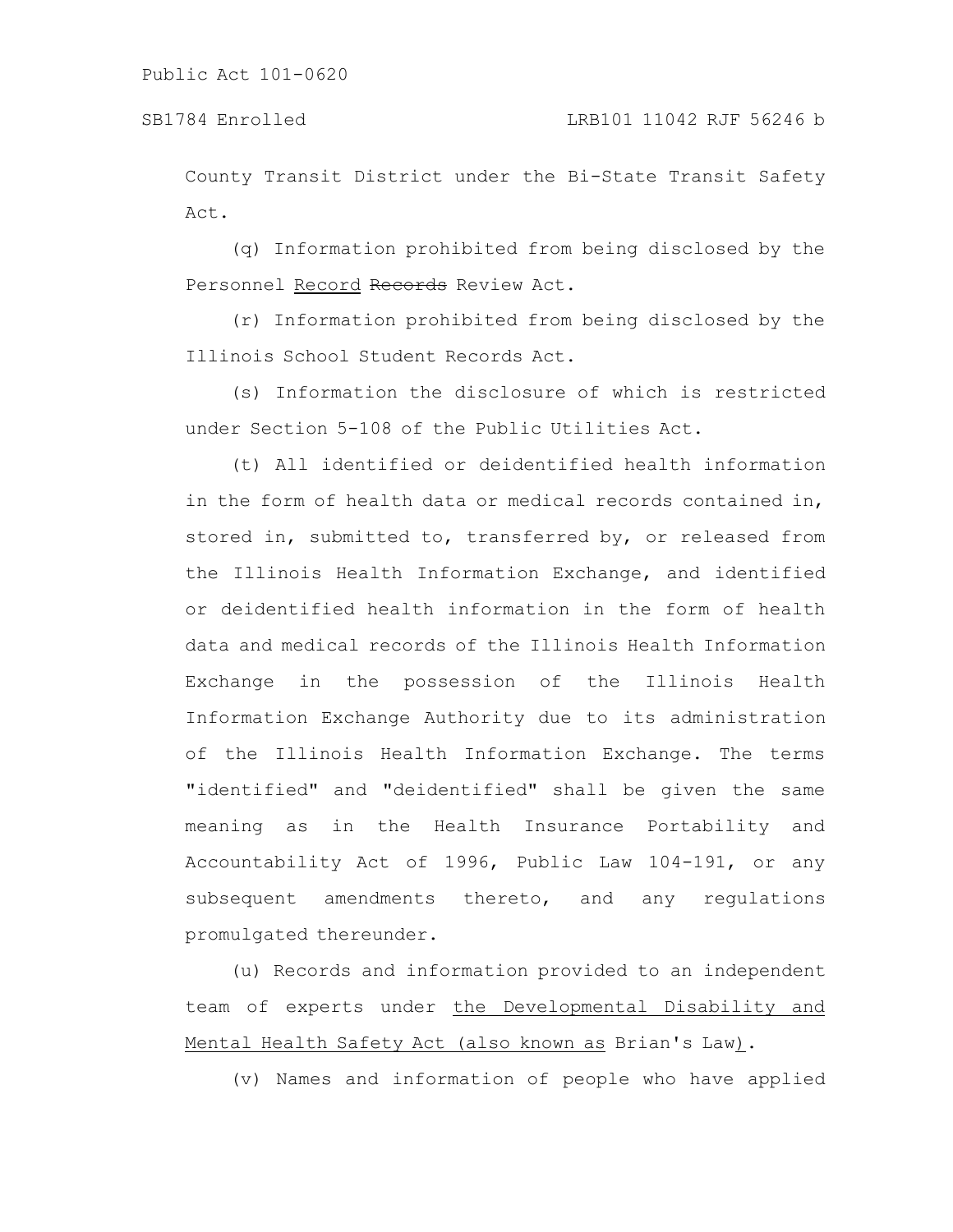# SB1784 Enrolled LRB101 11042 RJF 56246 b

for or received Firearm Owner's Identification Cards under the Firearm Owners Identification Card Act or applied for or received a concealed carry license under the Firearm Concealed Carry Act, unless otherwise authorized by the Firearm Concealed Carry Act; and databases under the Firearm Concealed Carry Act, records of the Concealed Carry Licensing Review Board under the Firearm Concealed Carry Act, and law enforcement agency objections under the Firearm Concealed Carry Act.

(w) Personally identifiable information which is exempted from disclosure under subsection (g) of Section 19.1 of the Toll Highway Act.

(x) Information which is exempted from disclosure under Section 5-1014.3 of the Counties Code or Section 8-11-21 of the Illinois Municipal Code.

(y) Confidential information under the Adult Protective Services Act and its predecessor enabling statute, the Elder Abuse and Neglect Act, including information about the identity and administrative finding against any caregiver of a verified and substantiated decision of abuse, neglect, or financial exploitation of an eligible adult maintained in the Registry established under Section 7.5 of the Adult Protective Services Act.

(z) Records and information provided to a fatality review team or the Illinois Fatality Review Team Advisory Council under Section 15 of the Adult Protective Services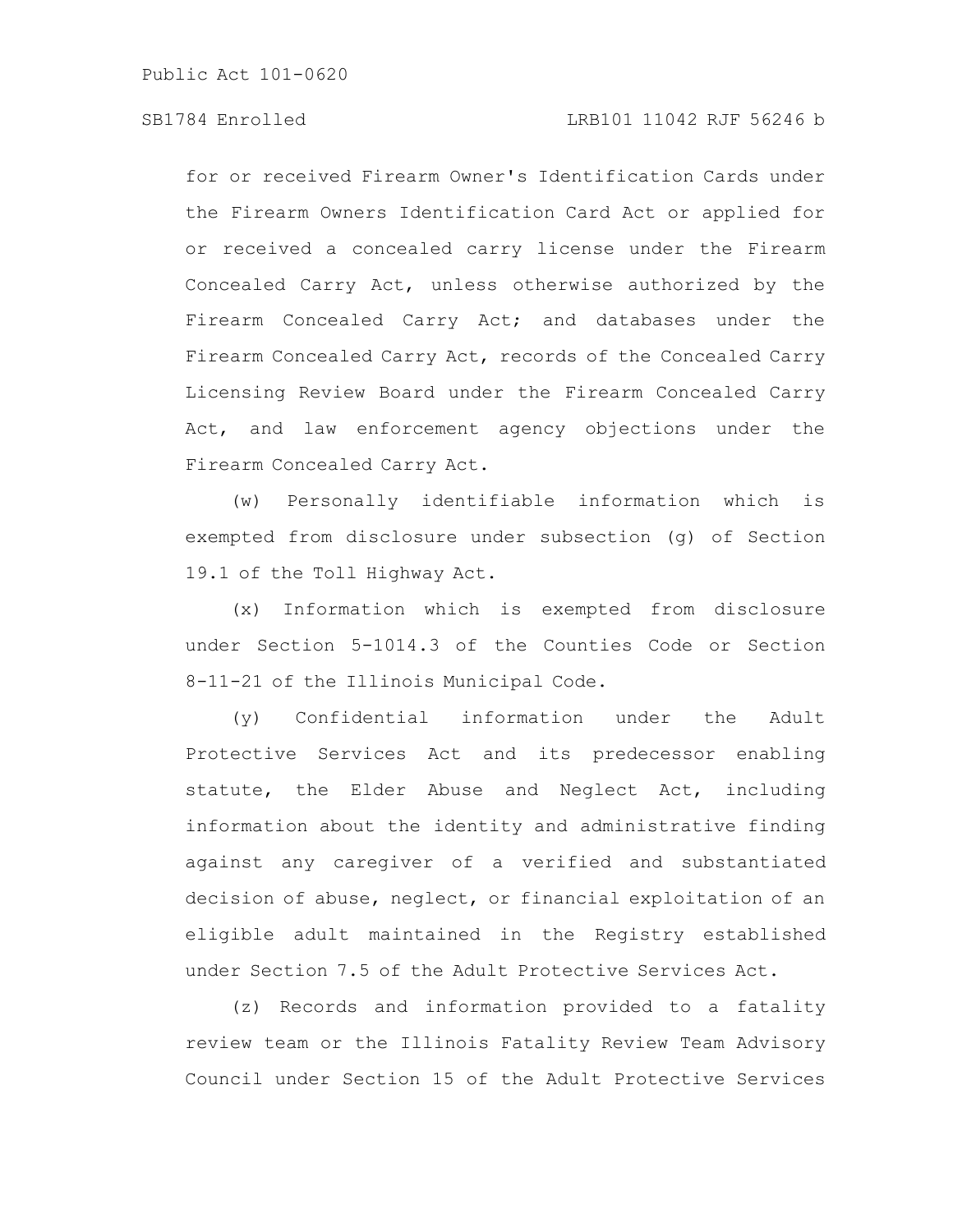Act.

(aa) Information which is exempted from disclosure under Section 2.37 of the Wildlife Code.

(bb) Information which is or was prohibited from disclosure by the Juvenile Court Act of 1987.

(cc) Recordings made under the Law Enforcement Officer-Worn Body Camera Act, except to the extent authorized under that Act.

(dd) Information that is prohibited from being disclosed under Section 45 of the Condominium and Common Interest Community Ombudsperson Act.

(ee) Information that is exempted from disclosure under Section 30.1 of the Pharmacy Practice Act.

(ff) Information that is exempted from disclosure under the Revised Uniform Unclaimed Property Act.

(gg) Information that is prohibited from being disclosed under Section 7-603.5 of the Illinois Vehicle Code.

(hh) Records that are exempt from disclosure under Section 1A-16.7 of the Election Code.

(ii) Information which is exempted from disclosure under Section 2505-800 of the Department of Revenue Law of the Civil Administrative Code of Illinois.

(jj) Information and reports that are required to be submitted to the Department of Labor by registering day and temporary labor service agencies but are exempt from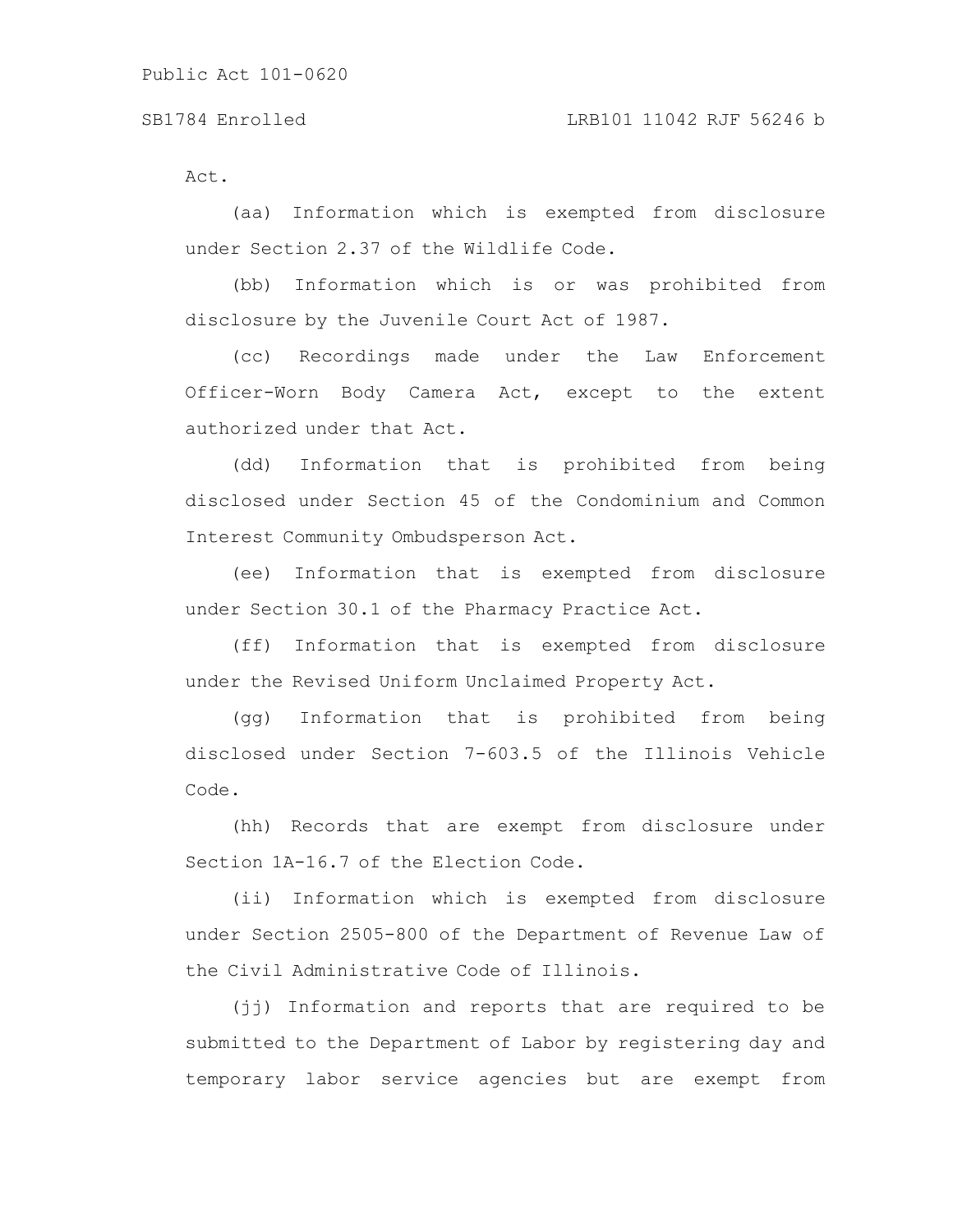# SB1784 Enrolled LRB101 11042 RJF 56246 b

disclosure under subsection (a-1) of Section 45 of the Day and Temporary Labor Services Act.

(kk) Information prohibited from disclosure under the Seizure and Forfeiture Reporting Act.

(ll) Information the disclosure of which is restricted and exempted under Section 5-30.8 of the Illinois Public Aid Code.

(mm)  $(H)$  Records that are exempt from disclosure under Section 4.2 of the Crime Victims Compensation Act.

(nn)  $\left(\frac{11}{11}\right)$  Information that is exempt from disclosure under Section 70 of the Higher Education Student Assistance Act.

(oo) Information prohibited from being disclosed under the Illinois Educational Labor Relations Act.

(pp) Information prohibited from being disclosed under the Illinois Public Labor Relations Act.

(qq) Information prohibited from being disclosed under Section 1-167 of the Illinois Pension Code.

(Source: P.A. 99-78, eff. 7-20-15; 99-298, eff. 8-6-15; 99-352, eff. 1-1-16; 99-642, eff. 7-28-16; 99-776, eff. 8-12-16; 99-863, eff. 8-19-16; 100-20, eff. 7-1-17; 100-22, eff. 1-1-18; 100-201, eff. 8-18-17; 100-373, eff. 1-1-18; 100-464, eff. 8-28-17; 100-465, eff. 8-31-17; 100-512, eff. 7-1-18; 100-517, eff. 6-1-18; 100-646, eff. 7-27-18; 100-690, eff. 1-1-19; 100-863, eff. 8-14-18; 100-887, eff. 8-14-18; revised  $10 - 12 - 18.$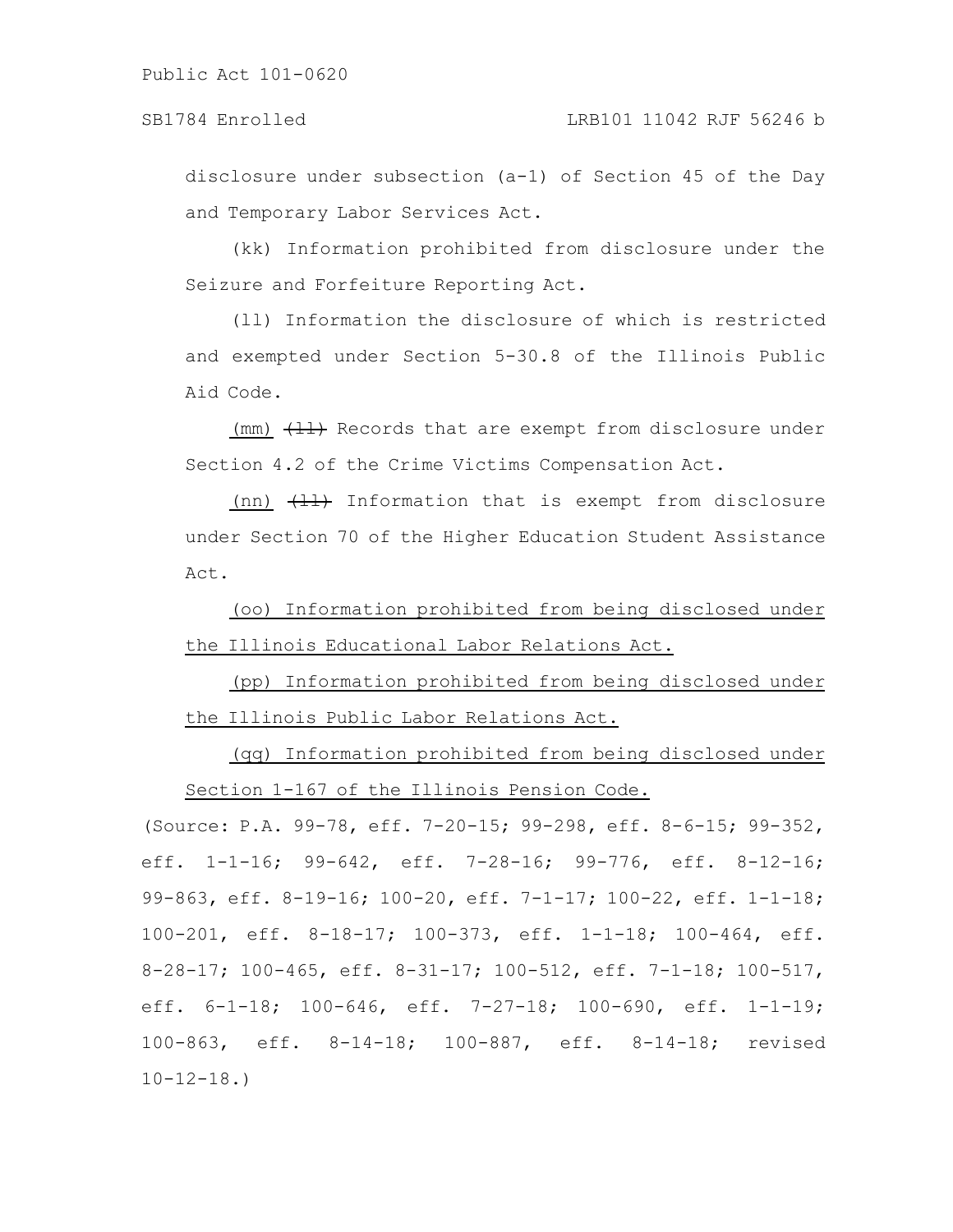Section 10. The Illinois Public Labor Relations Act is amended by changing Sections 6 and 10 and by adding Section 6.5 as follows:

(5 ILCS 315/6) (from Ch. 48, par. 1606)

Sec. 6. Right to organize and bargain collectively; exclusive representation; and fair share arrangements.

(a) Employees of the State and any political subdivision of the State, excluding employees of the General Assembly of the State of Illinois and employees excluded from the definition of "public employee" under subsection (n) of Section 3 of this Act, have, and are protected in the exercise of, the right of self-organization, and may form, join or assist any labor organization, to bargain collectively through representatives of their own choosing on questions of wages, hours and other conditions of employment, not excluded by Section 4 of this Act, and to engage in other concerted activities not otherwise prohibited by law for the purposes of collective bargaining or other mutual aid or protection, free from interference, restraint or coercion. Employees also have, and are protected in the exercise of, the right to refrain from participating in any such concerted activities. Employees may be required, pursuant to the terms of a lawful fair share agreement, to pay a fee which shall be their proportionate share of the costs of the collective bargaining process, contract administration and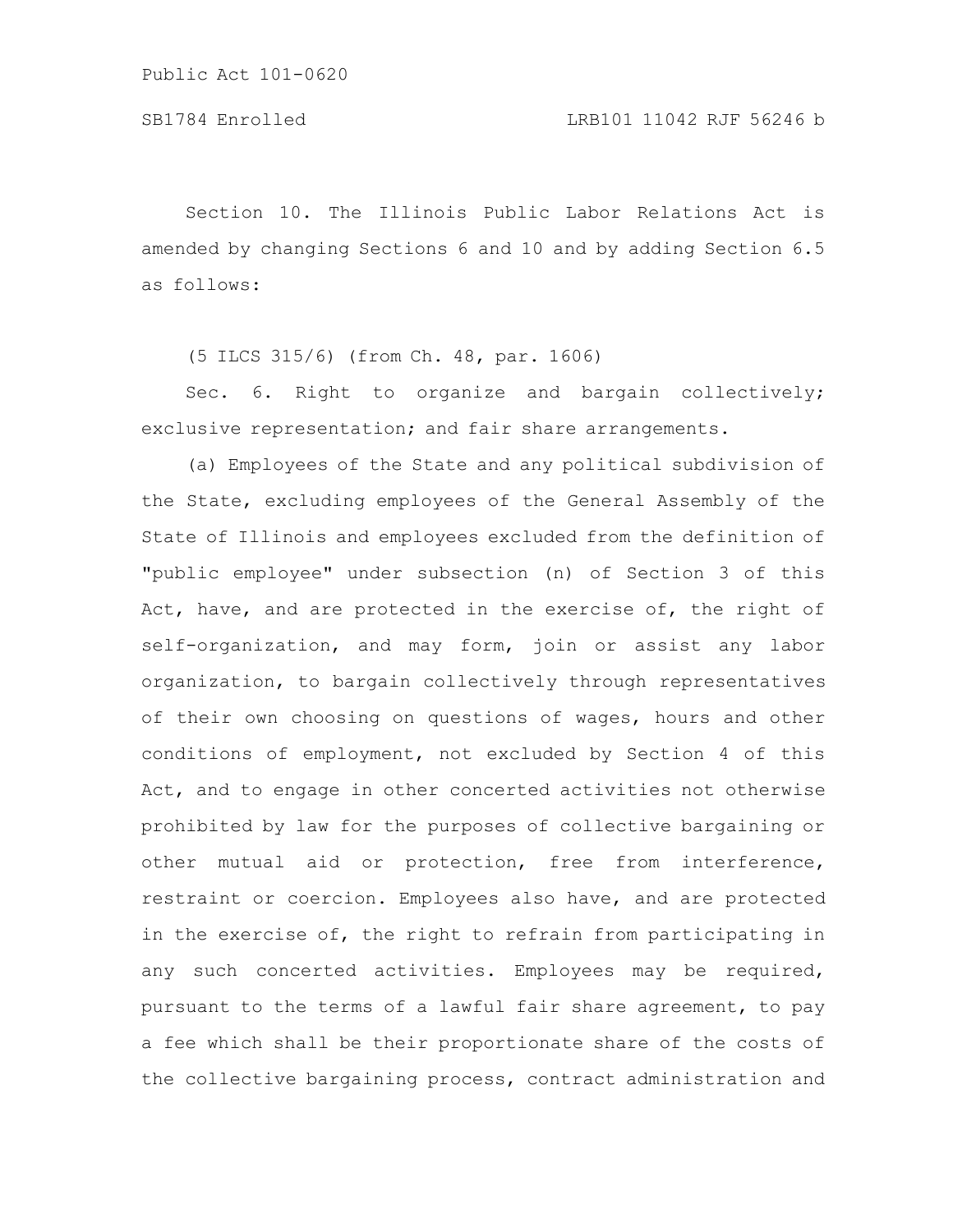### SB1784 Enrolled LRB101 11042 RJF 56246 b

pursuing matters affecting wages, hours and other conditions of employment as defined in Section 3(g).

(b) Nothing in this Act prevents an employee from presenting a grievance to the employer and having the grievance heard and settled without the intervention of an employee organization; provided that the exclusive bargaining representative is afforded the opportunity to be present at such conference and that any settlement made shall not be inconsistent with the terms of any agreement in effect between the employer and the exclusive bargaining representative.

(c) A labor organization designated by the Board as the representative of the majority of public employees in an appropriate unit in accordance with the procedures herein or recognized by a public employer as the representative of the majority of public employees in an appropriate unit is the exclusive representative for the employees of such unit for the purpose of collective bargaining with respect to rates of pay, wages, hours and other conditions of employment not excluded by Section 4 of this Act. Unless otherwise mutually agreed, a  $A$ public employer is required at least once each month and upon request, to furnish the exclusive bargaining representative with a complete list of the names and addresses of the public employees in the bargaining unit, provided that a public employer shall not be required to furnish such a list more than once per payroll period. The exclusive bargaining representative shall use the list exclusively for bargaining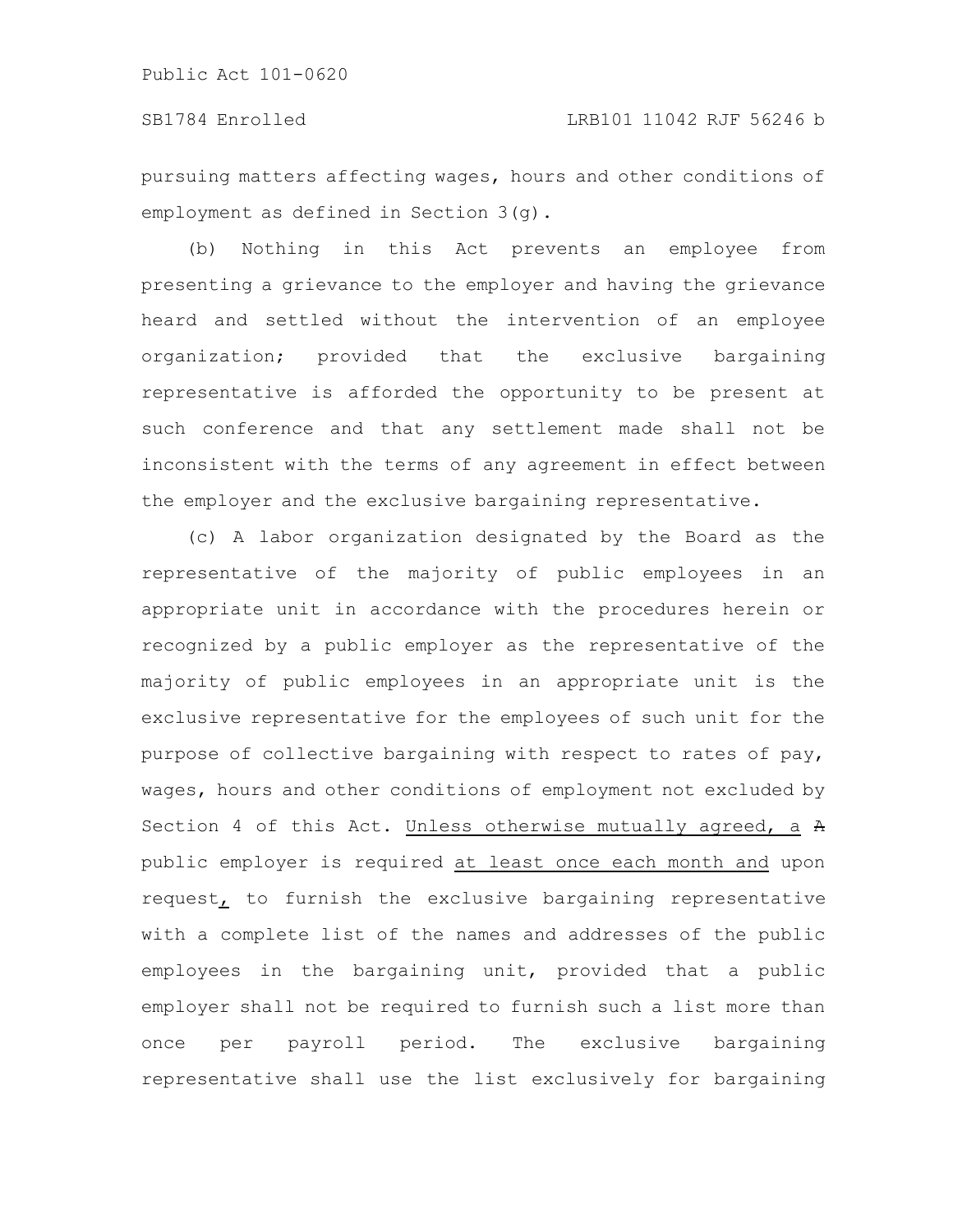representation purposes and shall not disclose any information contained in the list for any other purpose. Nothing in this Section, however, shall prohibit a bargaining representative from disseminating a list of its union members.

At the time the public employer provides such list, it shall also provide to the exclusive representative, in an Excel file or other mutually agreed upon editable digital file format, the employee's job title, worksite location, work telephone numbers, identification number if available, and any home and personal cellular telephone numbers on file with the employer, date of hire, work email address, and any personal email address on file with the employer. In addition, unless otherwise mutually agreed, within 10 calendar days from the date of hire of a bargaining unit employee, the public employer shall provide to the exclusive representative, in an electronic file or other mutually agreed upon format, the following information about the new employee: the employee's name, job title, worksite location, home address, work telephone numbers, and any home and personal cellular telephone numbers on file with the employer, date of hire, work email address, and any personal email address on file with the employer.

(c-5) No employer shall disclose the following information of any employee: (1) the employee's home address (including ZIP code and county); (2) the employee's date of birth; (3) the employee's home and personal phone number; (4) the employee's personal email address; (5) any information personally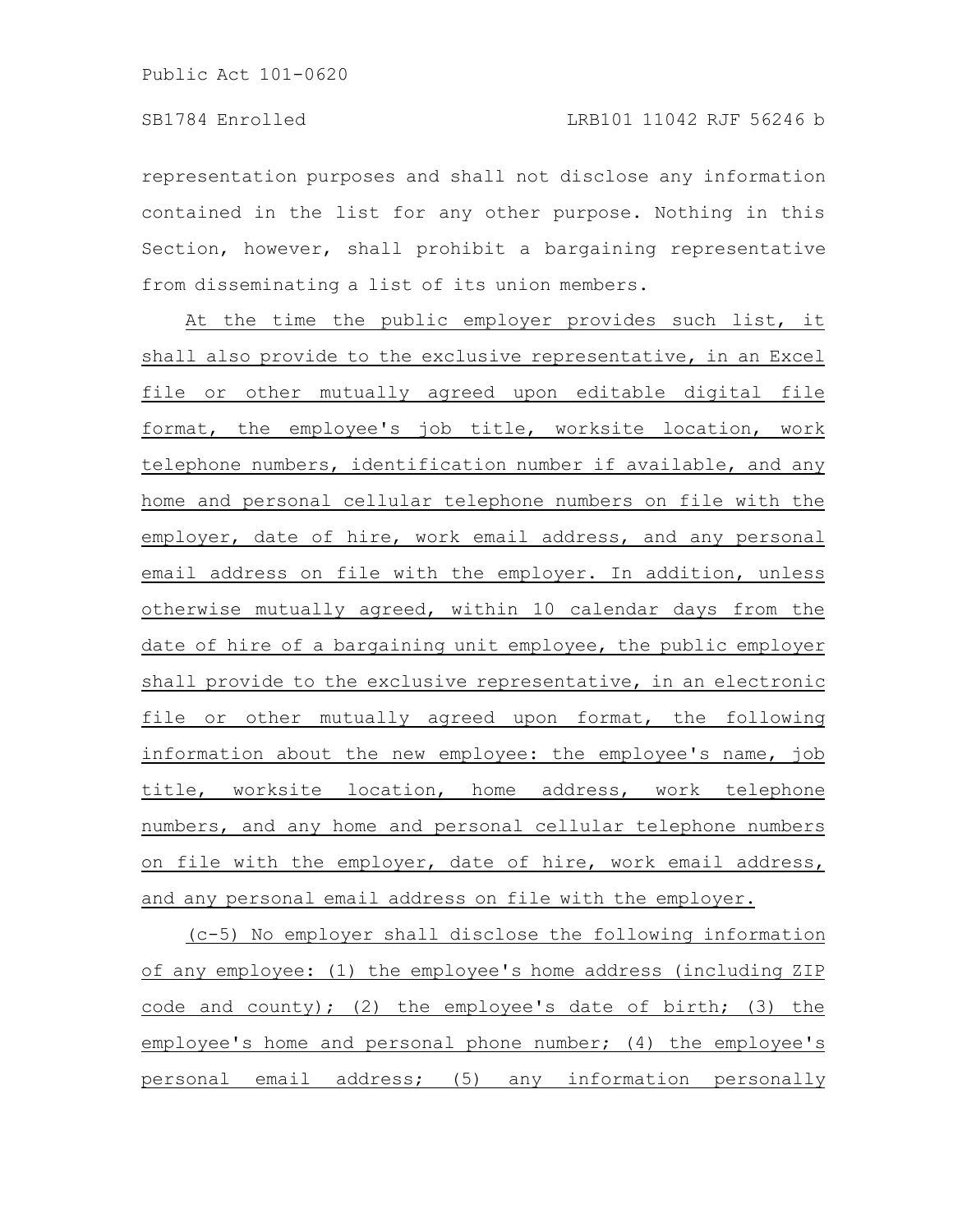identifying employee membership or membership status in a labor organization or other voluntary association affiliated with a labor organization or a labor federation (including whether employees are members of such organization, the identity of such organization, whether or not employees pay or authorize the payment of any dues or moneys to such organization, and the amounts of such dues or moneys); and (6) emails or other communications between a labor organization and its members.

As soon as practicable after receiving a request for any information prohibited from disclosure under this subsection (c-5), excluding a request from the exclusive bargaining representative of the employee, the employer must provide a written copy of the request, or a written summary of any oral request, to the exclusive bargaining representative of the employee or, if no such representative exists, to the employee. The employer must also provide a copy of any response it has made within 5 business days of sending the response to any request.

If an employer discloses information in violation of this subsection (c-5), an aggrieved employee of the employer or his or her exclusive bargaining representative may file an unfair labor practice charge with the Illinois Labor Relations Board pursuant to Section 10 of this Act or commence an action in the circuit court to enforce the provisions of this Act, including actions to compel compliance, if an employer willfully and wantonly discloses information in violation of this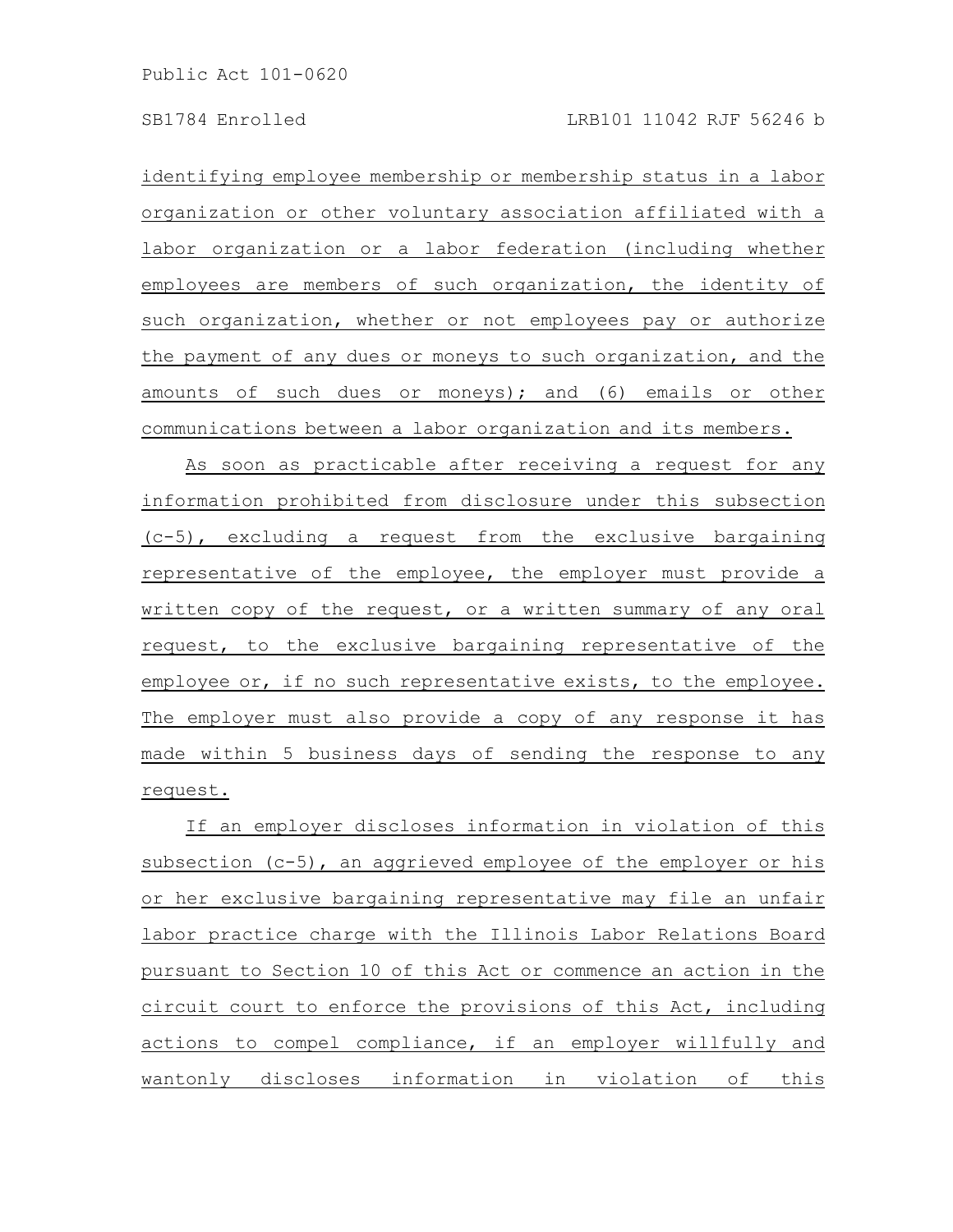subsection. The circuit court for the county in which the complainant resides, in which the complainant is employed, or in which the employer is located shall have jurisdiction in this matter.

This subsection does not apply to disclosures (i) required under the Freedom of Information Act, (ii) for purposes of conducting public operations or business, or (iii) to the exclusive representative.

(c-10) Employers shall provide to exclusive representatives, including their agents and employees, reasonable access to employees in the bargaining units they represent. This access shall at all times be conducted in a manner so as not to impede normal operations.

(1) Access includes the following:

(A) the right to meet with one or more employees on the employer's premises during the work day to investigate and discuss grievances and workplace-related complaints without charge to pay or leave time of employees or agents of the exclusive representative;

(B) the right to conduct worksite meetings during lunch and other non-work breaks, and before and after the workday, on the employer's premises to discuss collective bargaining negotiations, the administration of collective bargaining agreements, other matters related to the duties of the exclusive representative,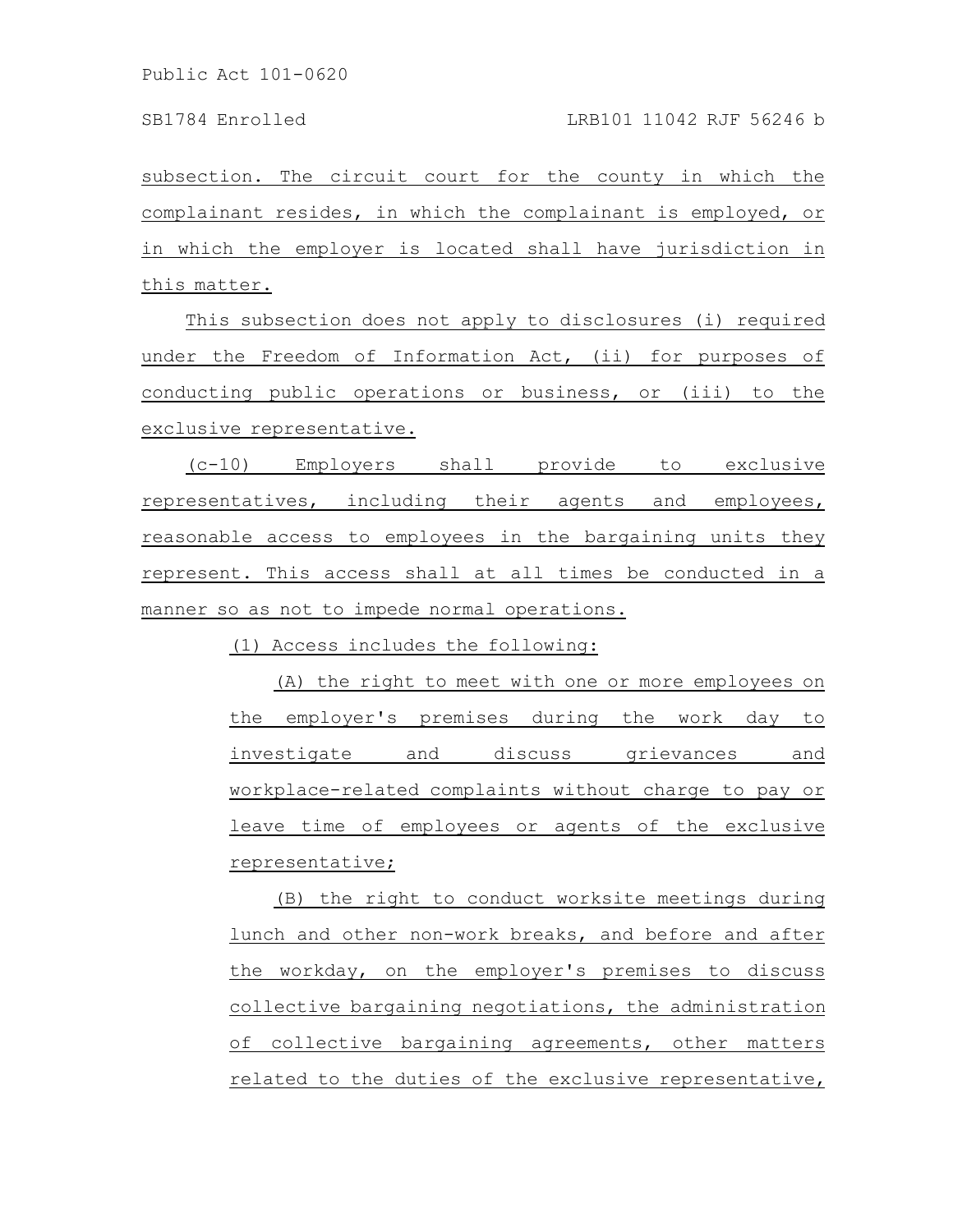and internal matters involving the governance or business of the exclusive representative, without charge to pay or leave time of employees or agents of the exclusive representative;

(C) the right to meet with newly hired employees, without charge to pay or leave time of the employees or agents of the exclusive representative, on the employer's premises or at a location mutually agreed to by the employer and exclusive representative for up to one hour either within the first two weeks of employment in the bargaining unit or at a later date and time if mutually agreed upon by the employer and the exclusive representative; and

(D) the right to use the facility mailboxes and bulletin boards of the employer to communicate with bargaining unit employees regarding collective bargaining negotiations, the administration of the collective bargaining agreements, the investigation of grievances, other workplace-related complaints and issues, and internal matters involving the governance or business of the exclusive representative.

(2) Nothing in this Section shall prohibit an employer and exclusive representative from agreeing in a collective bargaining agreement to provide the exclusive representative greater access to bargaining unit employees, including through the use of the employer's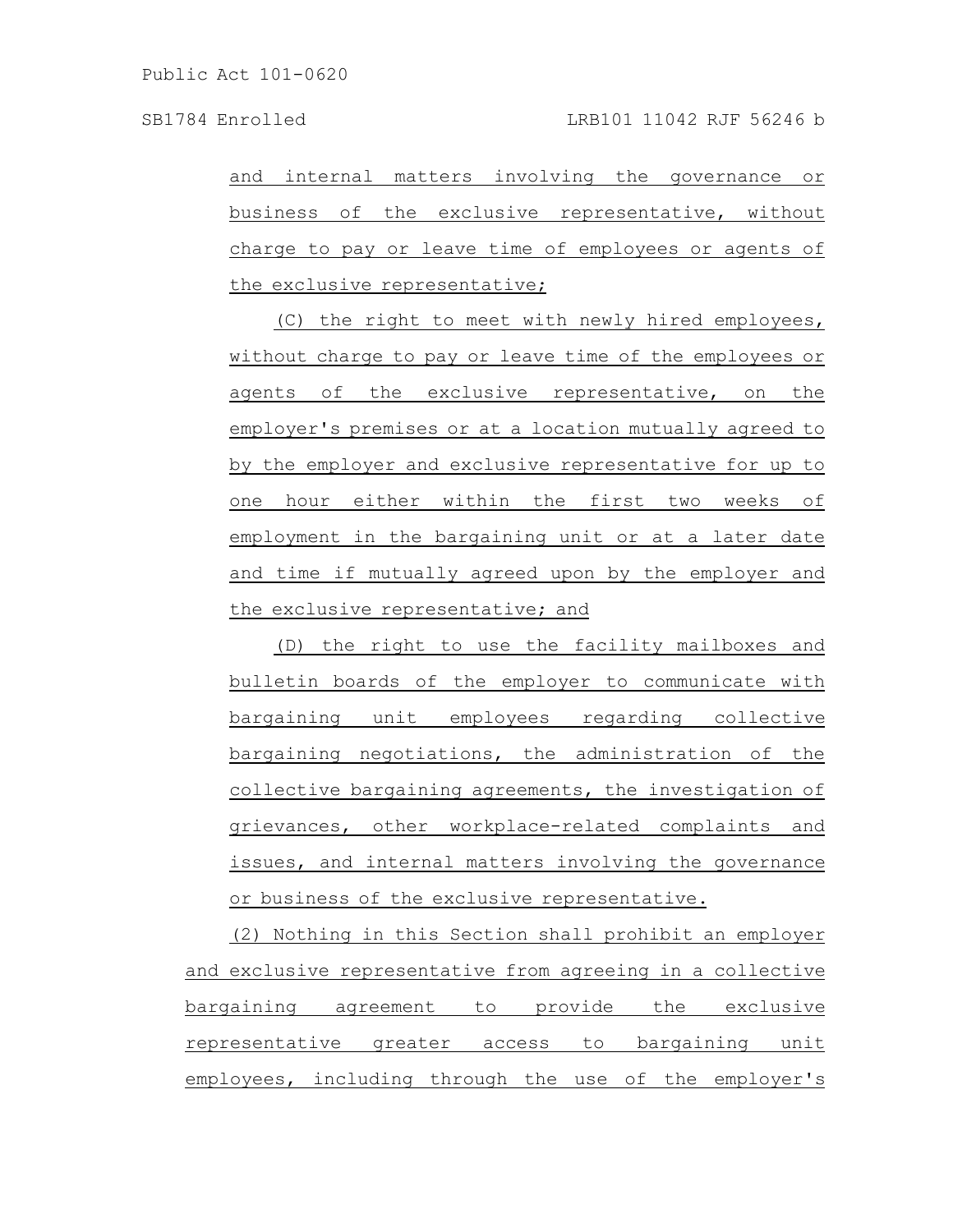### email system.

(d) Labor organizations recognized by a public employer as the exclusive representative or so designated in accordance with the provisions of this Act are responsible for representing the interests of all public employees in the unit. Nothing herein shall be construed to limit an exclusive representative's right to exercise its discretion to refuse to process grievances of employees that are unmeritorious.

(e) When a collective bargaining agreement is entered into with an exclusive representative, it may include in the agreement a provision requiring employees covered by the agreement who are not members of the organization to pay their proportionate share of the costs of the collective bargaining process, contract administration and pursuing matters affecting wages, hours and conditions of employment, as defined in Section 3 (g), but not to exceed the amount of dues uniformly required of members. The organization shall certify to the employer the amount constituting each nonmember employee's proportionate share which shall not exceed dues uniformly required of members. In such case, the proportionate share payment in this Section shall be deducted by the employer from the earnings of the nonmember employees and paid to the employee organization.

(f) Employers shall make Only the exclusive representative may negotiate provisions in a collective bargaining agreement providing for the payroll deductions deduction of labor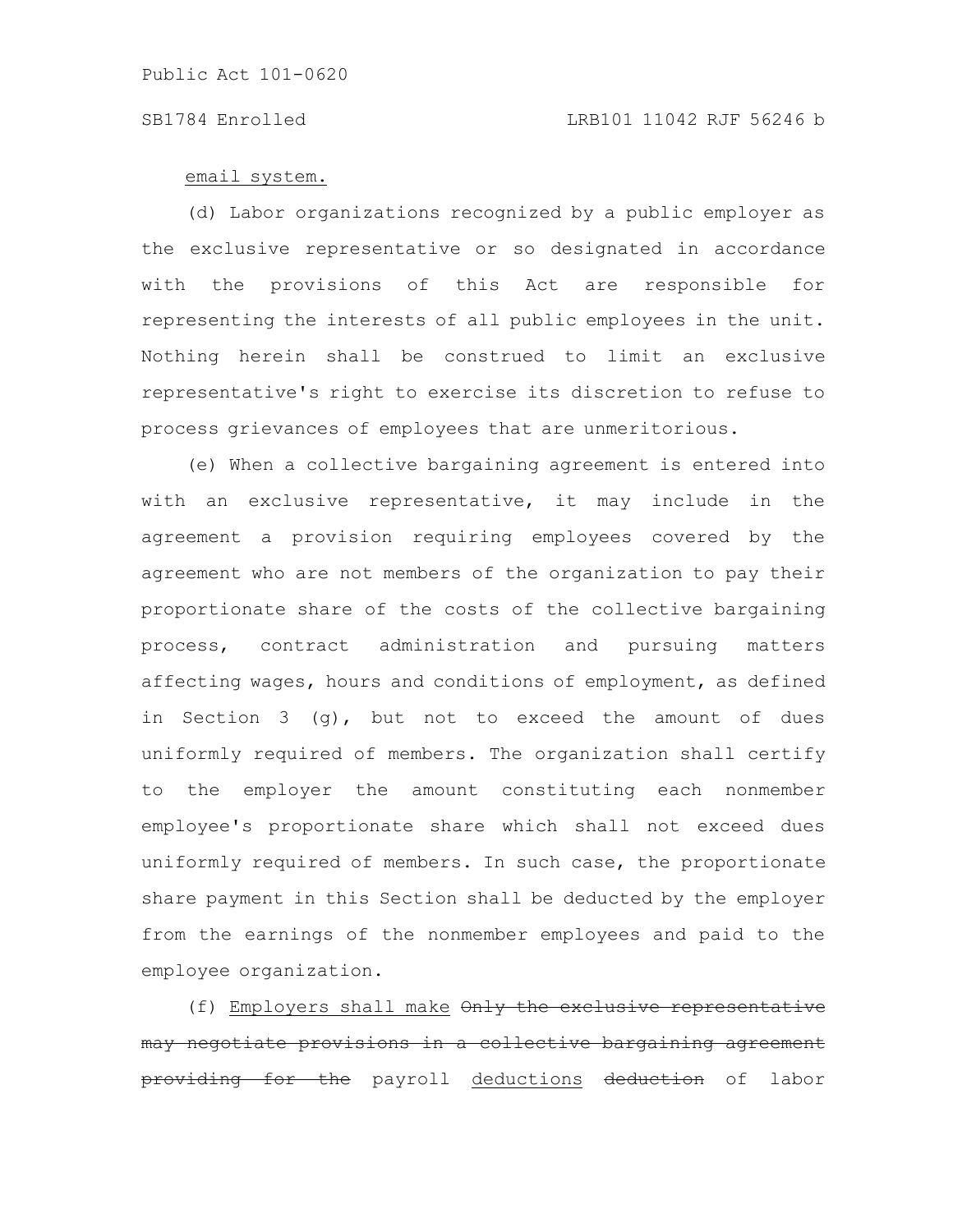organization dues, fair share payment, initiation fees, and assessments, and other payments for a labor organization that is the exclusive representative. Such Except as provided in subsection (e) of this Section, any such deductions shall only be made in accordance with the terms of upon an employee's written authorization, and continued until revoked in writing in the same manner or until the termination date of an applicable collective bargaining agreement. Such payments shall be paid to the exclusive representative. Written authorization may be evidenced by electronic communications, and such writing or communication may be evidenced by the electronic signature of the employee as provided under Section 5-120 of the Electronic Commerce Security Act.

There is no impediment to an employee's right to resign union membership at any time. However, notwithstanding any other provision of law to the contrary regarding authorization and deduction of dues or other payments to a labor organization, the exclusive representative and a public employee may agree to reasonable limits on the right of the employee to revoke such authorization, including a period of irrevocability that exceeds one year. An authorization that is irrevocable for one year, which may be automatically renewed for successive annual periods in accordance with the terms of the authorization, and that contains at least an annual 10-day period of time during which the employee may revoke the authorization, shall be deemed reasonable.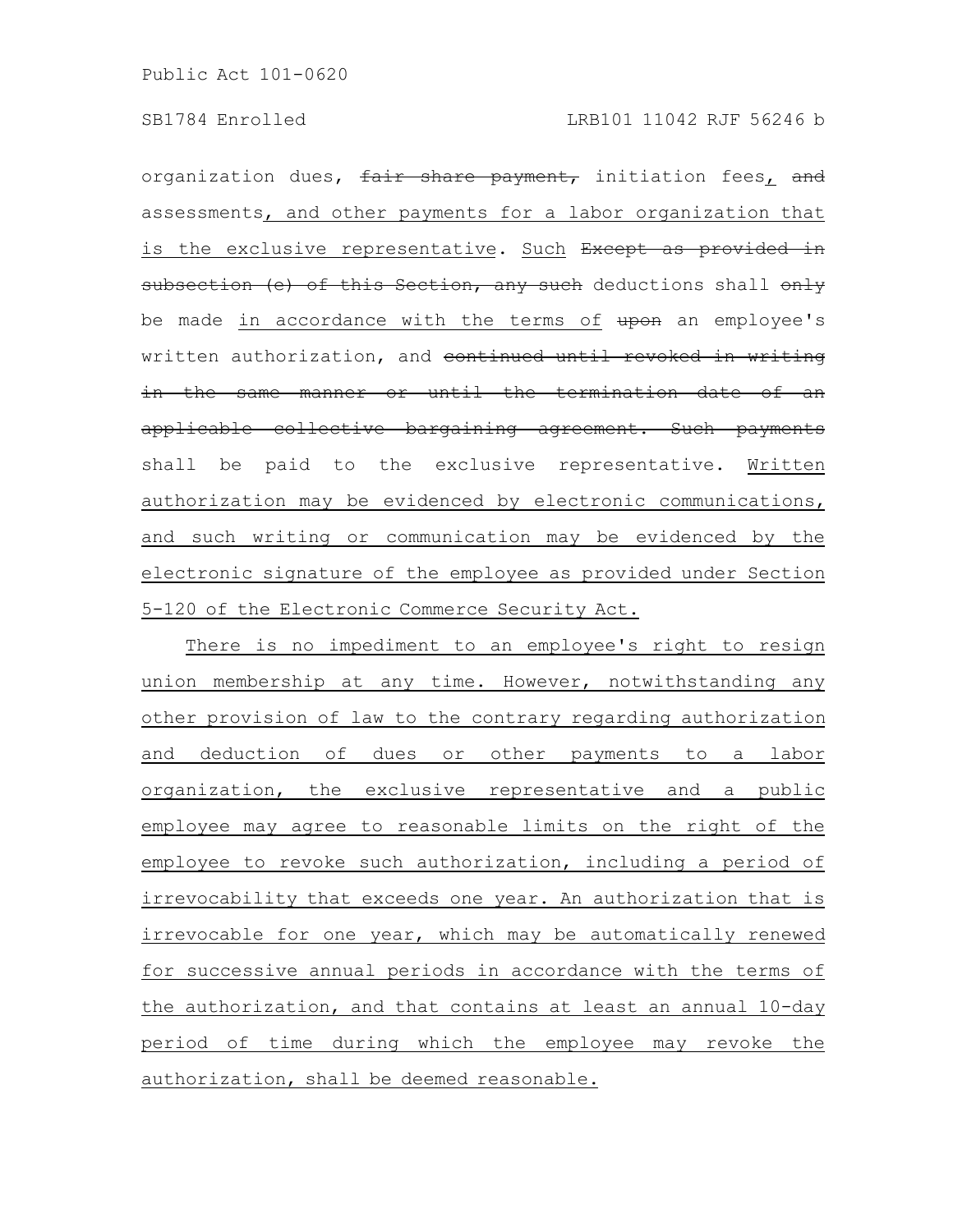This Section shall apply to all claims that allege that a labor organization or a public employer has improperly deducted or collected dues from an employee without regard to whether the claims or the facts upon which they are based occurred before, on, or after the effective date of this amendatory Act of the 101st General Assembly and shall apply retroactively to the maximum extent permitted by law.

(f-5) Where a collective bargaining agreement is terminated, or continues in effect beyond its scheduled expiration date pending the negotiation of a successor agreement or the resolution of an impasse under Section 14, the employer shall continue to honor and abide by any dues deduction or fair share clause contained therein until a new agreement is reached including dues deduction or a fair share clause. For the benefit of any successor exclusive representative certified under this Act, this provision shall be applicable, provided the successor exclusive representative:

(i) certifies to the employer the amount constituting each non-member's proportionate share under subsection (e); or

(ii) presents the employer with employee written authorizations for the deduction of dues, assessments, and fees under this subsection.

Failure to so honor and abide by dues deduction or fair share clauses for the benefit of any exclusive representative,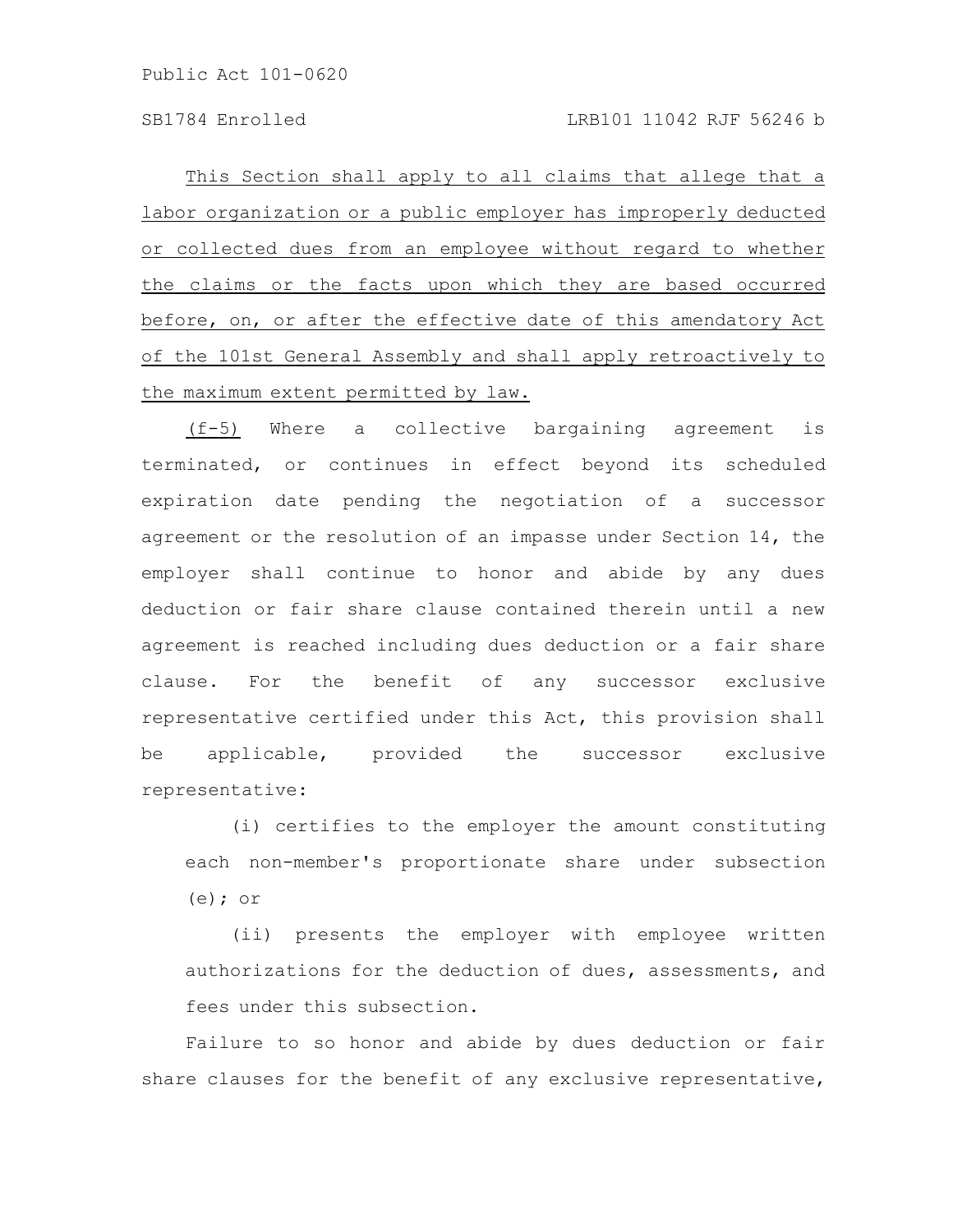including a successor, shall be a violation of the duty to bargain and an unfair labor practice.

(f-10) Upon receiving written notice of authorization, the public employer must commence dues deductions as soon as practicable, but in no case later than 30 days after receiving notice from the labor organization. Employee deductions shall be transmitted to the labor organization no later than 30 days after they are deducted unless a shorter period is mutually agreed to.

(f-15) Deductions shall remain in effect until:

(1) the public employer receives notice that a public employee has revoked their authorization in writing in accordance with the terms of the authorization; or

(2) the individual employee is no longer employed by the public employer in a bargaining unit position represented by the same exclusive representative, provided that if the employee is, within a period of one year, employed by the same public employer in a position represented by the same labor organization, the right to dues deduction shall be automatically reinstated.

Nothing in this subsection prevents an employee from continuing to authorize payroll deductions when no longer represented by the exclusive representative that would receive such deduction.

Should the individual employee who has signed a dues deduction authorization card either be removed from a public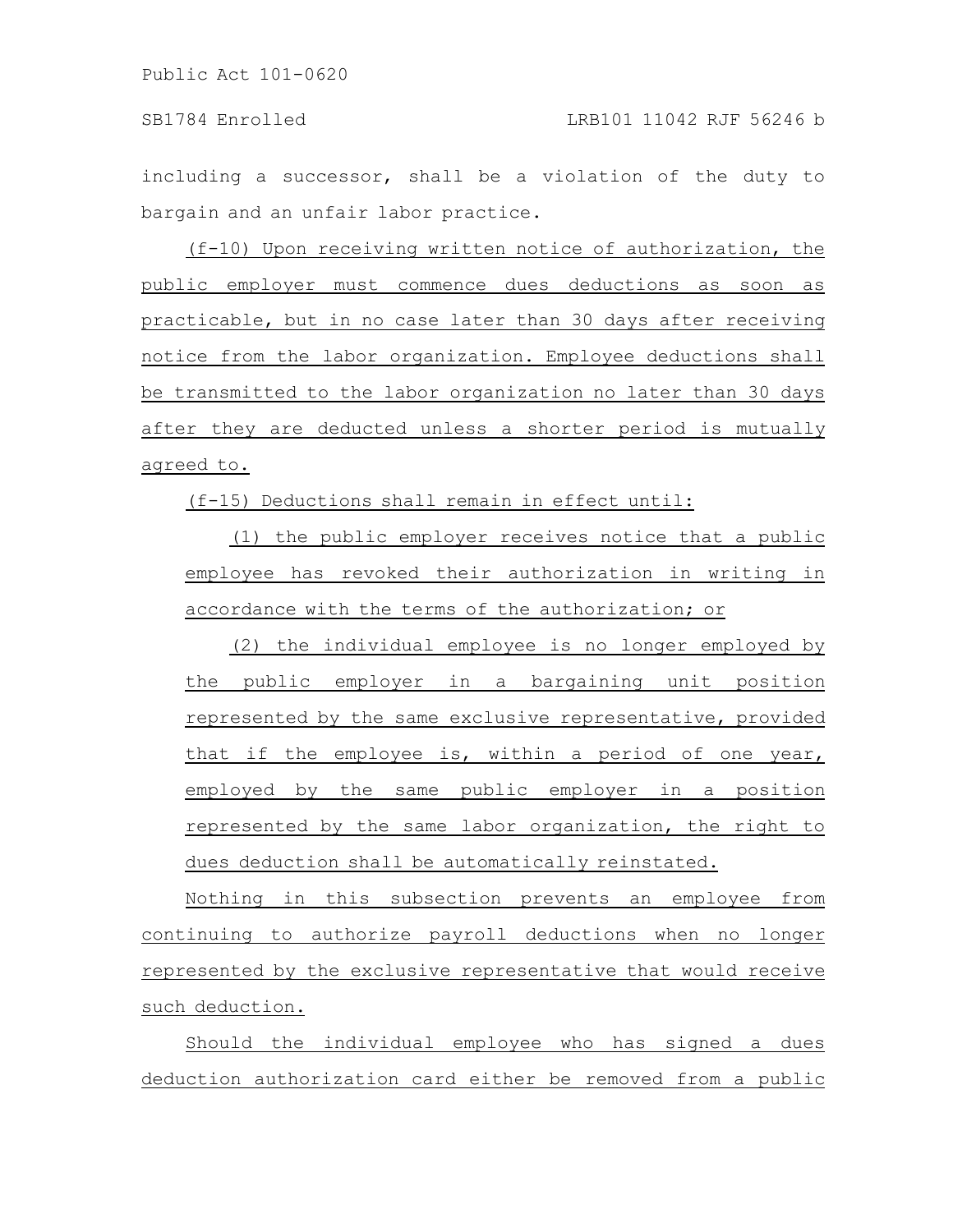employer's payroll or otherwise placed on any type of involuntary or voluntary leave of absence, whether paid or unpaid, the public employee's dues deduction shall be continued upon that public employee's return to the payroll in a bargaining unit position represented by the same exclusive representative or restoration to active duty from such a leave of absence.

(f-20) Unless otherwise mutually agreed by the public employer and the exclusive representative, employee requests to authorize, revoke, cancel, or change authorizations for payroll deductions for labor organizations shall be directed to the labor organization rather than to the public employer. The labor organization shall be responsible for initially processing and notifying the public employer of proper requests or providing proper requests to the employer. If the requests are not provided to the public employer, the employer shall rely on information provided by the labor organization regarding whether deductions for a labor organization were properly authorized, revoked, canceled, or changed, and the labor organization shall indemnify the public employer for any damages and reasonable costs incurred for any claims made by employees for deductions made in good faith reliance on that information.

(f-25) Upon receipt by the exclusive representative of an appropriate written authorization from an employee, written notice of authorization shall be provided to the employer and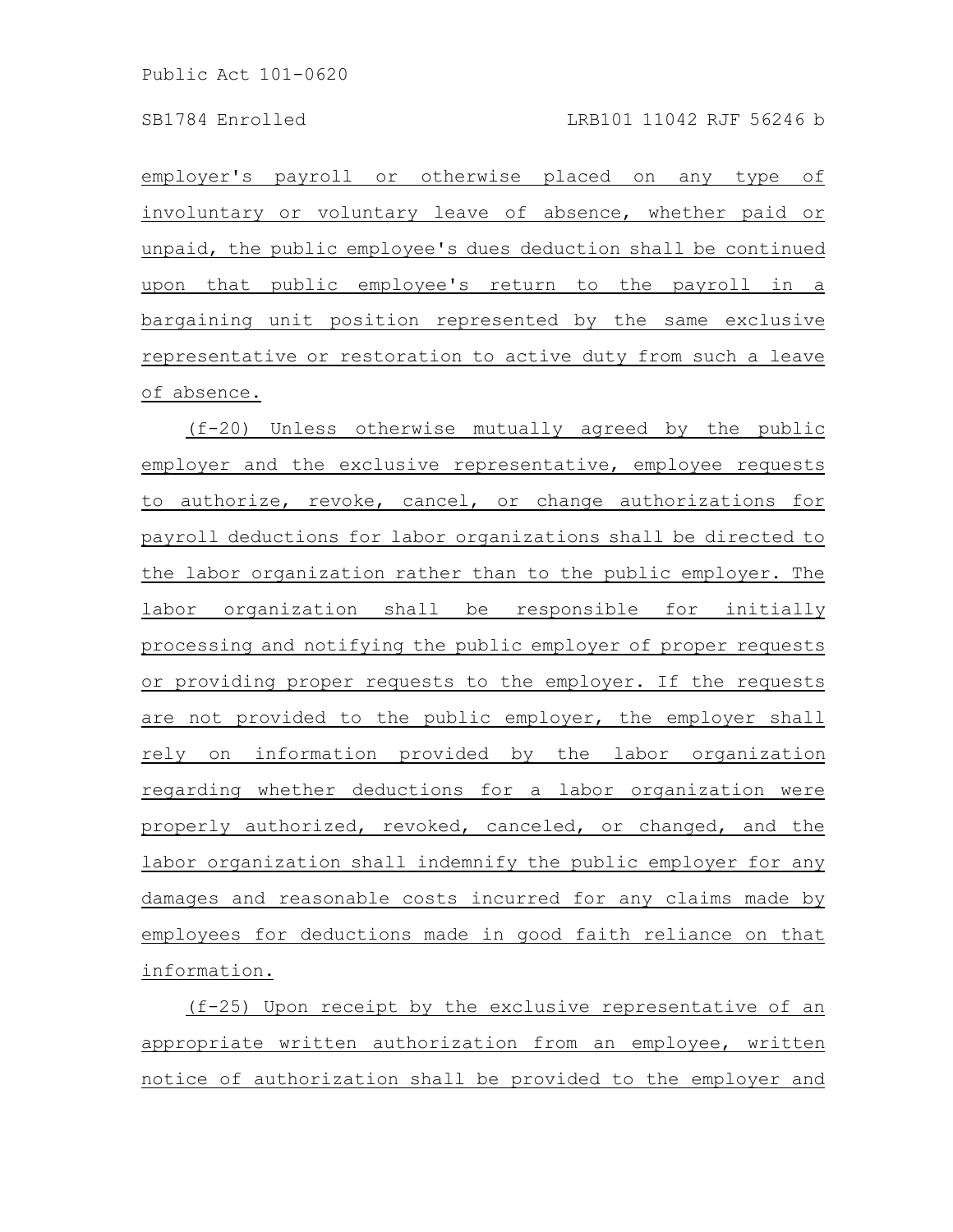any authorized deductions shall be made in accordance with law. The labor organization shall indemnify the public employer for any damages and reasonable costs incurred for any claims made by employees for deductions made in good faith reliance on its notification.

(f-30) The failure of an employer to comply with the provisions of this Section shall be a violation of the duty to bargain and an unfair labor practice. Relief for the violation shall be reimbursement by the public employer of dues that should have been deducted or paid based on a valid authorization given by the employee or employees. In addition, the provisions of a collective bargaining agreement that contain the obligations set forth in this Section may be enforced in accordance with Sections 8 and 16.

(f-35) The Illinois Labor Relations Board shall have exclusive jurisdiction over claims under Illinois law that allege that a labor organization has unlawfully collected dues from a public employee in violation of this Act. The Board shall by rule require that in cases in which a public employee alleges that a labor organization has unlawfully collected dues, the public employer shall continue to deduct the employee's dues from the employee's pay, but shall transmit the dues to the Board for deposit in an escrow account maintained by the Board. If the exclusive representative maintains an escrow account for the purpose of holding dues to which an employee has objected, the employer shall transmit the entire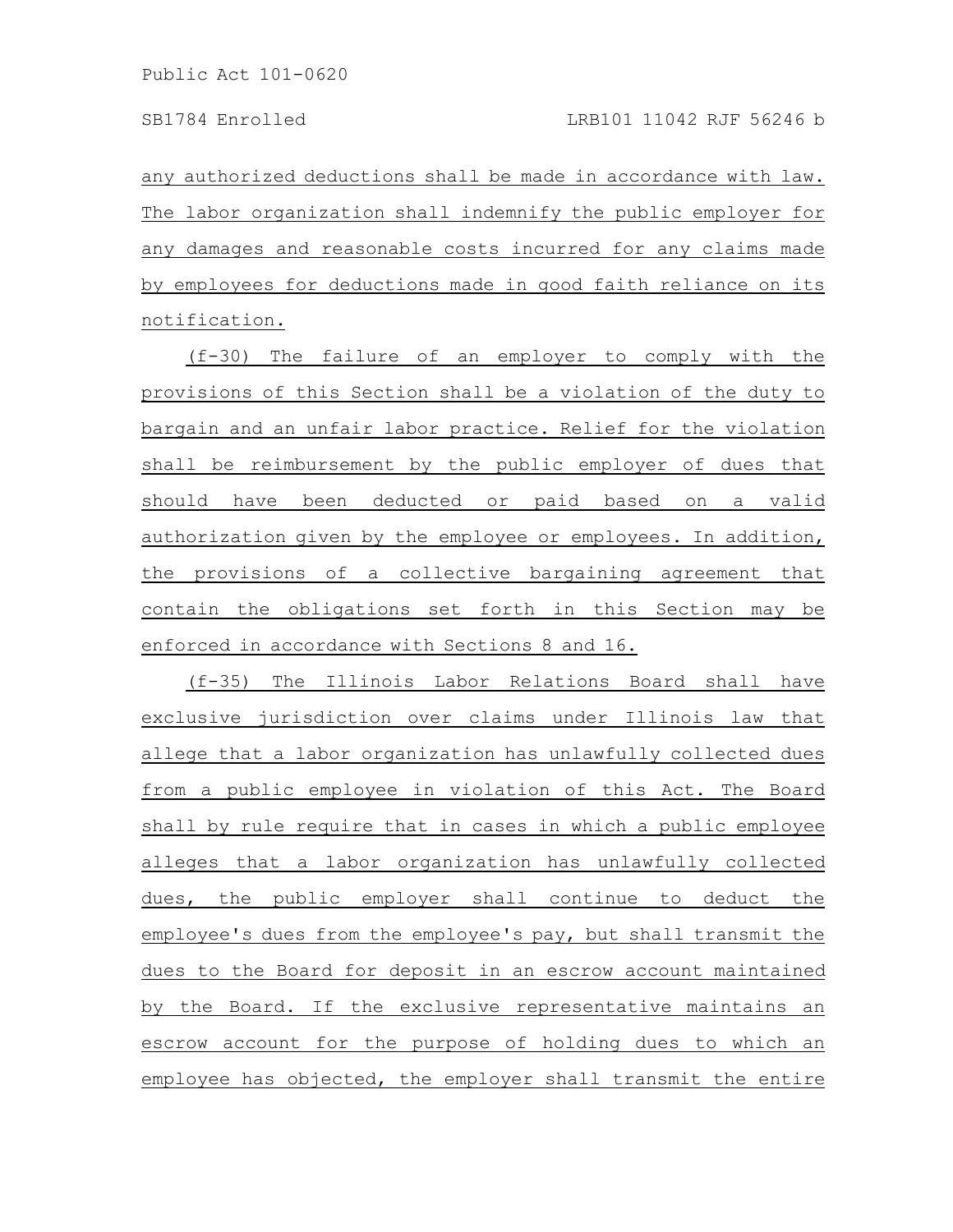amount of dues to the exclusive representative, and the exclusive representative shall hold in escrow the dues that the employer would otherwise have been required to transmit to the Board for escrow; provided that the escrow account maintained by the exclusive representative complies with rules adopted by the Board or that the collective bargaining agreement requiring the payment of the dues contains an indemnification provision for the purpose of indemnifying the employer with respect to the employer's transmission of dues to the exclusive representative.

(f-40) If any clause, sentence, paragraph, or subparagraph of this Section shall be adjudged by a court of competent jurisdiction to be unconstitutional or otherwise invalid, that judgment shall not affect, impair, or invalidate the remainder thereof, but shall be confined in its operation to the clause, sentence, paragraph, or subparagraph of this Section directly involved in the controversy in which that judgment shall have been rendered.

If any clause, sentence, paragraph, or part of a signed authorization for payroll deductions shall be adjudged by a court of competent jurisdiction to be unconstitutional or otherwise invalid, that judgment shall not affect, impair, or invalidate the remainder of the signed authorization, but shall be confined in its operation to the clause, sentence, paragraph, or part of the signed authorization directly involved in the controversy in which that judgment shall have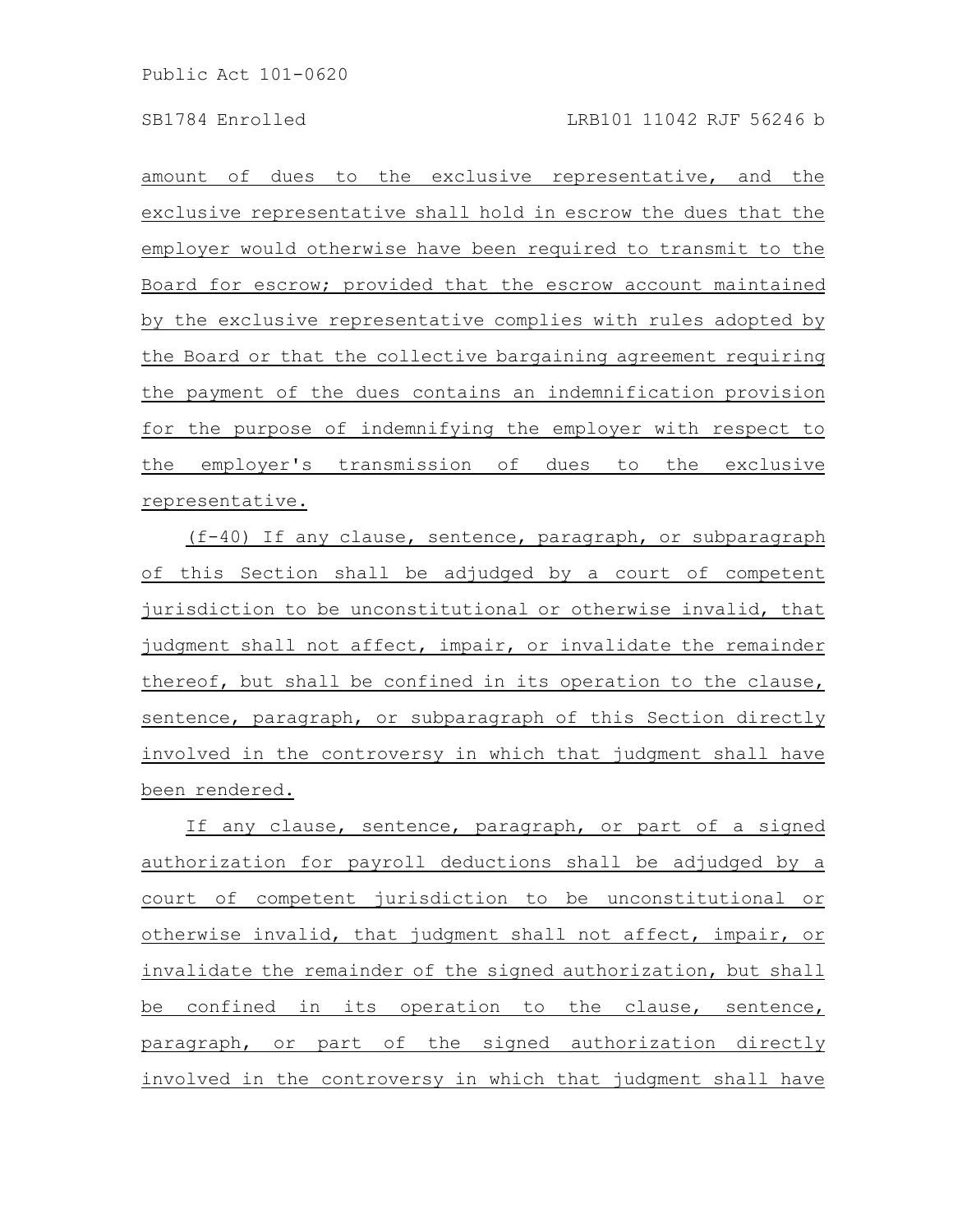### SB1784 Enrolled LRB101 11042 RJF 56246 b

### been rendered.

(g) Agreements containing a fair share agreement must safeguard the right of nonassociation of employees based upon bona fide religious tenets or teachings of a church or religious body of which such employees are members. Such employees may be required to pay an amount equal to their fair share, determined under a lawful fair share agreement, to a nonreligious charitable organization mutually agreed upon by the employees affected and the exclusive bargaining representative to which such employees would otherwise pay such service fee. If the affected employees and the bargaining representative are unable to reach an agreement on the matter, the Board may establish an approved list of charitable organizations to which such payments may be made. (Source: P.A. 97-1172, eff. 4-5-13.)

(5 ILCS 315/6.5 new)

Sec. 6.5. Defense to liability.

(a) The General Assembly declares that public employees who paid agency or fair share fees as a condition of public employment in accordance with State laws and United States Supreme Court precedent prior to June 27, 2018 had no legitimate expectation of receiving that money back under any then available cause of action. Public employers and labor organizations who relied on State law and Supreme Court precedent in deducting and accepting those fees were not liable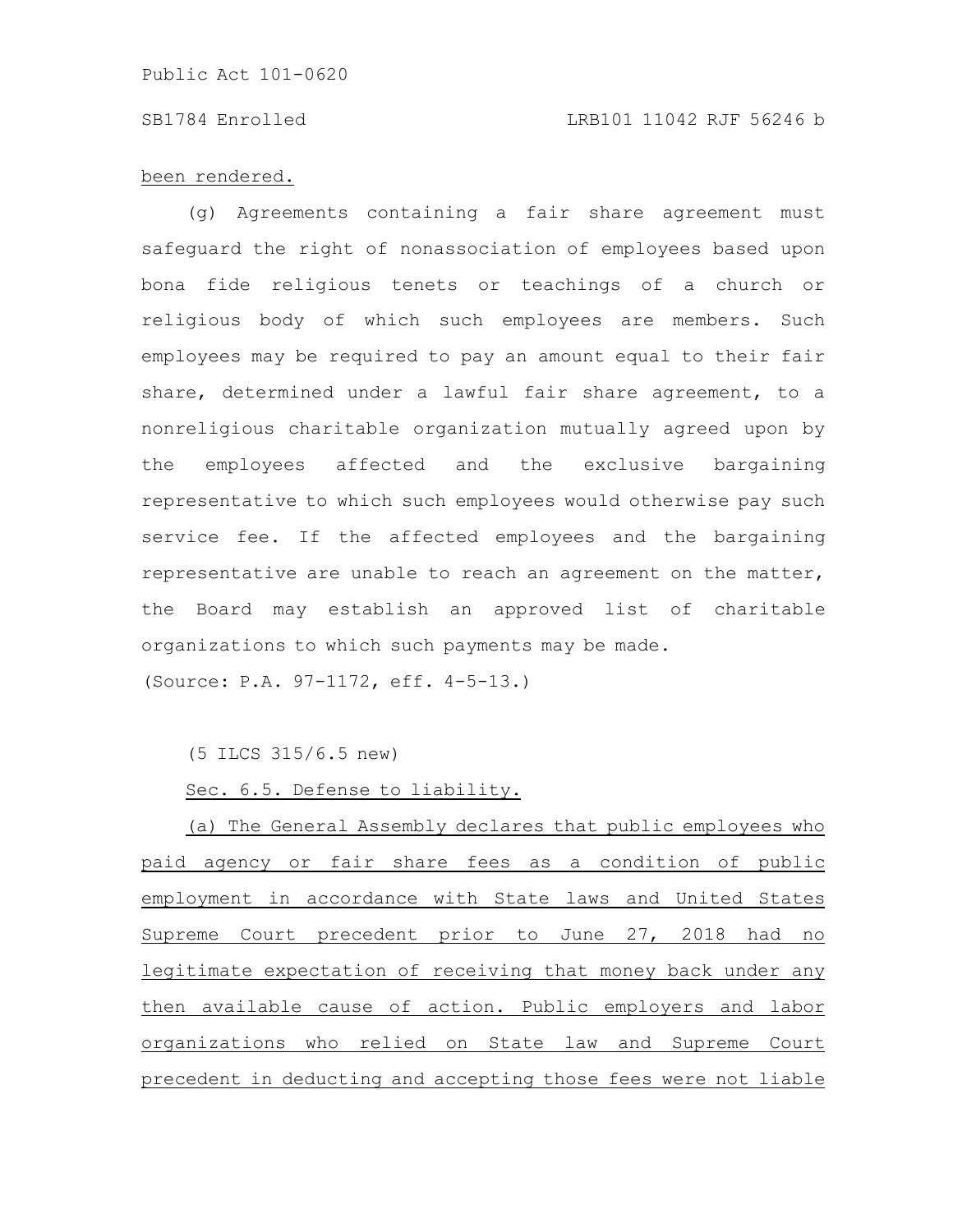to refund them. Agency or fair share fees were paid for collective bargaining representation that employee organizations were obligated by State law to provide to employees. Additionally, it should be presumed that employees who signed written membership or dues authorization agreements prior to this time knew and freely accepted the contractual obligations set forth in those agreements. Application of this Section to claims pending on the effective date of this amendatory Act of the 101st General Assembly will preserve, rather than interfere with, important reliance interests. This Section is therefore necessary to provide certainty to public employers and labor organizations that relied on State law and to avoid disruption of public employee labor relations after the United States Supreme Court's decision in Janus v. AFSCME Council 31, 138 S. Ct. 2448 (2018).

(b) No public employer or labor organization, or any of its employees or agents, shall be liable for, and they shall have a complete defense to, any claims or actions under the laws of this State for requiring, deducting, receiving, or retaining dues, agency fees, or fair share fees from public employees, and current or former public employees shall not have standing to pursue these claims or actions if the dues or fees were permitted under the laws of this State then in force and paid, through payroll deduction or otherwise, prior to June 27, 2018. (c) This Section shall apply to claims and actions pending on the effective date of this amendatory Act of the 101st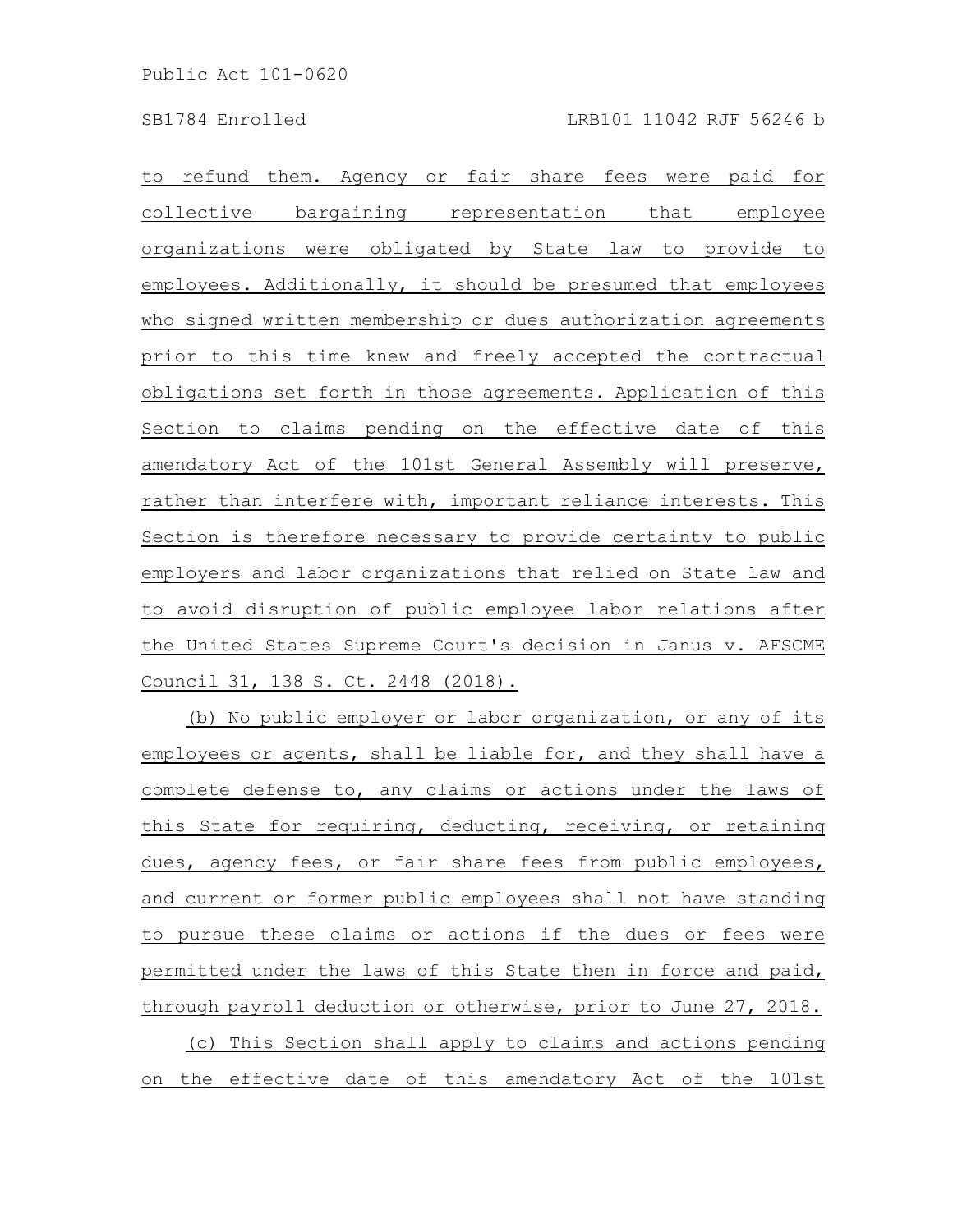General Assembly, as well to claims and actions on or after that date.

(d) This Section is a declaration of existing law and shall not be construed as a new enactment.

(5 ILCS 315/10) (from Ch. 48, par. 1610)

Sec. 10. Unfair labor practices.

(a) It shall be an unfair labor practice for an employer or its agents:

(1) to interfere with, restrain or coerce public employees in the exercise of the rights guaranteed in this Act or to dominate or interfere with the formation, existence or administration of any labor organization or contribute financial or other support to it; provided, an employer shall not be prohibited from permitting employees to confer with him during working hours without loss of time or pay;

(2) to discriminate in regard to hire or tenure of employment or any term or condition of employment in order to encourage or discourage membership in or other support for any labor organization. Nothing in this Act or any other law precludes a public employer from making an agreement with a labor organization to require as a condition of employment the payment of a fair share under paragraph (e) of Section 6;

(3) to discharge or otherwise discriminate against a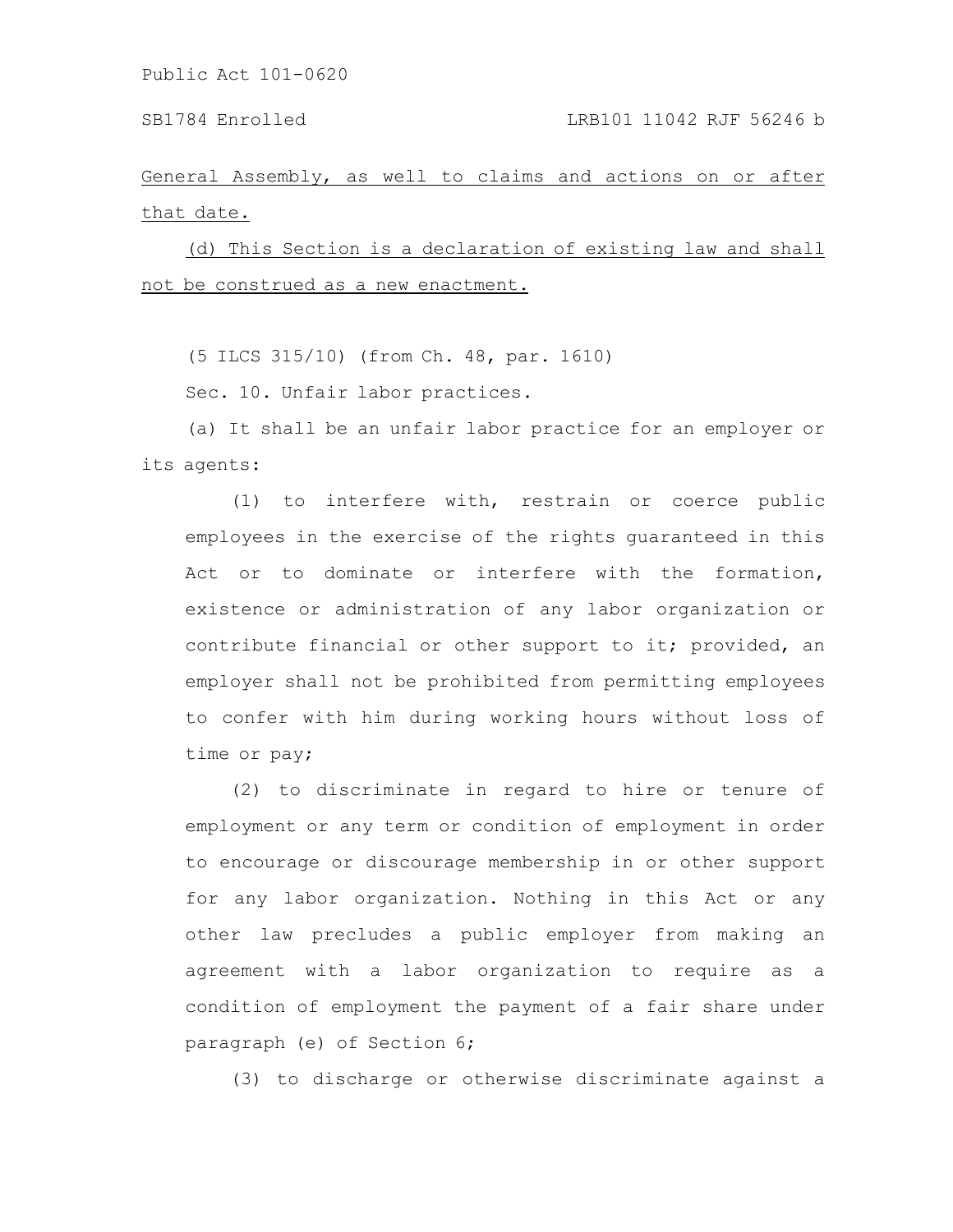public employee because he has signed or filed an affidavit, petition or charge or provided any information or testimony under this Act;

(4) to refuse to bargain collectively in good faith with a labor organization which is the exclusive representative of public employees in an appropriate unit, including, but not limited to, the discussing of grievances with the exclusive representative;

(5) to violate any of the rules and regulations established by the Board with jurisdiction over them relating to the conduct of representation elections or the conduct affecting the representation elections;

(6) to expend or cause the expenditure of public funds to any external agent, individual, firm, agency, partnership or association in any attempt to influence the outcome of representational elections held pursuant to Section 9 of this Act; provided, that nothing in this subsection shall be construed to limit an employer's right to internally communicate with its employees as provided in subsection (c) of this Section, to be represented on any matter pertaining to unit determinations, unfair labor practice charges or pre-election conferences in any formal or informal proceeding before the Board, or to seek or obtain advice from legal counsel. Nothing in this paragraph shall be construed to prohibit an employer from expending or causing the expenditure of public funds on, or seeking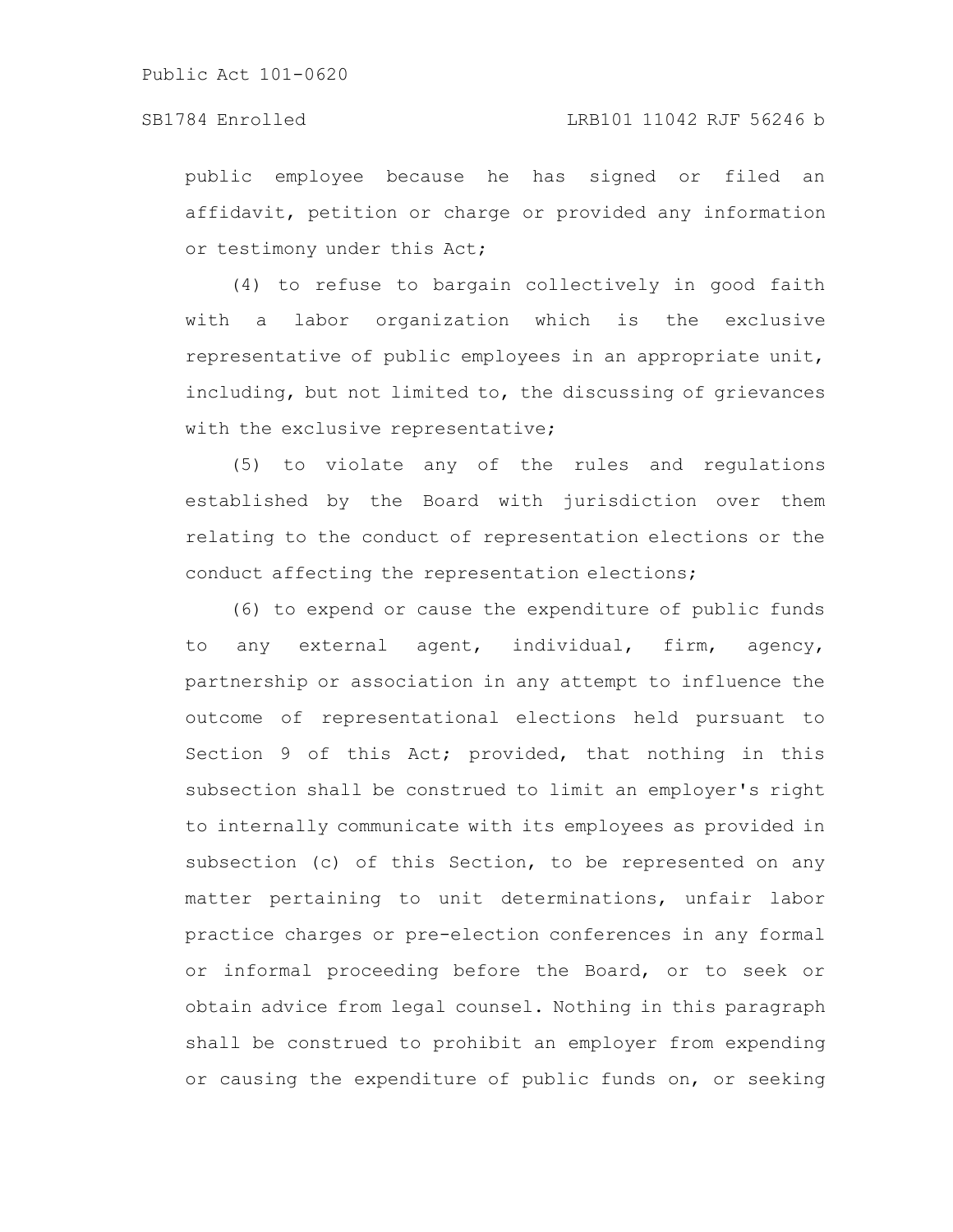# SB1784 Enrolled LRB101 11042 RJF 56246 b

or obtaining services or advice from, any organization, group, or association established by and including public or educational employers, whether covered by this Act, the Illinois Educational Labor Relations Act or the public employment labor relations law of any other state or the federal government, provided that such services or advice are generally available to the membership of the organization, group or association, and are not offered solely in an attempt to influence the outcome of a particular representational election; or

(7) to refuse to reduce a collective bargaining agreement to writing or to refuse to sign such agreement; $\div$ 

(8) to interfere with, restrain, coerce, deter, or discourage public employees or applicants to be public employees from: (i) becoming or remaining members of a labor organization; (ii) authorizing representation by a labor organization; or (iii) authorizing dues or fee deductions to a labor organization, nor shall the employer intentionally permit outside third parties to use its email or other communication systems to engage in that conduct. An employer's good faith implementation of a policy to block the use of its email or other communication systems for such purposes shall be a defense to an unfair labor practice; or

(9) to disclose to any person or entity information set forth in subsection (c-5) of Section 6 of this Act that the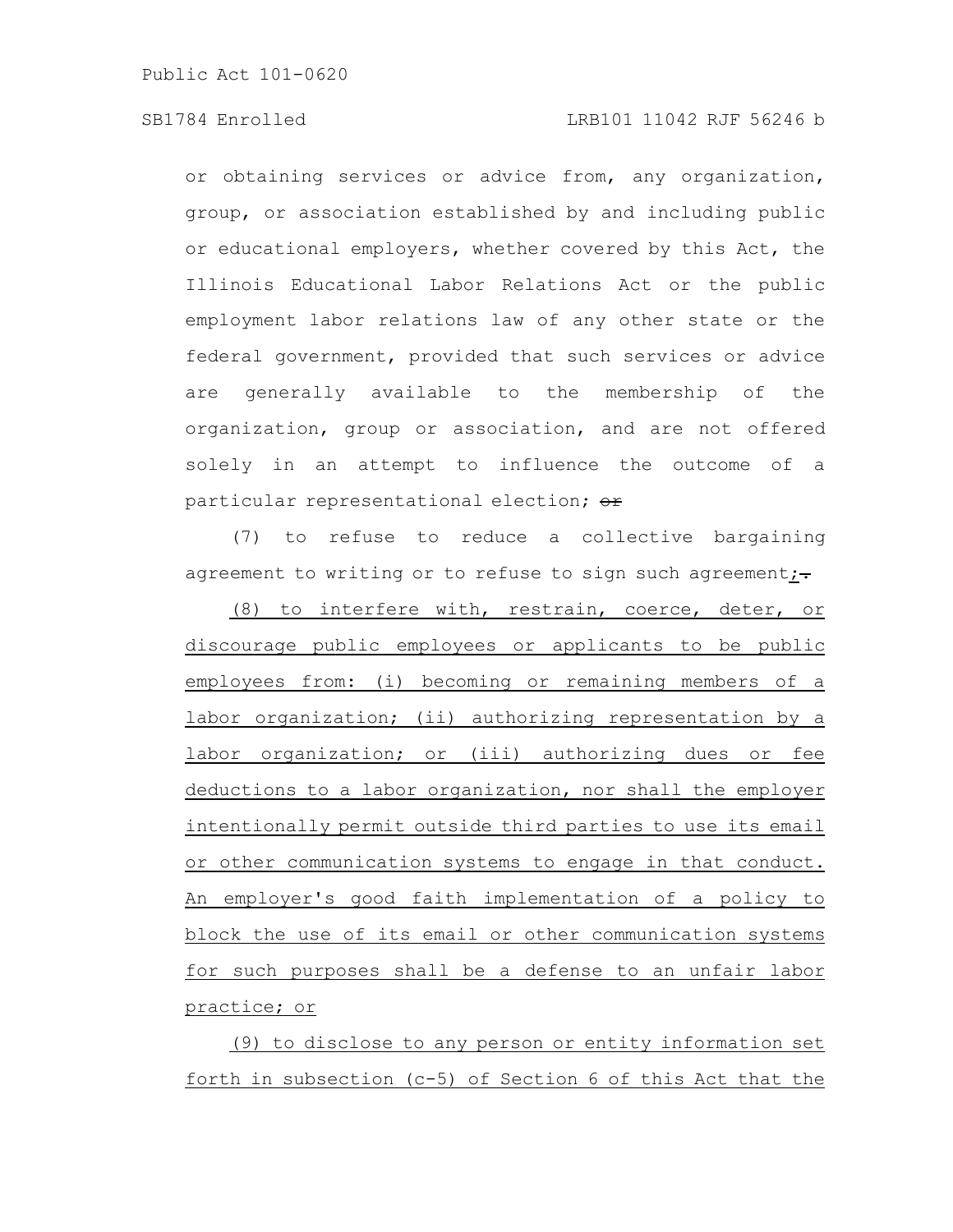employer knows or should know will be used to interfere with, restrain, coerce, deter, or discourage any public employee from: (i) becoming or remaining members of a labor organization, (ii) authorizing representation by a labor organization, or (iii) authorizing dues or fee deductions to a labor organization.

(b) It shall be an unfair labor practice for a labor organization or its agents:

(1) to restrain or coerce public employees in the exercise of the rights guaranteed in this Act, provided, (i) that this paragraph shall not impair the right of a labor organization to prescribe its own rules with respect to the acquisition or retention of membership therein or the determination of fair share payments and (ii) that a labor organization or its agents shall commit an unfair labor practice under this paragraph in duty of fair representation cases only by intentional misconduct in representing employees under this Act;

(2) to restrain or coerce a public employer in the selection of his representatives for the purposes of collective bargaining or the settlement of grievances; or

(3) to cause, or attempt to cause, an employer to discriminate against an employee in violation of subsection (a) $(2)$ ;

(4) to refuse to bargain collectively in good faith with a public employer, if it has been designated in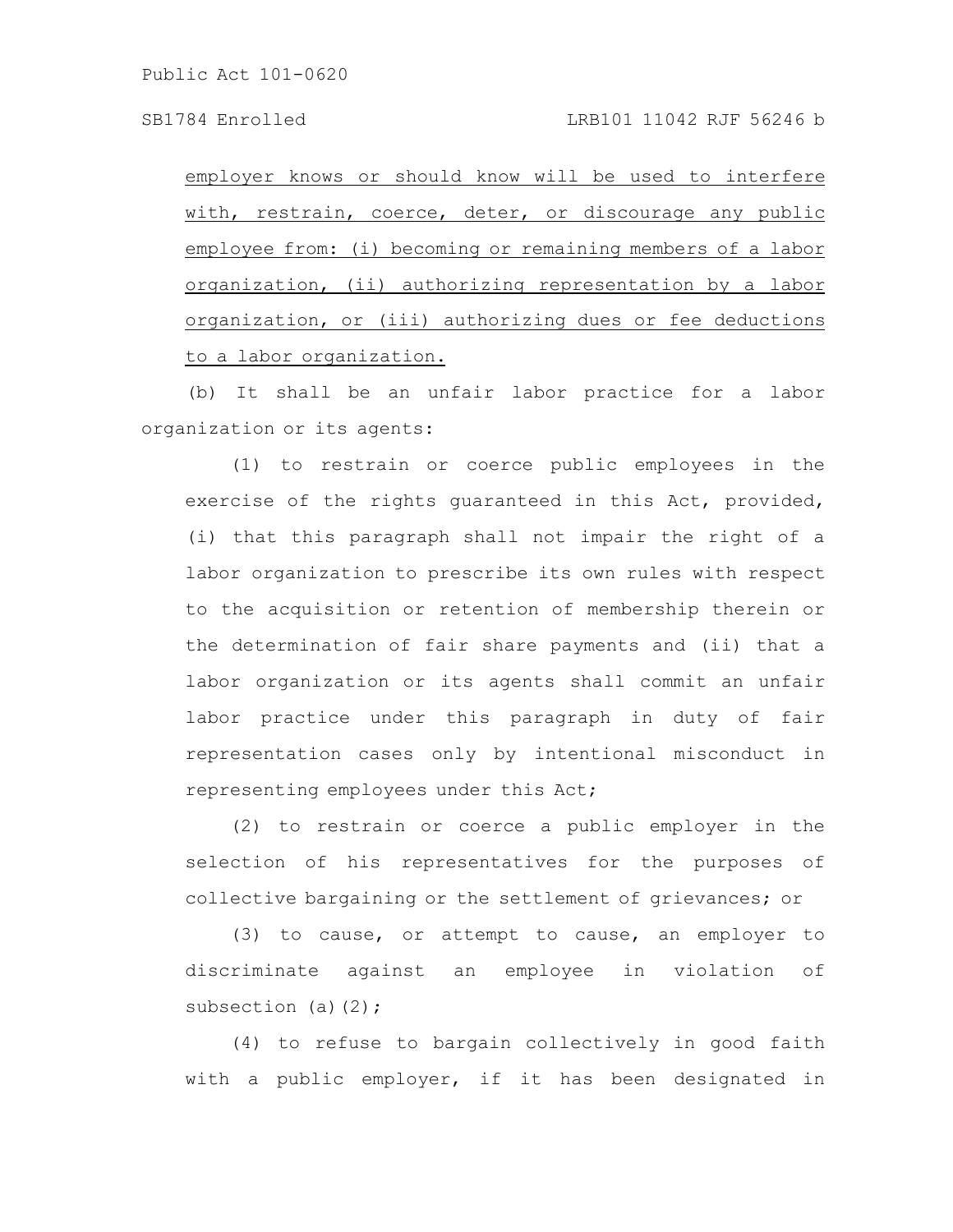# SB1784 Enrolled LRB101 11042 RJF 56246 b

accordance with the provisions of this Act as the exclusive representative of public employees in an appropriate unit;

(5) to violate any of the rules and regulations established by the boards with jurisdiction over them relating to the conduct of representation elections or the conduct affecting the representation elections;

(6) to discriminate against any employee because he has signed or filed an affidavit, petition or charge or provided any information or testimony under this Act;

(7) to picket or cause to be picketed, or threaten to picket or cause to be picketed, any public employer where an object thereof is forcing or requiring an employer to recognize or bargain with a labor organization of the representative of its employees, or forcing or requiring the employees of an employer to accept or select such labor organization as their collective bargaining representative, unless such labor organization is currently certified as the representative of such employees:

(A) where the employer has lawfully recognized in accordance with this Act any labor organization and a question concerning representation may not appropriately be raised under Section 9 of this Act;

(B) where within the preceding 12 months a valid election under Section 9 of this Act has been conducted; or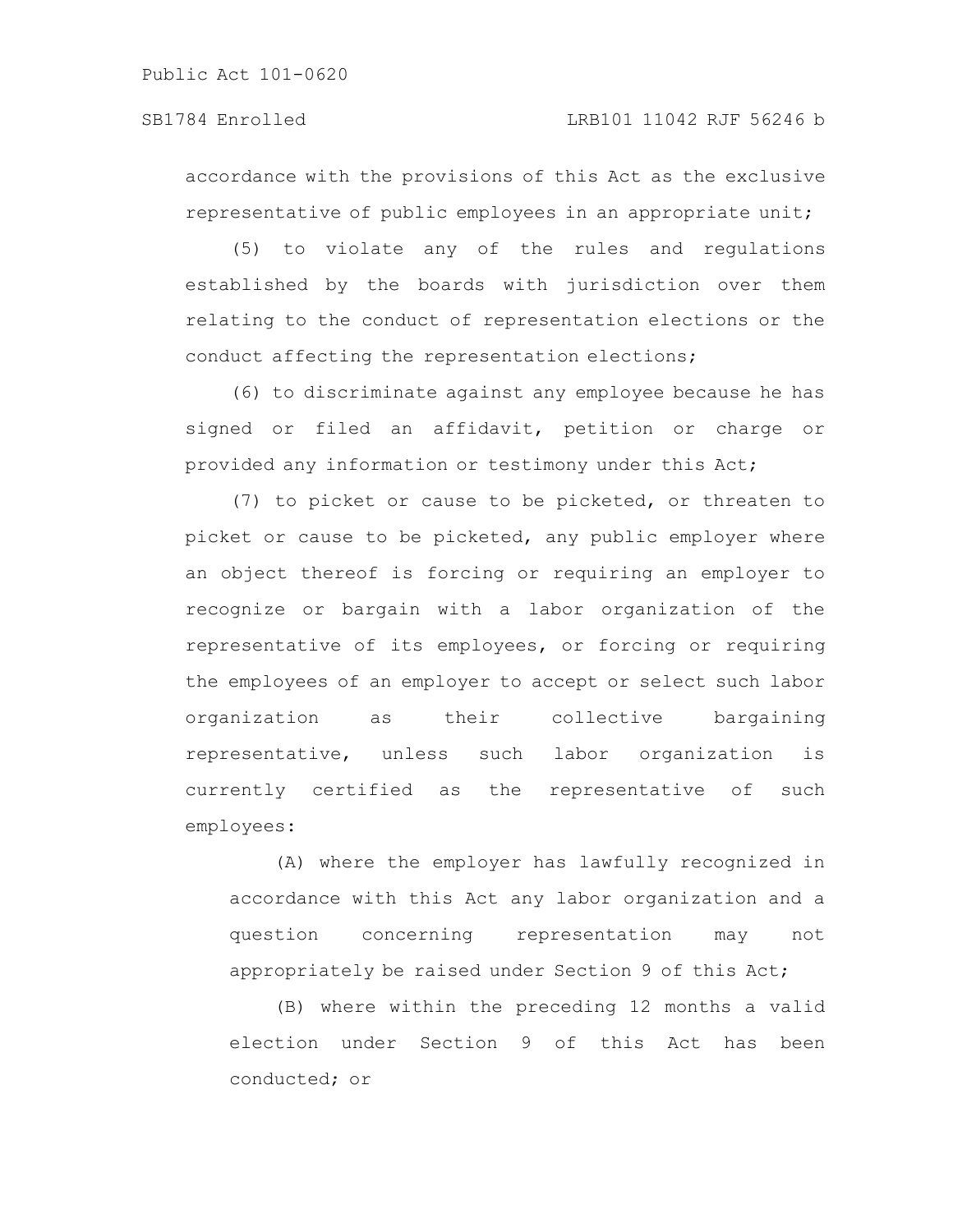# SB1784 Enrolled LRB101 11042 RJF 56246 b

(C) where such picketing has been conducted without a petition under Section 9 being filed within a reasonable period of time not to exceed 30 days from the commencement of such picketing; provided that when such a petition has been filed the Board shall forthwith, without regard to the provisions of subsection (a) of Section 9 or the absence of a showing of a substantial interest on the part of the labor organization, direct an election in such unit as the Board finds to be appropriate and shall certify the results thereof; provided further, that nothing in this subparagraph shall be construed to prohibit any picketing or other publicity for the purpose of truthfully advising the public that an employer does not employ members of, or have a contract with, a labor organization unless an effect of such picketing is to induce any individual employed by any other person in the course of his employment, not to pick up, deliver, or transport any goods or not to perform any services; or

(8) to refuse to reduce a collective bargaining agreement to writing or to refuse to sign such agreement.

(c) The expressing of any views, argument, or opinion or the dissemination thereof, whether in written, printed, graphic, or visual form, shall not constitute or be evidence of an unfair labor practice under any of the provisions of this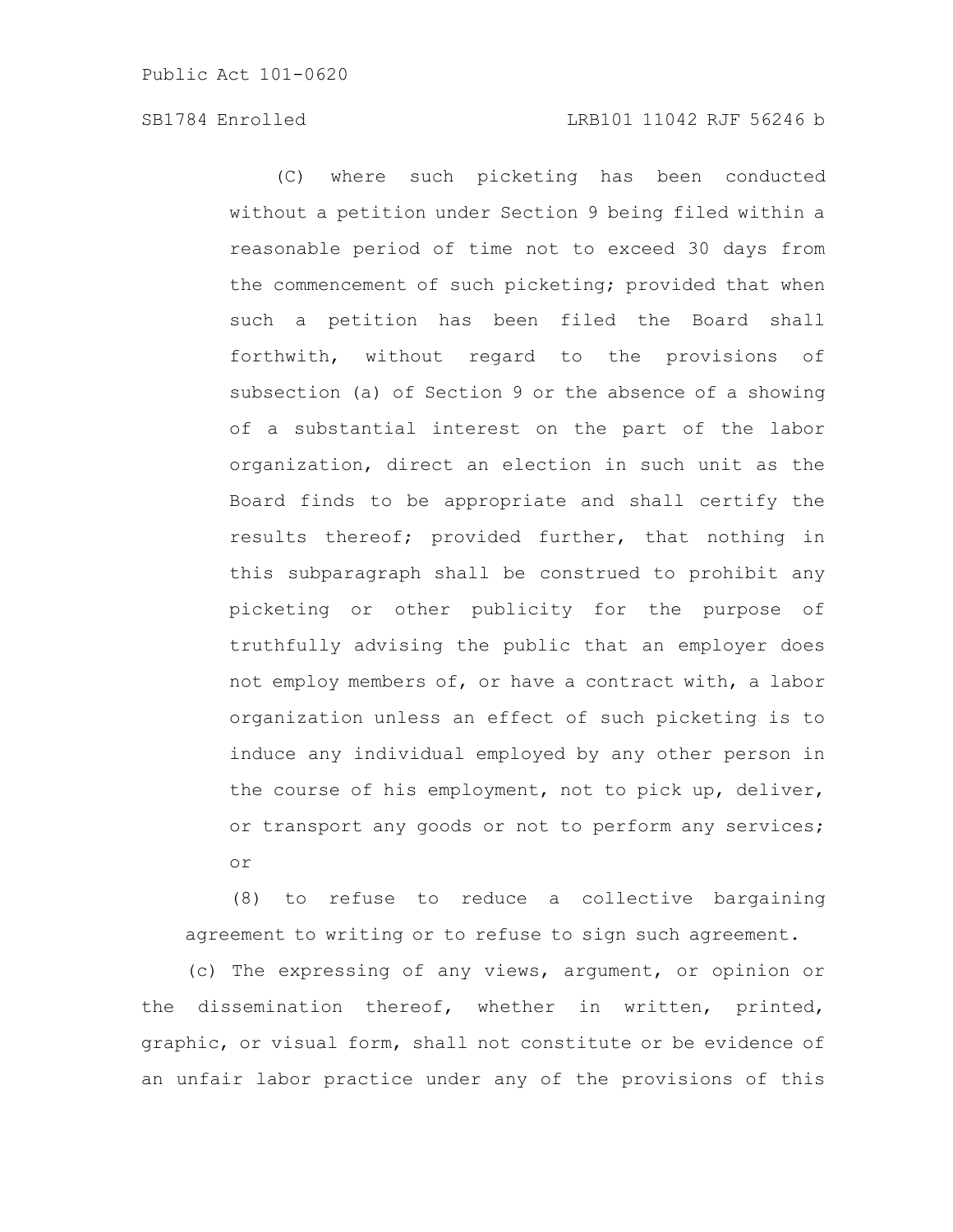Act, if such expression contains no threat of reprisal or force or promise of benefit.

(d) The employer shall not discourage public employees or applicants to be public employees from becoming or remaining union members or authorizing dues deductions, and shall not otherwise interfere with the relationship between employees and their exclusive bargaining representative. The employer shall refer all inquiries about union membership to the exclusive bargaining representative, except that the employer may communicate with employees regarding payroll processes and procedures. The employer will establish email policies in an effort to prohibit the use of its email system by outside sources.

(Source: P.A. 86-412; 87-736.)

Section 15. The State Comptroller Act is amended by changing Section 20 as follows:

(15 ILCS 405/20) (from Ch. 15, par. 220)

Sec. 20. Annual report. The Comptroller shall annually, as soon as possible after the close of the fiscal year but no later than December 31, make out and present to the Governor, the President of the Senate, the Speaker of the House of Representatives, the Minority Leader of the Senate, and the Minority Leader of the House of Representatives a report, showing the amount of warrants drawn on the treasury, on other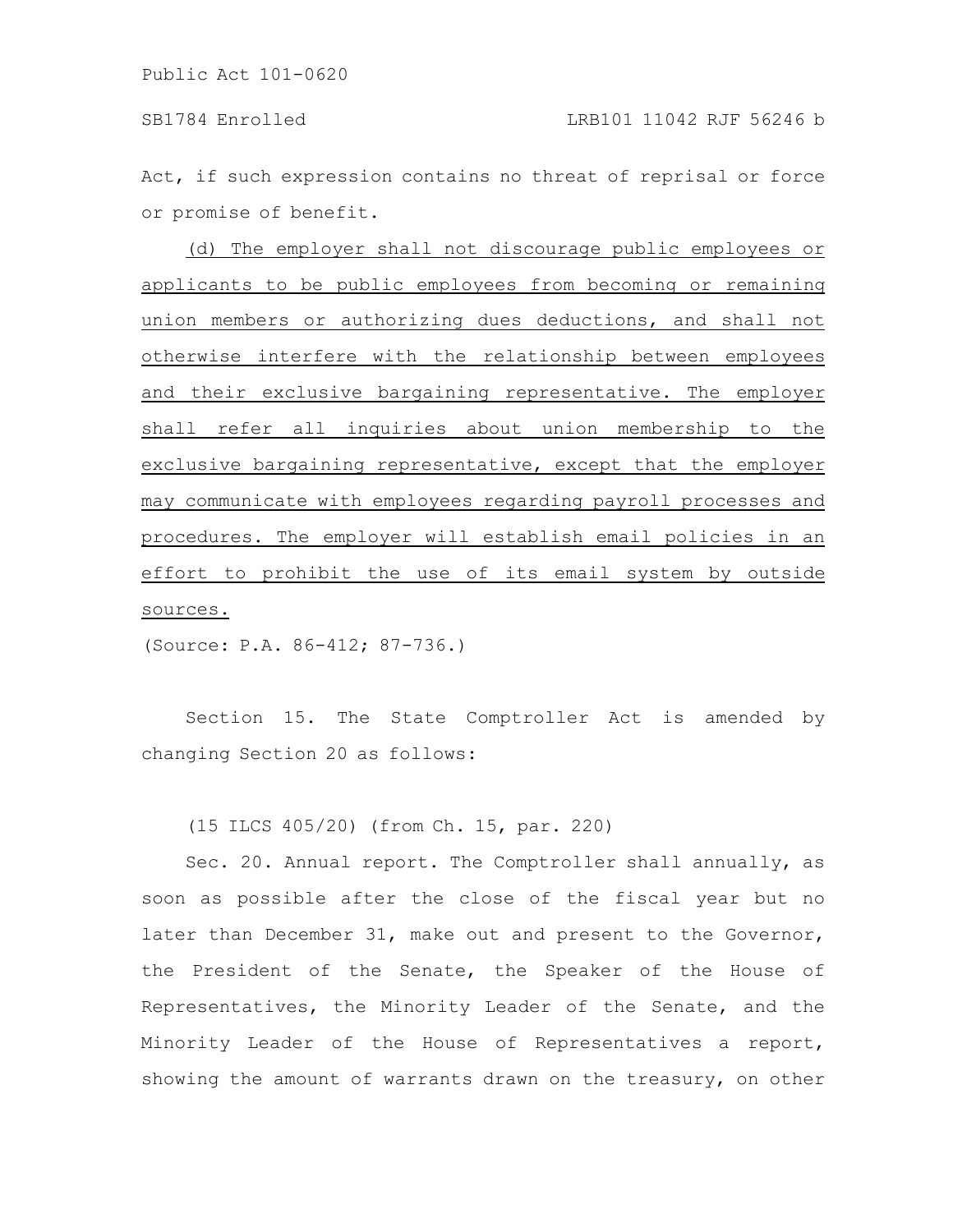# SB1784 Enrolled LRB101 11042 RJF 56246 b

funds held by the State Treasurer and on any public funds held by State agencies, during the preceding fiscal year, and stating, particularly, on what account they were drawn, and if drawn on the contingent fund, to whom and for what they were issued. He or she shall, also, at the same time, report to the Governor, the President of the Senate, the Speaker of the House of Representatives, the Minority Leader of the Senate, and the Minority Leader of the House of Representatives the amount of money received into the treasury, into other funds held by the State Treasurer and into any other funds held by State agencies during the preceding fiscal year, and stating particularly, the source from which the same may be derived, and also a general account of all the business of his office during the preceding fiscal year. The report shall also summarize for the previous fiscal year the information required under Section 19.

Within 60 days after the expiration of each calendar year, the Comptroller shall compile, from records maintained and available in his office, a list of all persons including those employed in the Office of the Comptroller, who have been employed by the State during the past calendar year and paid from funds in the hands of the State Treasurer.

The list <del>shall be arranged according to counties and</del> shall state in alphabetical order the name of each employee, the address in the county in which he votes, except as specified below, the position, and the total salary paid to him or her during the past calendar year, rounded to the nearest hundred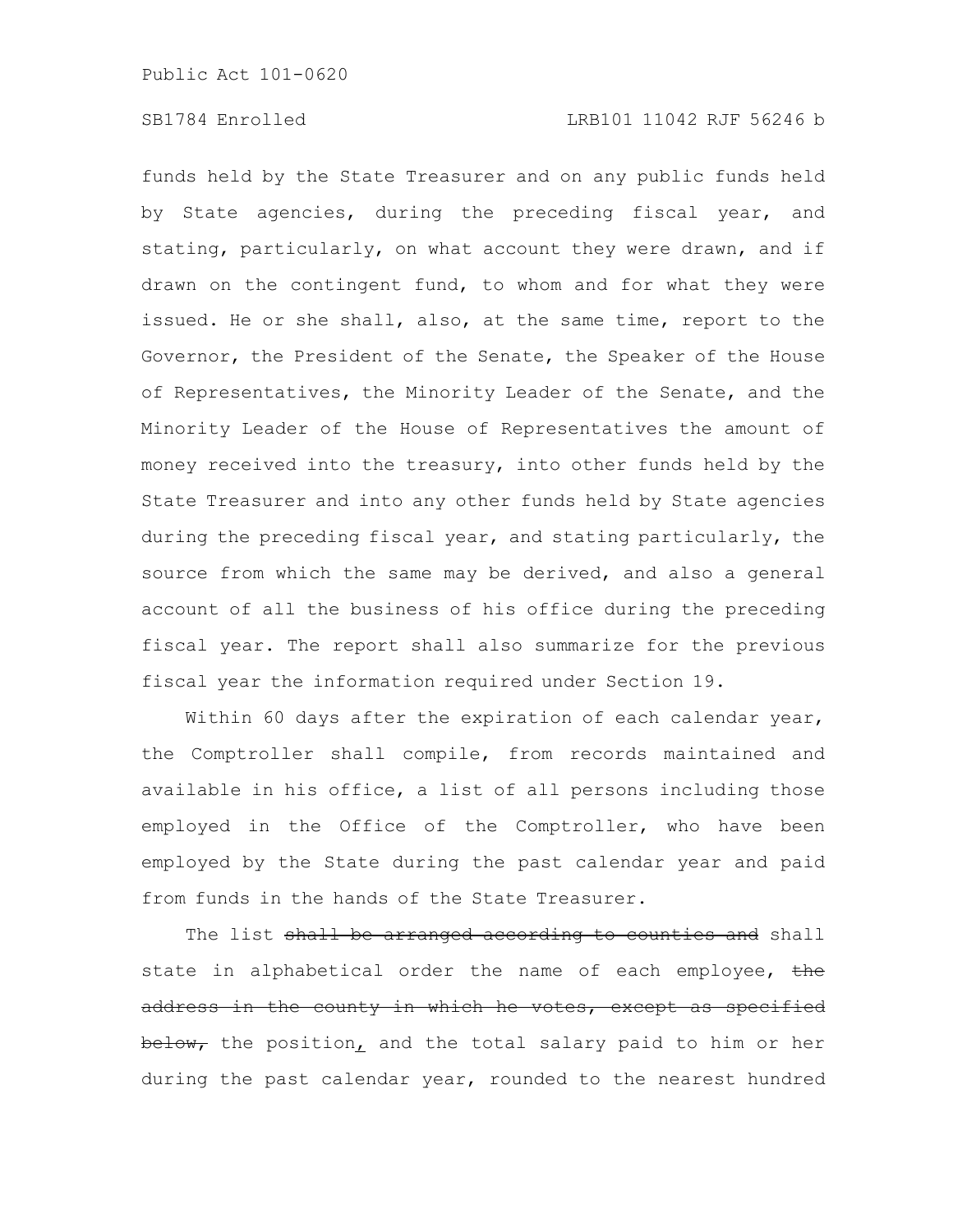dollar. For persons employed by the Department of Corrections, Department of Children and Family Services, Department of Juvenile Justice, Office of the State's Attorneys Appellate Prosecutor, and the Department of State Police, their spouses, no address shall be listed. The list so compiled and arranged shall be kept on file in the office of the Comptroller and be open to inspection by the public at all times.

No person who utilizes the names obtained from this list for solicitation shall represent that such solicitation is authorized by any officer or agency of the State of Illinois. Violation of this provision is a Business Offense punishable by a fine not to exceed \$3,000.

(Source: P.A. 100-253, eff. 1-1-18.)

Section 20. The Illinois Pension Code is amended by adding Section 1-167 as follows:

(40 ILCS 5/1-167 new)

Sec. 1-167. Prohibited disclosures. No pension fund or retirement system subject to this Code shall disclose the following information of any members or participants of any pension fund or retirement system: (1) the individual's home address (including ZIP code and county); (2) the individual's date of birth; (3) the individual's home and personal phone number; (4) the individual's personal email address; (5)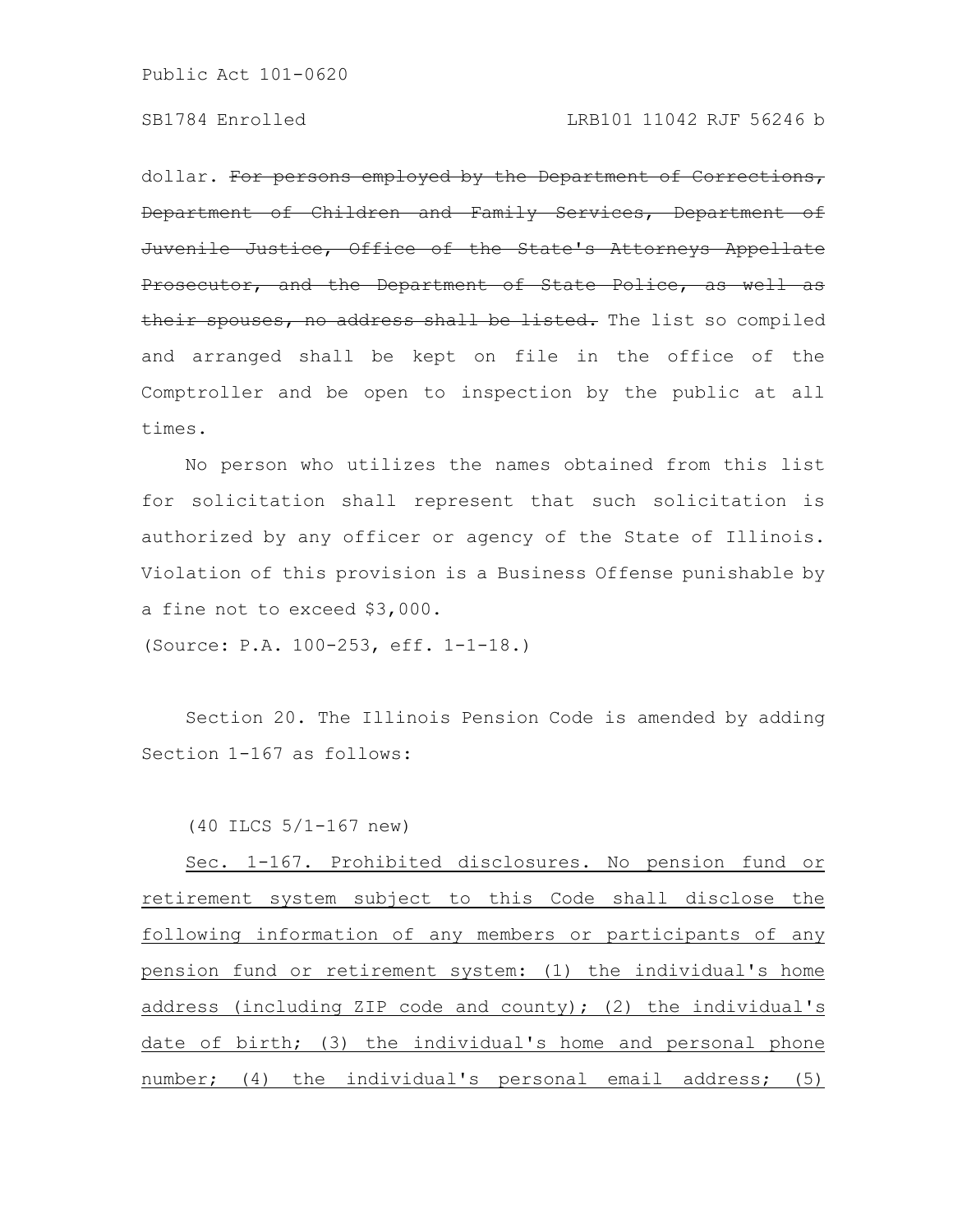### SB1784 Enrolled LRB101 11042 RJF 56246 b

personally identifying member or participant deduction information; or (6) any membership status in a labor organization or other voluntary association affiliated with a labor organization or labor federation (including whether participants are members of such organization, the identity of such organization, whether or not participants pay or authorize the payment of any dues or moneys to such organization, and the amounts of such dues or moneys).

This Section does not apply to disclosures (i) required under the Freedom of Information Act, (ii) for purposes of conducting public operations or business, or (iii) to a labor organization or other voluntary association affiliated with a labor organization or labor federation.

Section 25. The Illinois Fire Protection Training Act is amended by changing Section 8 as follows:

(50 ILCS 740/8) (from Ch. 85, par. 538)

Sec. 8. Rules and minimum standards for schools. The Office shall adopt rules and minimum standards for such schools which shall include but not be limited to the following:

a. Minimum courses of study, resources, facilities, apparatus, equipment, reference material, established records and procedures as determined by the Office.

b. Minimum requirements for instructors.

c. Minimum basic training requirements, which a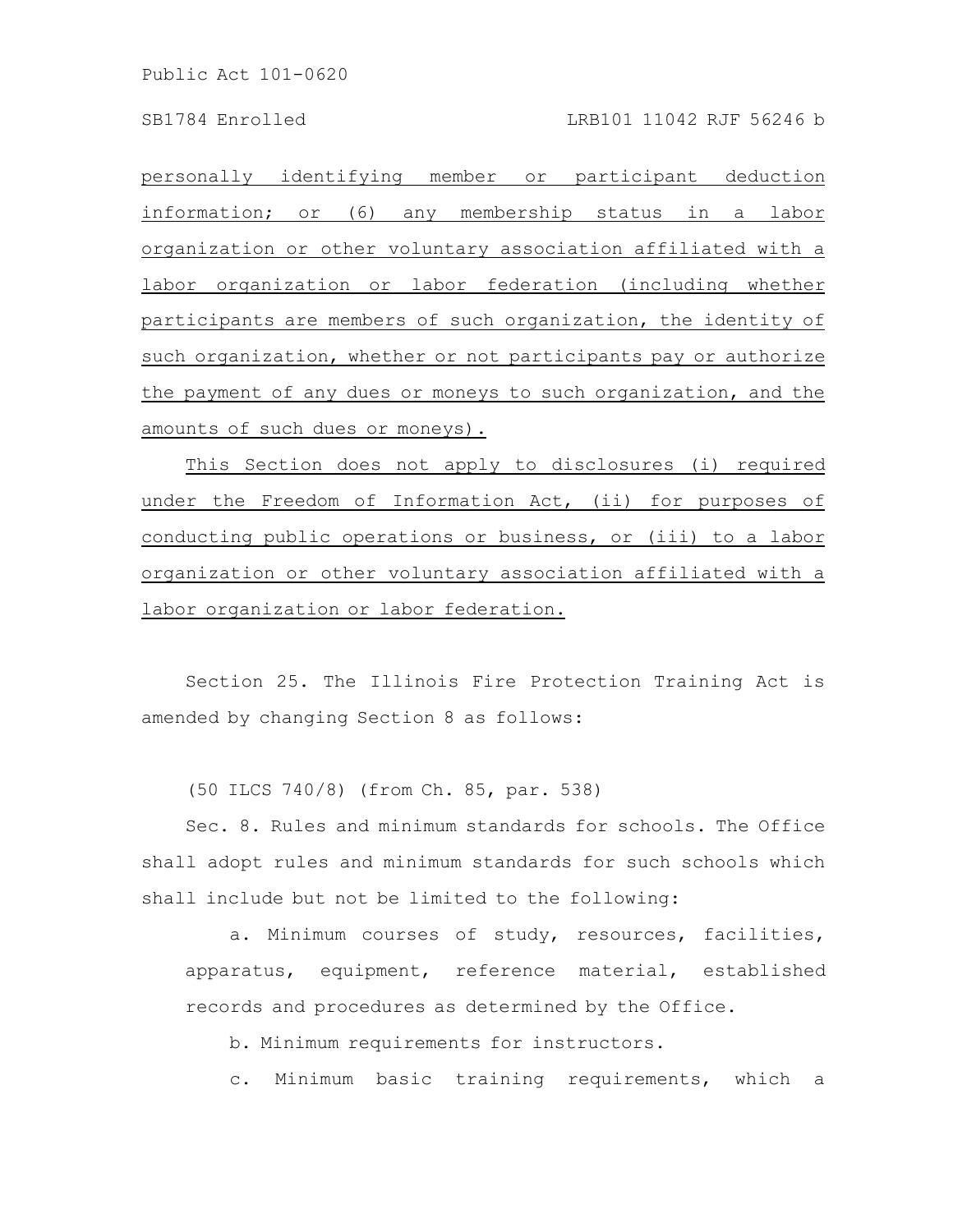trainee must satisfactorily complete before being eligible for permanent employment as a fire fighter in the fire department of a participating local governmental agency. Those requirements shall include training in first aid (including cardiopulmonary resuscitation), and training in the administration of opioid antagonists as defined in paragraph (1) of subsection (e) of Section 5-23 of the Substance Use Disorder Act, and training in the history of the fire service labor movement using curriculum and instructors provided by a statewide organization representing professional union firefighters in Illinois. (Source: P.A. 99-480, eff. 9-9-15; 100-759, eff. 1-1-19.)

Section 30. The Illinois Educational Labor Relations Act is amended by changing Sections 3 and 14 and by adding Sections 11.1 and 11.2 as follows:

(115 ILCS 5/3) (from Ch. 48, par. 1703)

Sec. 3. Employee rights; exclusive representative rights.

(a) It shall be lawful for educational employees to organize, form, join, or assist in employee organizations or engage in lawful concerted activities for the purpose of collective bargaining or other mutual aid and protection or bargain collectively through representatives of their own free choice and, except as provided in Section 11, such employees shall also have the right to refrain from any or all such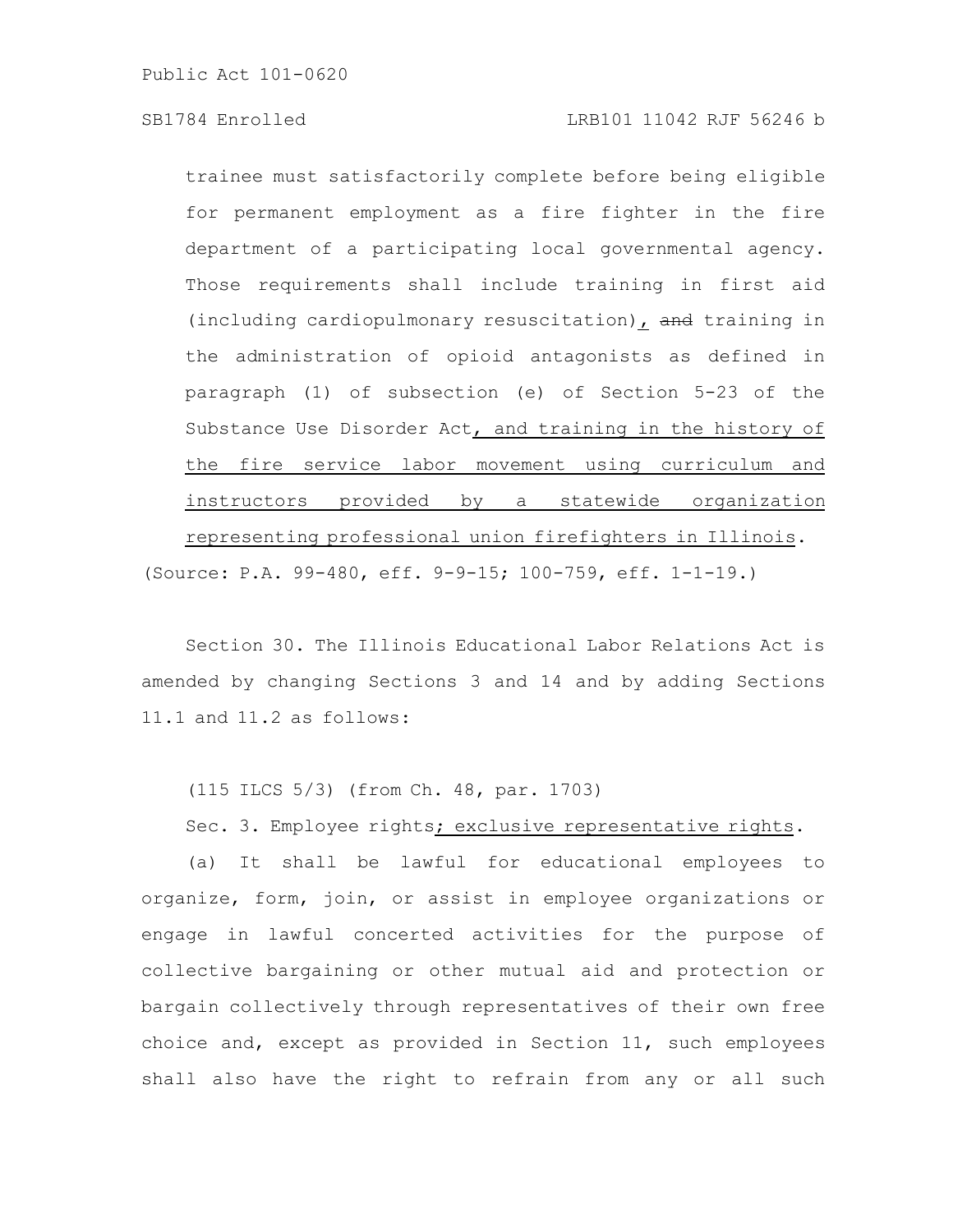### SB1784 Enrolled LRB101 11042 RJF 56246 b

activities.

(b) Representatives selected by educational employees in a unit appropriate for collective bargaining purposes shall be the exclusive representative of all the employees in such unit to bargain on wages, hours, terms and conditions of employment. However, any individual employee or a group of employees may at any time present grievances to their employer and have them adjusted without the intervention of the bargaining representative as long as the adjustment is not inconsistent with the terms of a collective bargaining agreement then in effect, provided that the bargaining representative has been given an opportunity to be present at such adjustment.

(c) Employers shall provide to exclusive representatives, including their agents and employees, reasonable access to and information about employees in the bargaining units they represent. This access shall at all times be conducted in a manner so as not to impede normal operations.

(1) Access includes the following:

(A) the right to meet with one or more employees on the employer's premises during the work day to investigate and discuss grievances and workplace-related complaints without charge to pay or leave time of employees or agents of the exclusive representative;

(B) the right to conduct worksite meetings during lunch and other non-work breaks, and before and after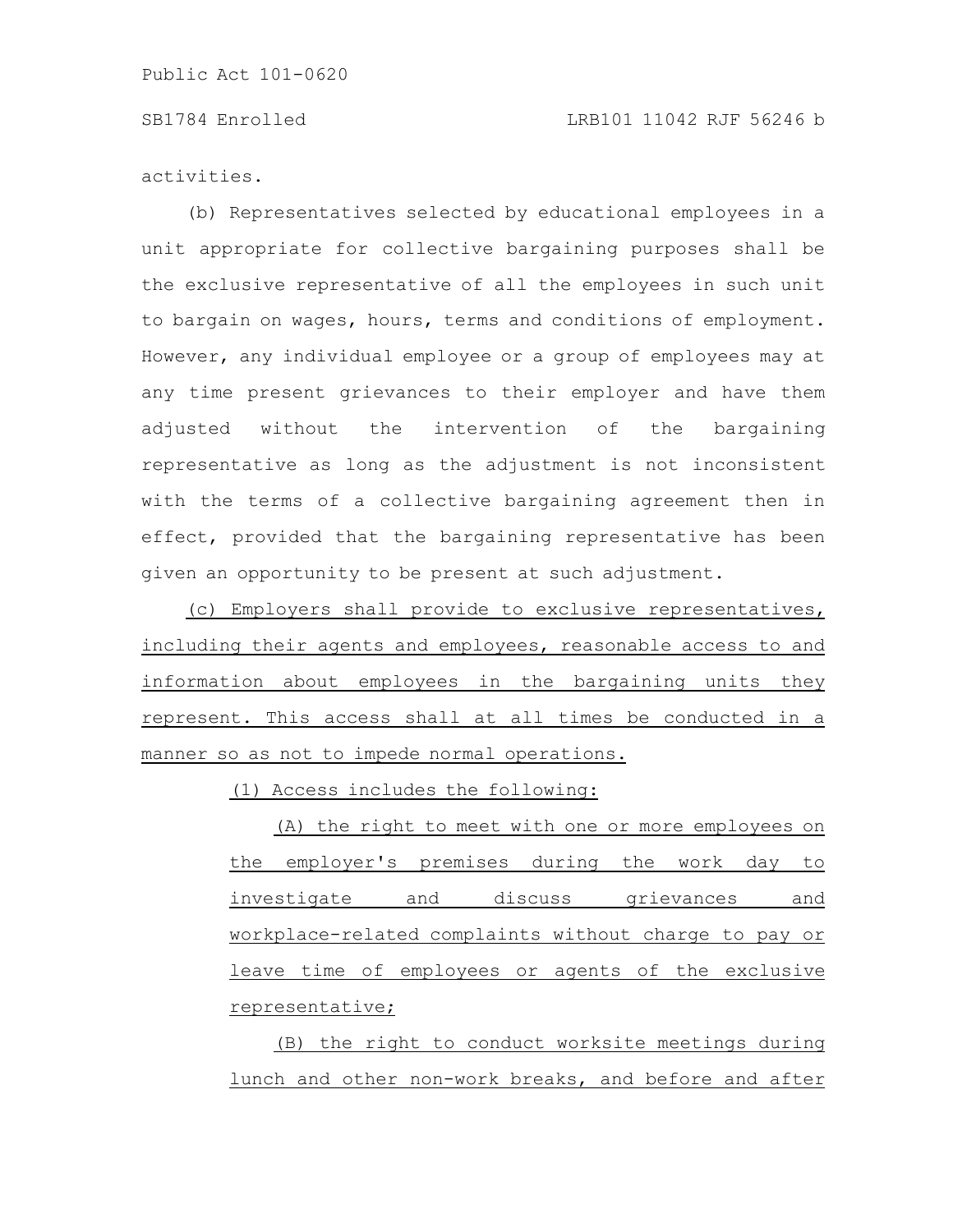the workday, on the employer's premises to discuss collective bargaining negotiations, the administration of collective bargaining agreements, other matters related to the duties of the exclusive representative, and internal matters involving the governance or business of the exclusive representative, without charge to pay or leave time of employees or agents of the exclusive representative;

(C) the right to meet with newly hired employees, without charge to pay or leave time of the employees or agents of the exclusive representative, on the employer's premises or at a location mutually agreed to by the employer and exclusive representative for up to one hour either within the first two weeks of employment in the bargaining unit or at a later date and time if mutually agreed upon by the employer and the exclusive representative; and

(D) the right to use the facility mailboxes and bulletin boards of the employer to communicate with bargaining unit employees regarding collective bargaining negotiations, the administration of the collective bargaining agreements, the investigation of grievances, other workplace-related complaints and issues, and internal matters involving the governance or business of the exclusive representative. Nothing in this Section shall prohibit an employer and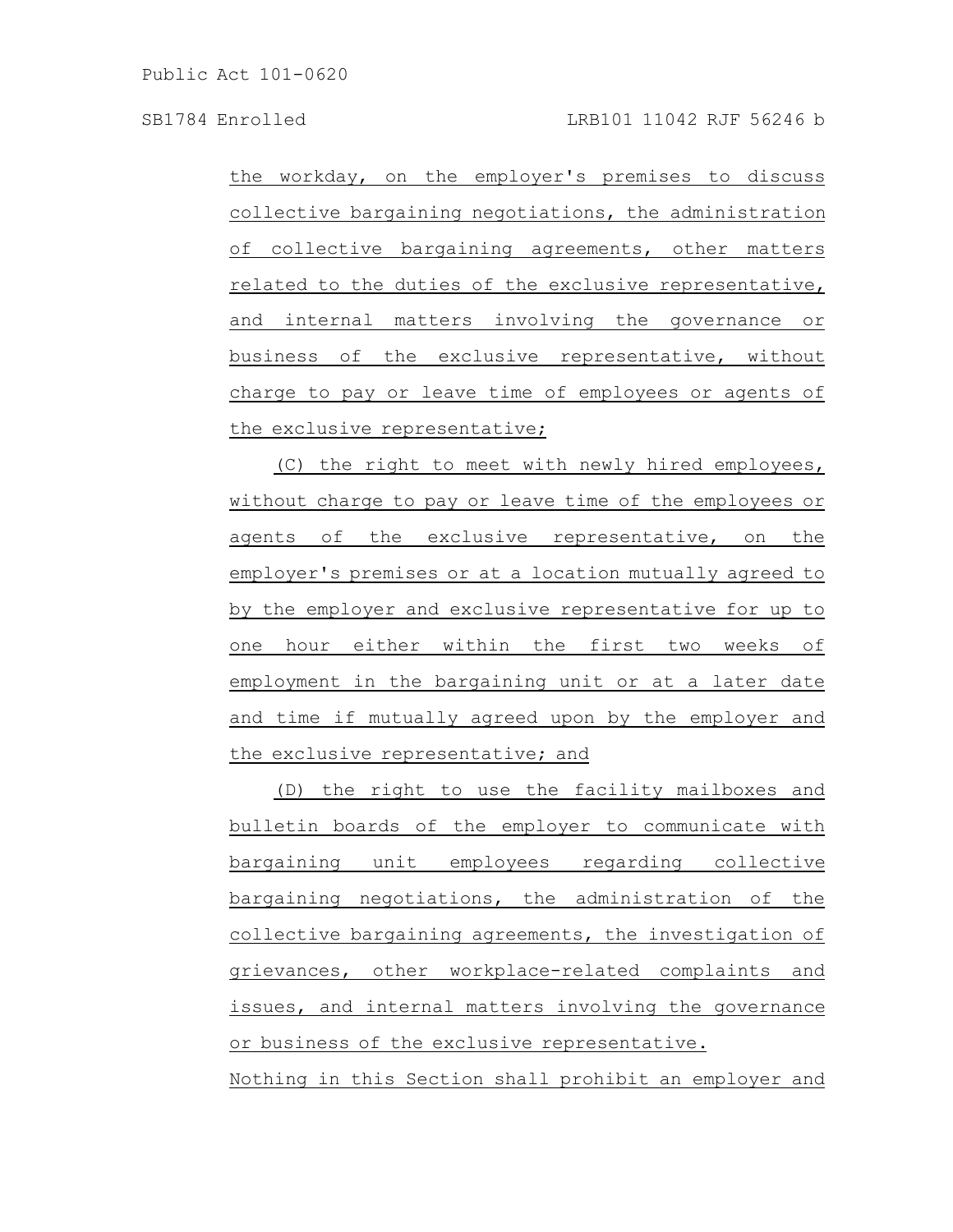exclusive representative from agreeing in a collective bargaining agreement to provide the exclusive representative greater access to bargaining unit employees, including through the use of the employer's email system.

(2) Information about employees includes, but is not limited to, the following:

(A) within 10 calendar days from the beginning of every school term and every 30 calendar days thereafter in the school term, in an Excel file or other editable digital file format agreed to by the exclusive representative, the employee's name, job title, worksite location, home address, work telephone numbers, identification number if available, and any home and personal cellular telephone numbers on file with the employer, date of hire, work email address, and any personal email address on file with the employer; and

(B) unless otherwise mutually agreed upon, within 10 calendar days from the date of hire of a bargaining unit employee, in an electronic file or other format agreed to by the exclusive representative, the employee's name, job title, worksite location, home address, work telephone numbers, and any home and personal cellular telephone numbers on file with the employer, date of hire, work email address, and any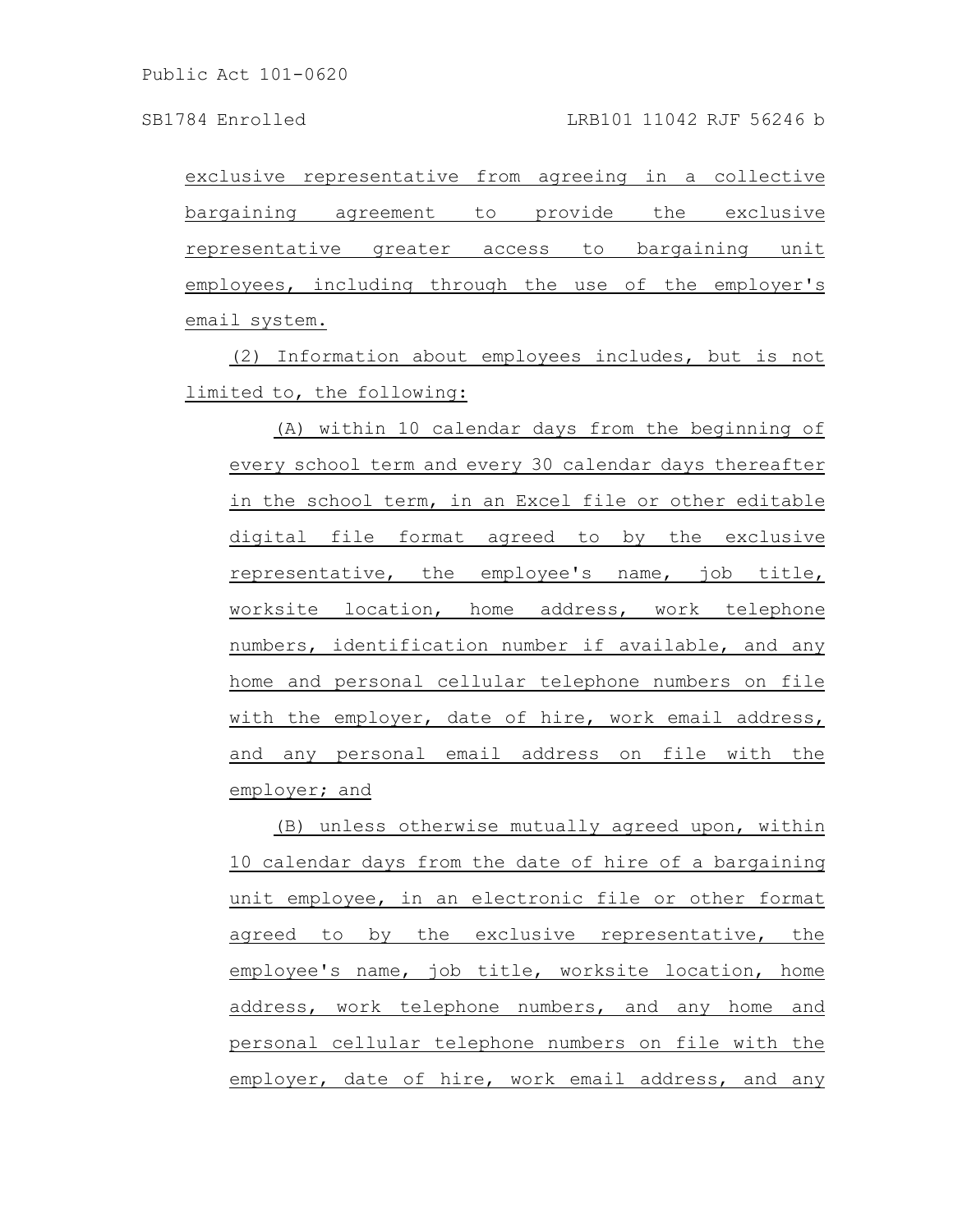personal email address on file with the employer.

(d) No employer shall disclose the following information of any employee: (1) the employee's home address (including ZIP code and county); (2) the employee's date of birth; (3) the employee's home and personal phone number; (4) the employee's personal email address; (5) any information personally identifying employee membership or membership status in a labor organization or other voluntary association affiliated with a labor organization or a labor federation (including whether employees are members of such organization, the identity of such organization, whether or not employees pay or authorize the payment of any dues of moneys to such organization, and the amounts of such dues or moneys); and (6) emails or other communications between a labor organization and its members.

As soon as practicable after receiving a request for any information prohibited from disclosure under this subsection (d), excluding a request from the exclusive bargaining representative of the employee, the employer must provide a written copy of the request, or a written summary of any oral request, to the exclusive bargaining representative of the employee or, if no such representative exists, to the employee. The employer must also provide a copy of any response it has made within 5 business days of sending the response to any request.

If an employer discloses information in violation of this subsection (d), an aggrieved employee of the employer or his or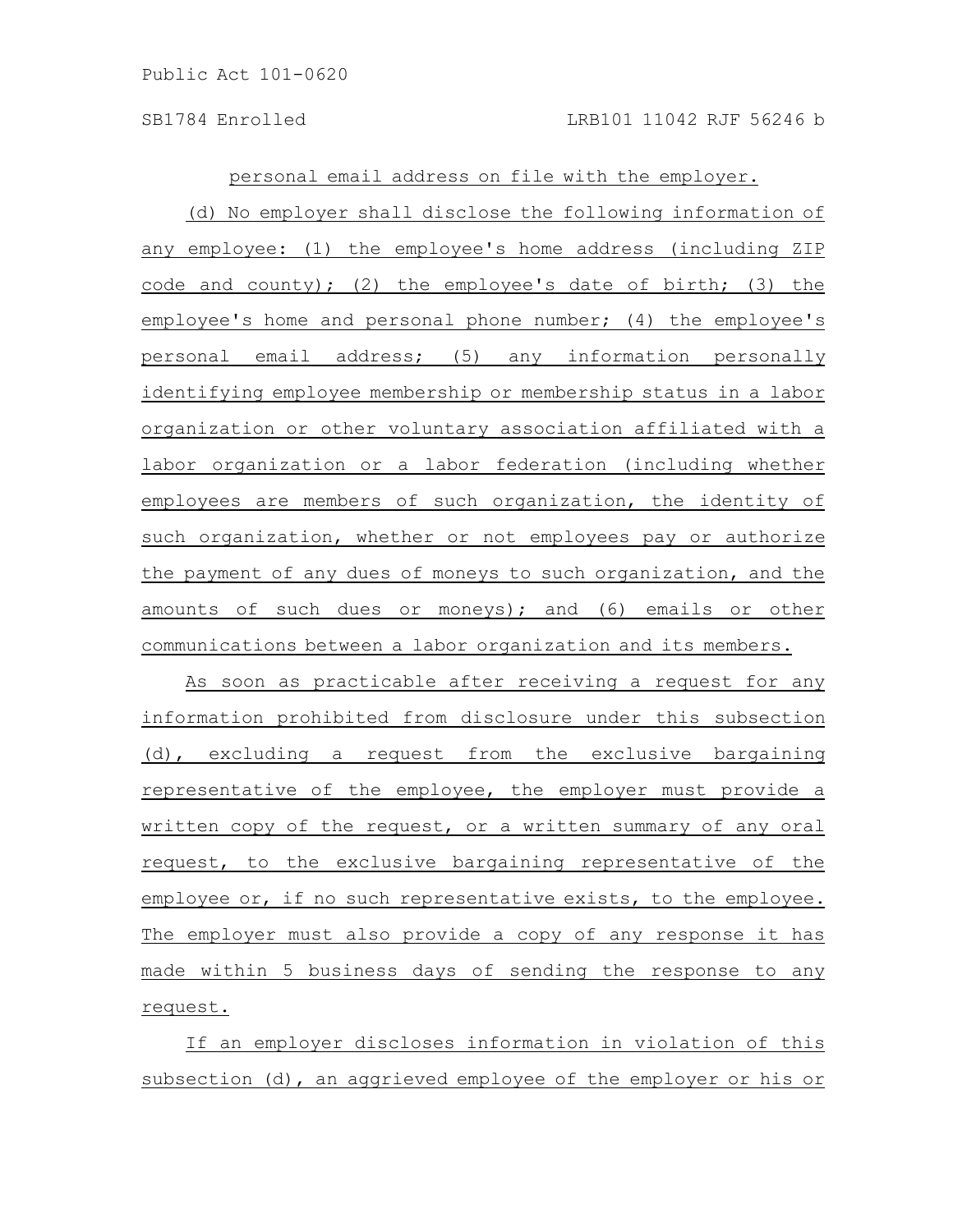her exclusive bargaining representative may file an unfair labor practice charge with the Illinois Educational Labor Relations Board pursuant to Section 14 of this Act or commence an action in the circuit court to enforce the provisions of this Act, including actions to compel compliance, if an employer willfully and wantonly discloses information in violation of this subsection. The circuit court for the county in which the complainant resides, in which the complainant is employed, or in which the employer is located shall have jurisdiction in this matter.

This subsection does not apply to disclosures (i) required under the Freedom of Information Act, (ii) for purposes of conducting public operations or business, or (iii) to the exclusive representative.

(Source: P.A. 83-1014.)

(115 ILCS 5/11.1 new)

Sec. 11.1. Dues collection.

(a) Employers shall make payroll deductions of employee organization dues, initiation fees, assessments, and other payments for an employee organization that is the exclusive representative. Such deductions shall be made in accordance with the terms of an employee's written authorization and shall be paid to the exclusive representative. Written authorization may be evidenced by electronic communications, and such writing or communication may be evidenced by the electronic signature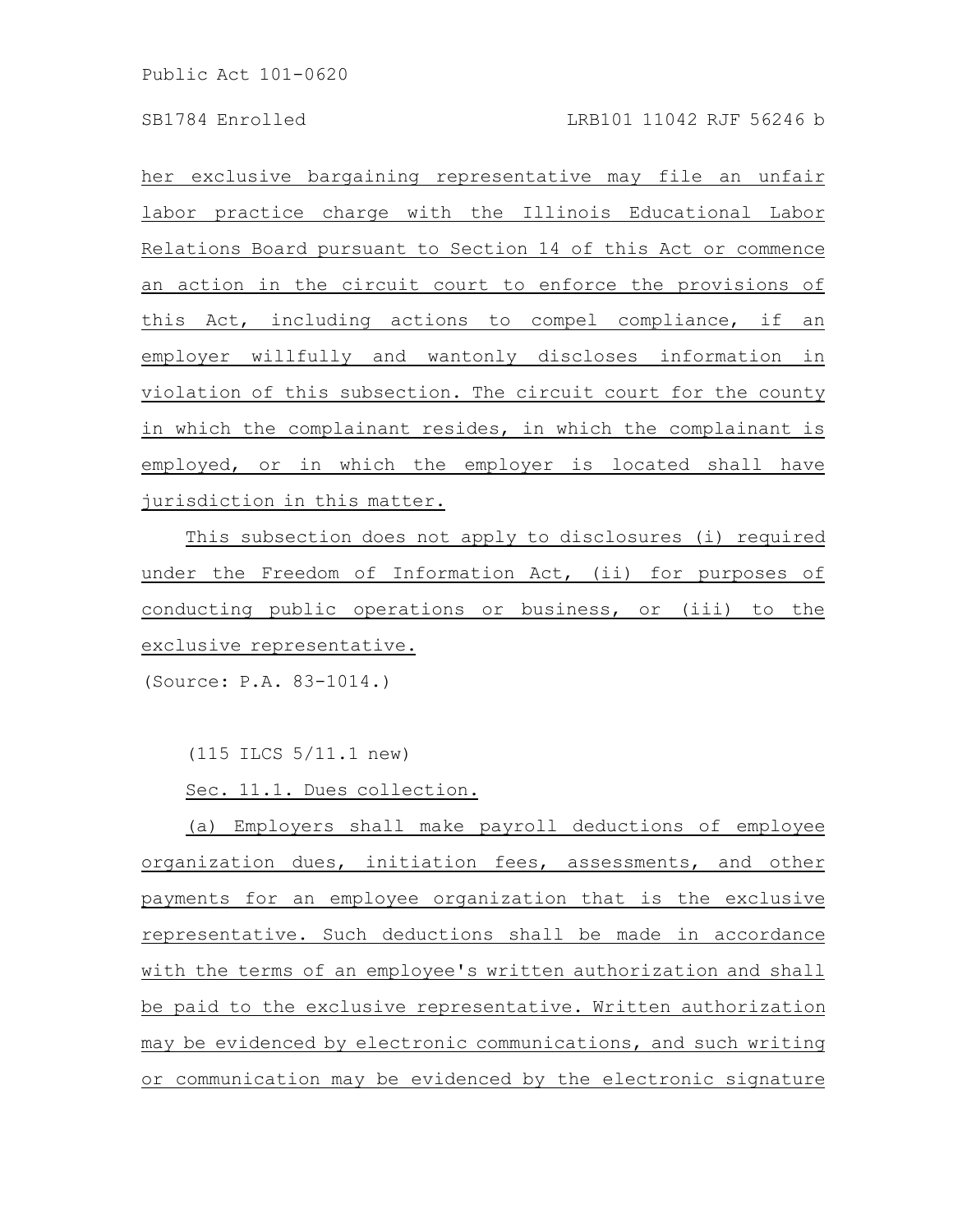of the employee as provided under Section 5-120 of the Electronic Commerce Security Act.

There is no impediment to an employee's right to resign union membership at any time. However, notwithstanding any other provision of law to the contrary regarding authorization and deduction of dues or other payments to a labor organization, the exclusive representative and an educational employee may agree to reasonable limits on the right of the employee to revoke such authorization, including a period of irrevocability that exceeds one year. An authorization that is irrevocable for one year, which may be automatically renewed for successive annual periods in accordance with the terms of the authorization, and that contains at least an annual 10-day period of time during which the educational employee may revoke the authorization, shall be deemed reasonable. This Section shall apply to all claims that allege that an educational employer or employee organization has improperly deducted or collected dues from an employee without regard to whether the claims or the facts upon which they are based occurred before, on, or after the effective date of this amendatory Act of the 101st General Assembly and shall apply retroactively to the maximum extent permitted by law.

(b) Upon receiving written notice of the authorization, the educational employer must commence dues deductions as soon as practicable, but in no case later than 30 days after receiving notice from the employee organization. Employee deductions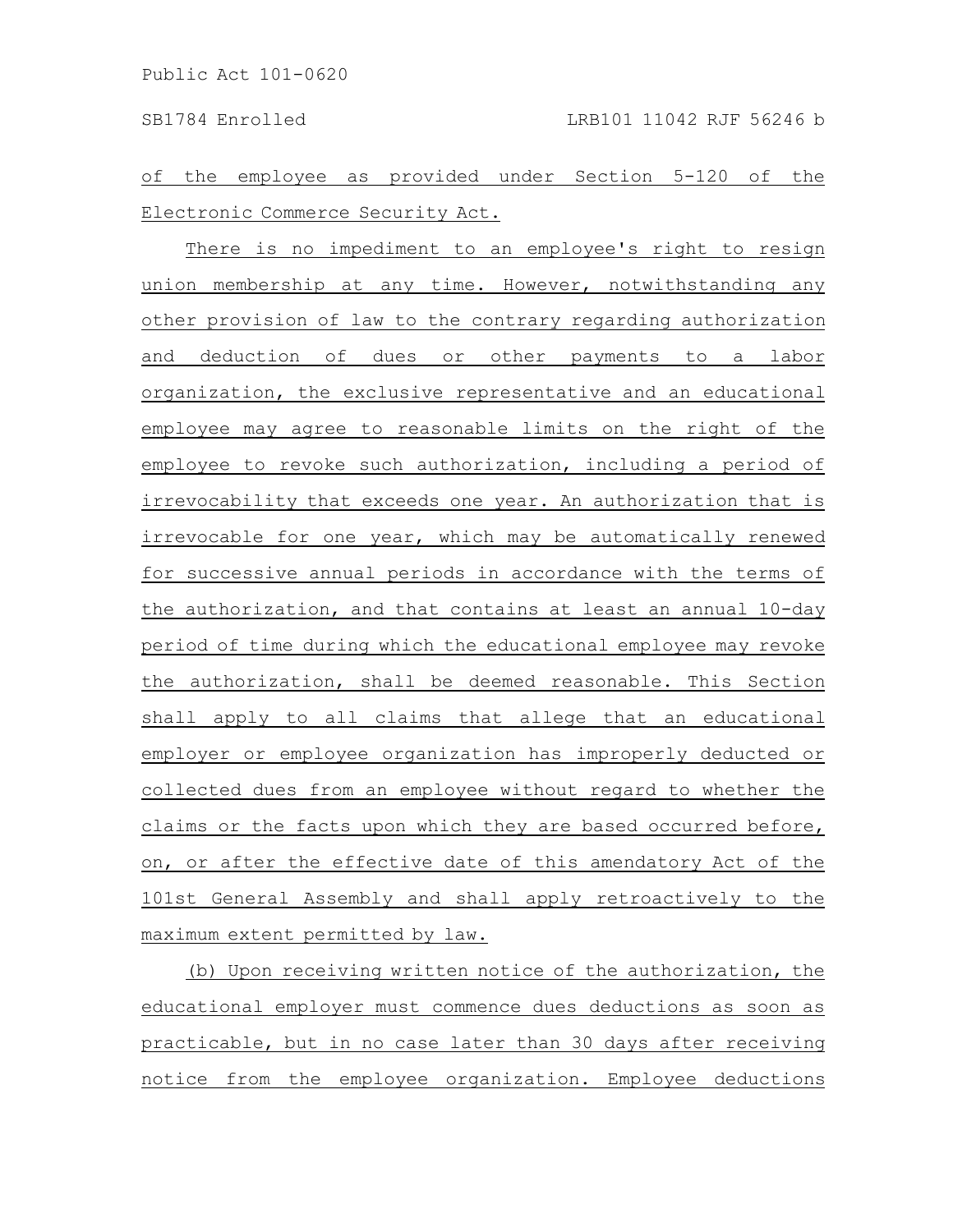shall be transmitted to the employee organization no later than 10 days after they are deducted unless a shorter period is mutually agreed to.

(c) Deductions shall remain in effect until:

(1) the educational employer receives notice that an educational employee has revoked his or her authorization in writing in accordance with the terms of the authorization; or

(2) the individual educational employee is no longer employed by the educational employer in a bargaining unit position represented by the same exclusive representative; provided that if such employee is, within a period of one year, employed by the same educational employer in a position represented by the same employee organization, the right to dues deduction shall be automatically reinstated.

Nothing in this subsection prevents an employee from continuing to authorize payroll deductions when no longer represented by the exclusive representative that would receive those deductions.

Should the individual educational employee who has signed a dues deduction authorization card either be removed from an educational employer's payroll or otherwise placed on any type of involuntary or voluntary leave of absence, whether paid or unpaid, the employee's dues deduction shall be continued upon that employee's return to the payroll in a bargaining unit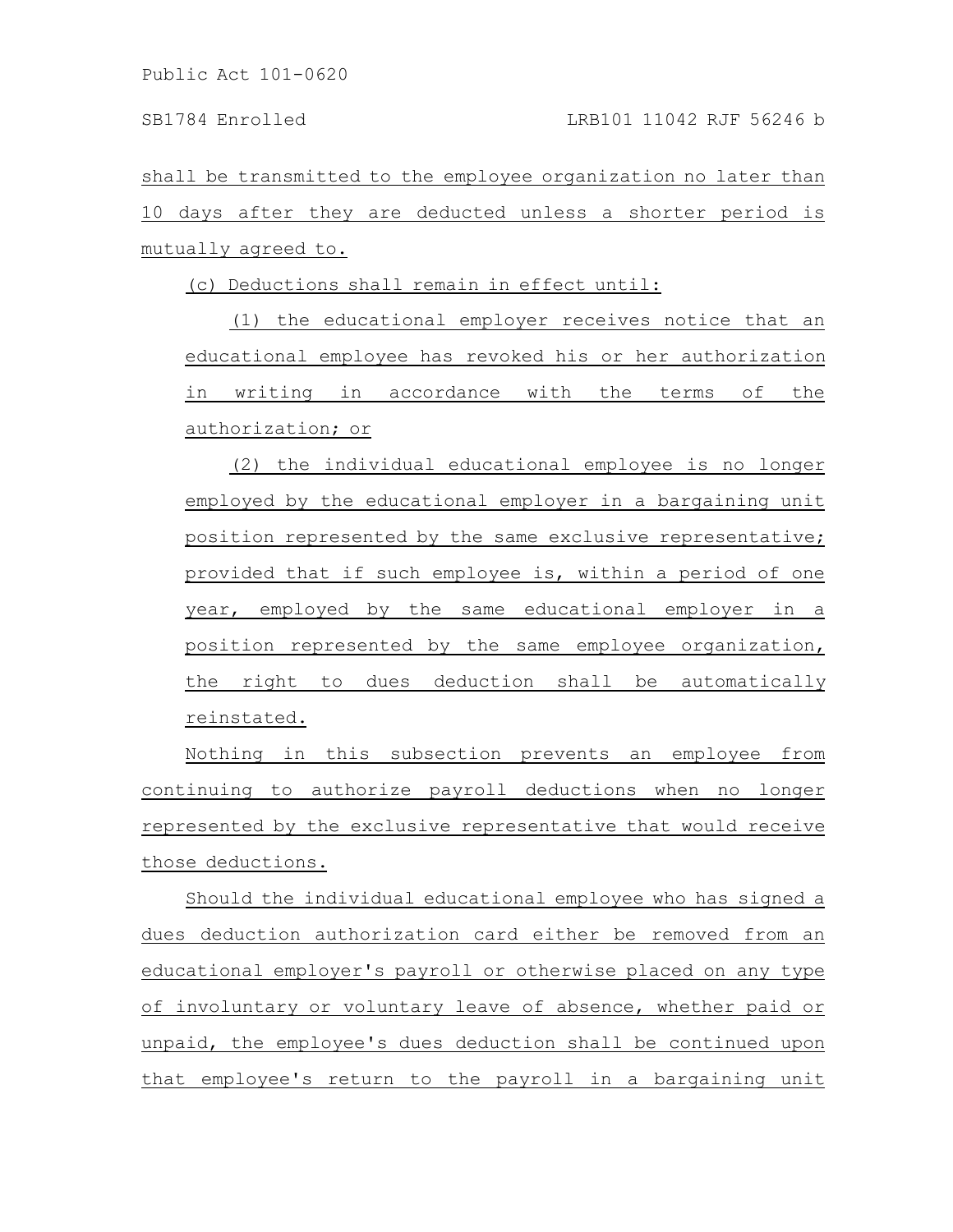position represented by the same exclusive representative or restoration to active duty from such a leave of absence.

(d) Unless otherwise mutually agreed by the educational employer and the exclusive representative, employee requests to authorize, revoke, cancel, or change authorizations for payroll deductions for employee organizations shall be directed to the employee organization rather than to the educational employer. The employee organization shall be responsible for initially processing and notifying the educational employer of proper requests or providing proper requests to the employer. If the requests are not provided to the educational employer, the employer shall rely on information provided by the employee organization regarding whether deductions for an employee organization were properly authorized, revoked, canceled, or changed, and the employee organization shall indemnify the educational employer for any damages and reasonable costs incurred for any claims made by educational employees for deductions made in good faith reliance on that information.

(e) Upon receipt by the exclusive representative of an appropriate written authorization from an individual educational employee, written notice of authorization shall be provided to the educational employer and any authorized deductions shall be made in accordance with law. The employee organization shall indemnify the educational employer for any damages and reasonable costs incurred for any claims made by an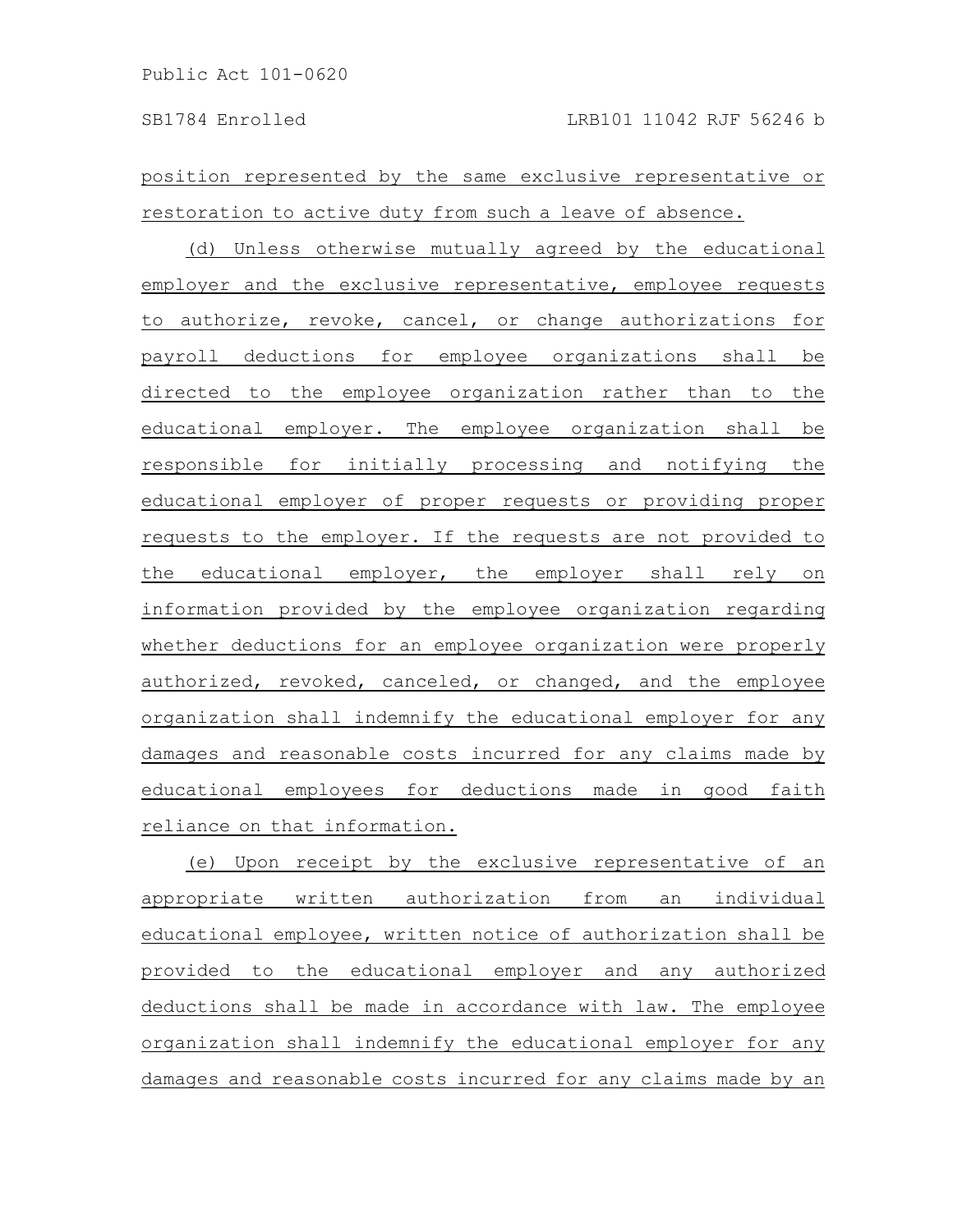educational employee for deductions made in good faith reliance on its notification.

(f) The failure of an educational employer to comply with the provisions of this Section shall be a violation of the duty to bargain and an unfair labor practice. Relief for the violation shall be reimbursement by the educational employer of dues that should have been deducted or paid based on a valid authorization given by the educational employee or employees. In addition, the provisions of a collective bargaining agreement that contain the obligations set forth in this Section may be enforced in accordance with Section 10.

(g) The Illinois Educational Labor Relations Board shall have exclusive jurisdiction over claims under Illinois law that allege an educational employer or employee organization has unlawfully deducted or collected dues from an educational employee in violation of this Act. The Board shall by rule require that in cases in which an educational employee alleges that an employee organization has unlawfully collected dues, the educational employer shall continue to deduct the employee's dues from the employee's pay, but shall transmit the dues to the Board for deposit in an escrow account maintained by the Board. If the exclusive representative maintains an escrow account for the purpose of holding dues to which an employee has objected, the employer shall transmit the entire amount of dues to the exclusive representative, and the exclusive representative shall hold in escrow the dues that the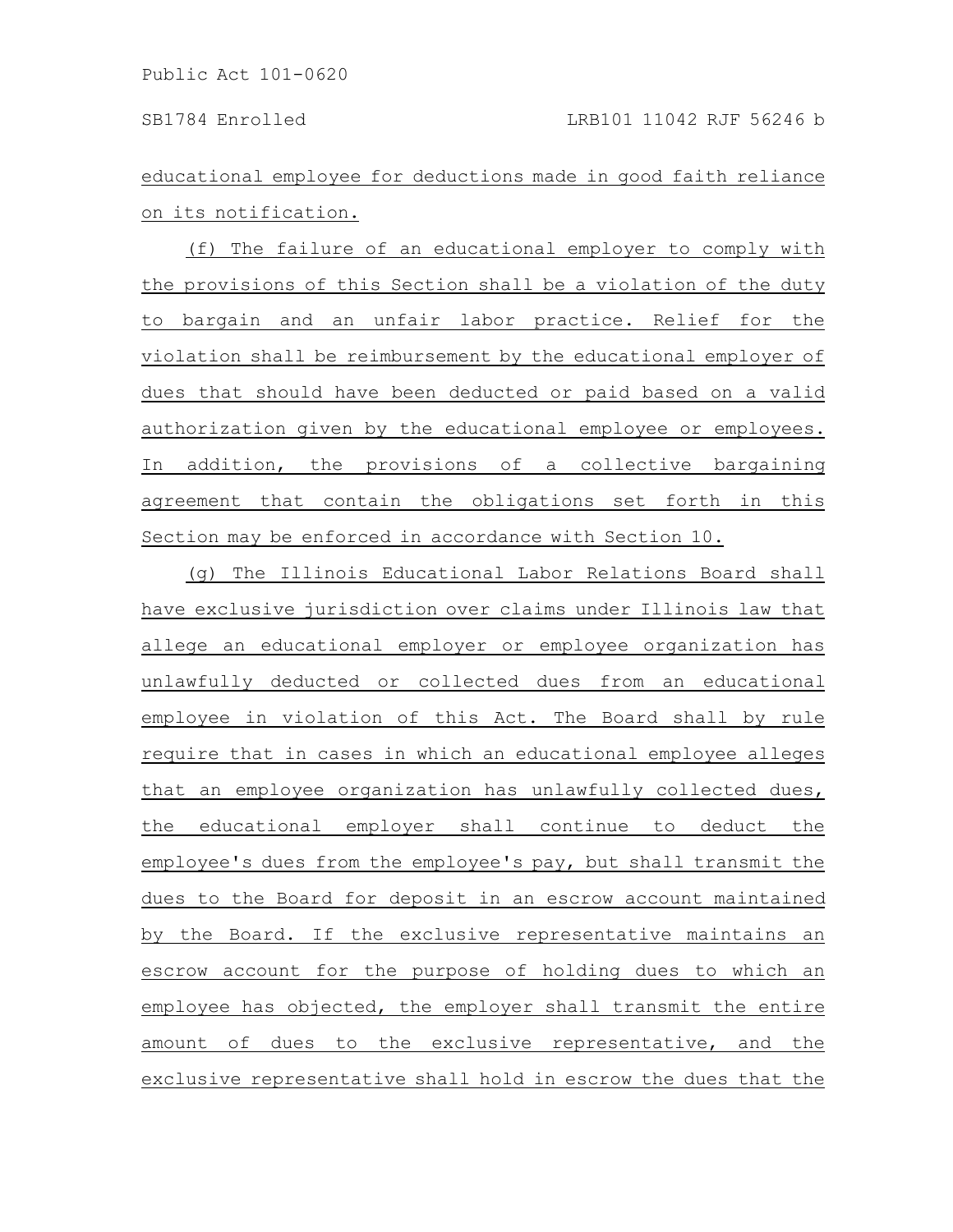employer would otherwise have been required to transmit to the Board for escrow; provided that the escrow account maintained by the exclusive representative complies with rules adopted by the Board or that the collective bargaining agreement requiring the payment of the dues contains an indemnification provision for the purpose of indemnifying the employer with respect to the employer's transmission of dues to the exclusive representative.

(h) If a collective bargaining agreement that includes a dues deduction clause expires or continues in effect beyond its scheduled expiration date pending the negotiation of a successor agreement, then the employer shall continue to honor and abide by the dues deduction clause until a new agreement that includes a dues deduction clause is reached. Failure to honor and abide by the dues deduction clause for the benefit of any exclusive representative as set forth in this subsection (h) shall be a violation of the duty to bargain and an unfair labor practice. For the benefit of any successor exclusive representative certified under this Act, this provision shall be applicable, provided the successor exclusive representative presents the employer with employee written authorizations or certifications from the exclusive representative for the deduction of dues, assessments, and fees under this subsection (h).

(i)(1) If any clause, sentence, paragraph, or subdivision of this Section shall be adjudged by a court of competent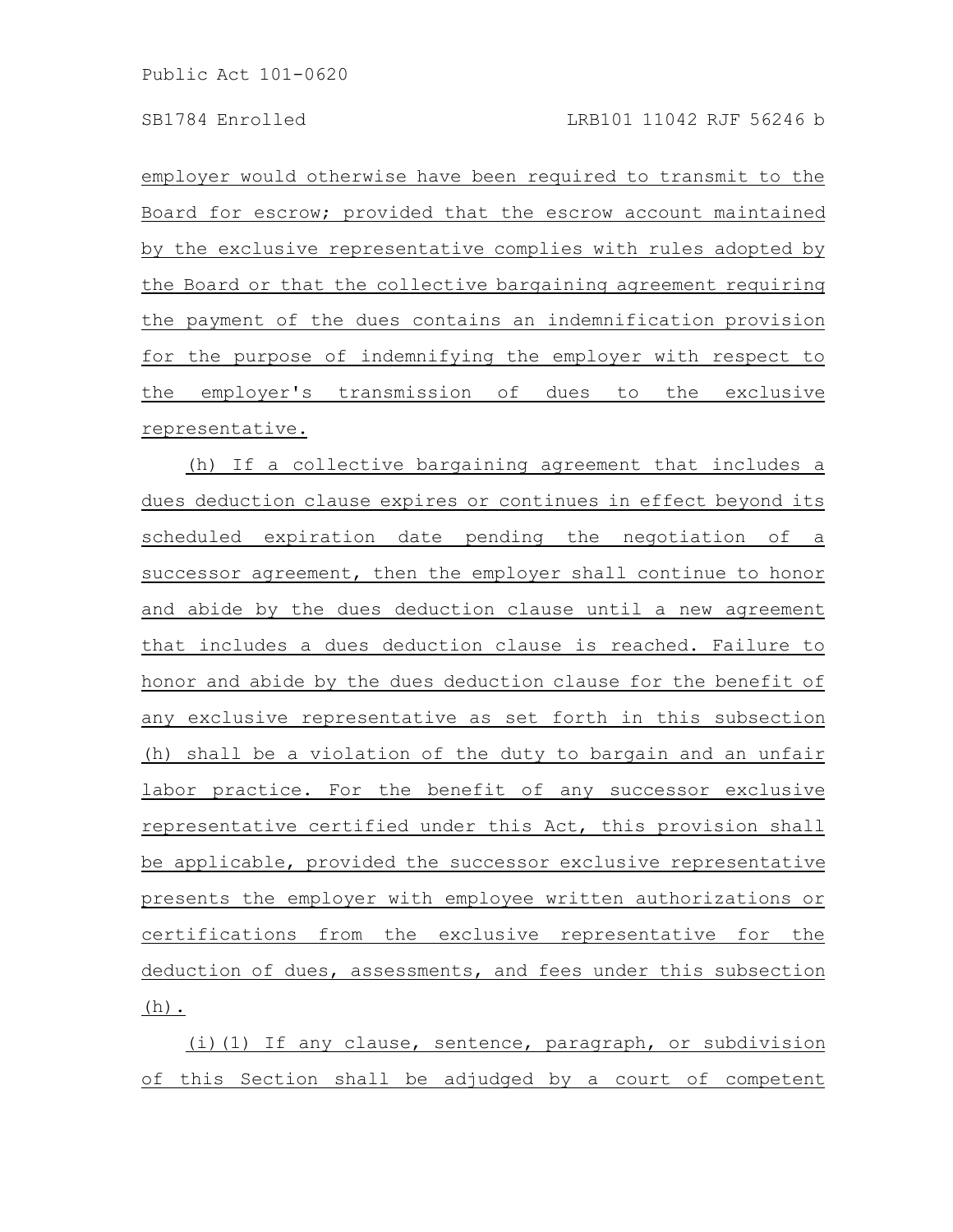jurisdiction to be unconstitutional or otherwise invalid, that judgment shall not affect, impair, or invalidate the remainder thereof, but shall be confined in its operation to the clause, sentence, paragraph, or subdivision of this Section directly involved in the controversy in which such judgment shall have been rendered.

(2) If any clause, sentence, paragraph, or part of a signed authorization for payroll deductions shall be adjudged by a court of competent jurisdiction to be unconstitutional or otherwise invalid, that judgment shall not affect, impair, or invalidate the remainder of the signed authorization, but shall be confined in its operation to the clause, sentence, paragraph, or part of the signed authorization directly involved in the controversy in which such judgment shall have been rendered.

(115 ILCS 5/11.2 new)

Sec. 11.2. Defense to liability.

(a) The General Assembly declares that educational employees who paid agency or fair share fees as a condition of employment in accordance with State laws and United States Supreme Court precedent prior to June 27, 2018 had no legitimate expectation of receiving that money back under any then available cause of action. Educational employers and employee organizations who relied on State law and United States Supreme Court precedent in deducting and accepting those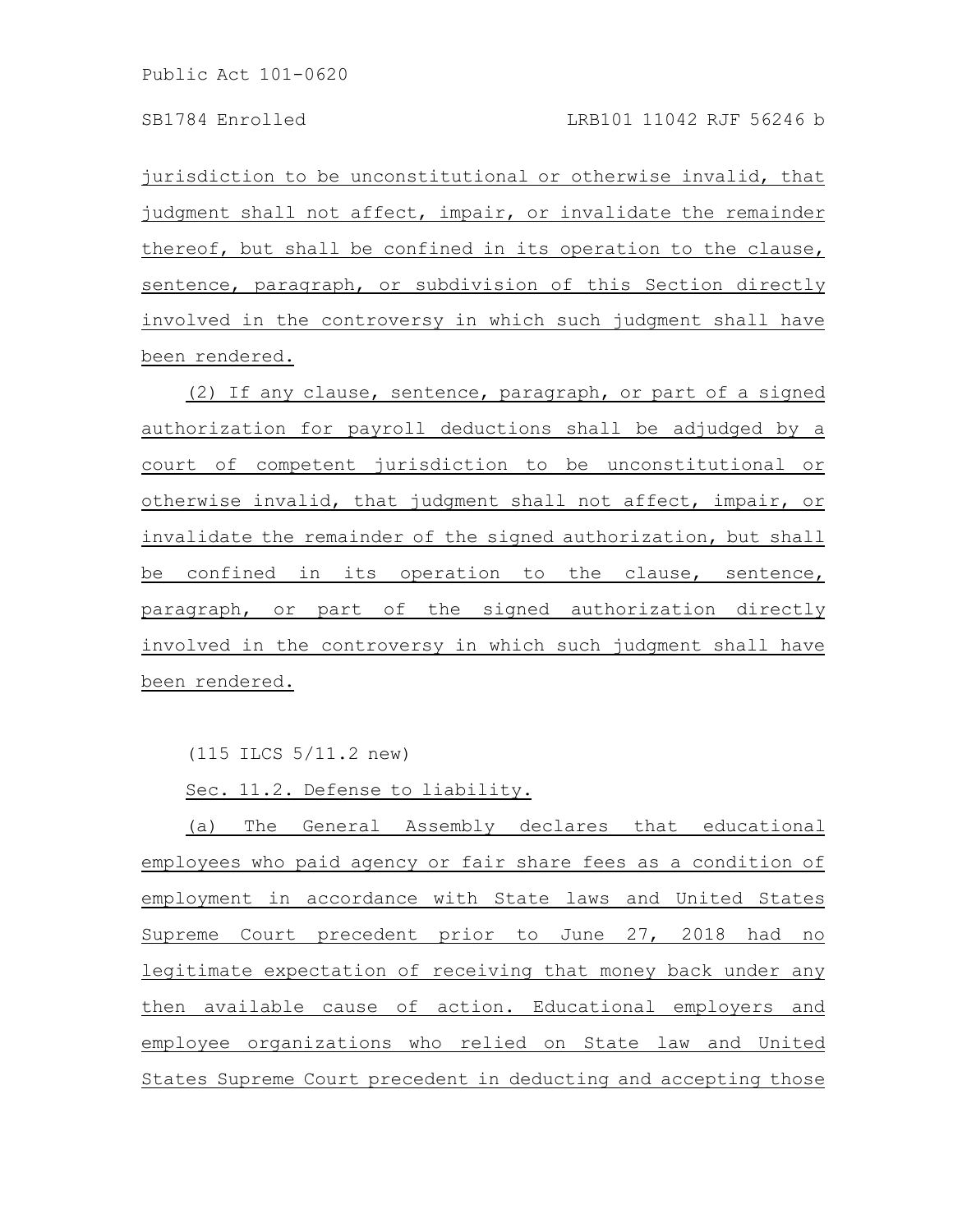fees were not liable to refund them. Agency or fair share fees were paid for collective bargaining representation that employee organizations were obligated by State law to provide to employees. Additionally, it should be presumed that educational employees who signed written membership or dues authorization agreements prior to this time knew and freely accepted the contractual obligations set forth in those agreements. Application of this Section to claims pending on the effective date of this amendatory Act of the 101st General Assembly will preserve, rather than interfere with, important reliance interests. This Section is therefore necessary to provide certainty to educational employers and employee organizations that relied on State law and to avoid disruption of educational labor relations after the United States Supreme Court's decision in Janus v. AFSCME Council 31, 138 S. Ct. 2448 (2018).

(b) No educational employer or employee organization or any of its employees or agents shall be liable for, and shall have a complete defense to, any claims or actions under the laws of this State for requiring, deducting, receiving, or retaining dues, agency fees, or fair share fees from educational employees, and current or former educational employees shall not have standing to pursue these claims or actions, if the dues or fees were permitted under the laws of this State then in force and paid, through payroll deduction or otherwise, prior to June 27, 2018.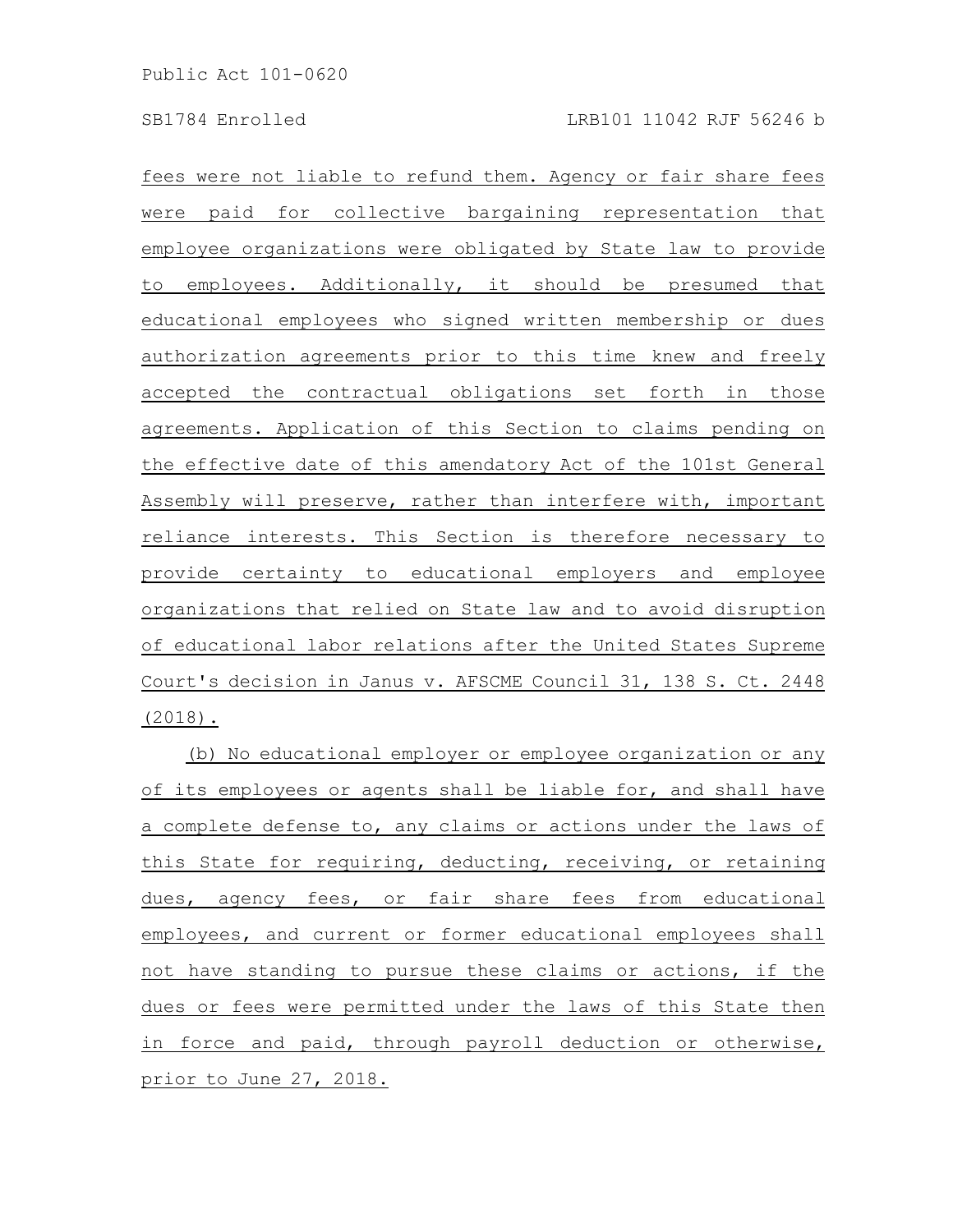### SB1784 Enrolled LRB101 11042 RJF 56246 b

(c) This Section shall apply to claims and actions pending on the effective date of this amendatory Act of the 101st General Assembly, as well to claims and actions on or after that date.

(d) This Section is a declaration of existing law and shall not be construed as a new enactment.

(115 ILCS 5/14) (from Ch. 48, par. 1714)

Sec. 14. Unfair labor practices.

(a) Educational employers, their agents or representatives are prohibited from:

(1) Interfering, restraining or coercing employees in the exercise of the rights guaranteed under this Act.

(2) Dominating or interfering with the formation, existence or administration of any employee organization.

(3) Discriminating in regard to hire or tenure of employment or any term or condition of employment to encourage or discourage membership in any employee organization.

(4) Discharging or otherwise discriminating against an employee because he or she has signed or filed an affidavit, authorization card, petition or complaint or given any information or testimony under this Act.

(5) Refusing to bargain collectively in good faith with an employee representative which is the exclusive representative of employees in an appropriate unit,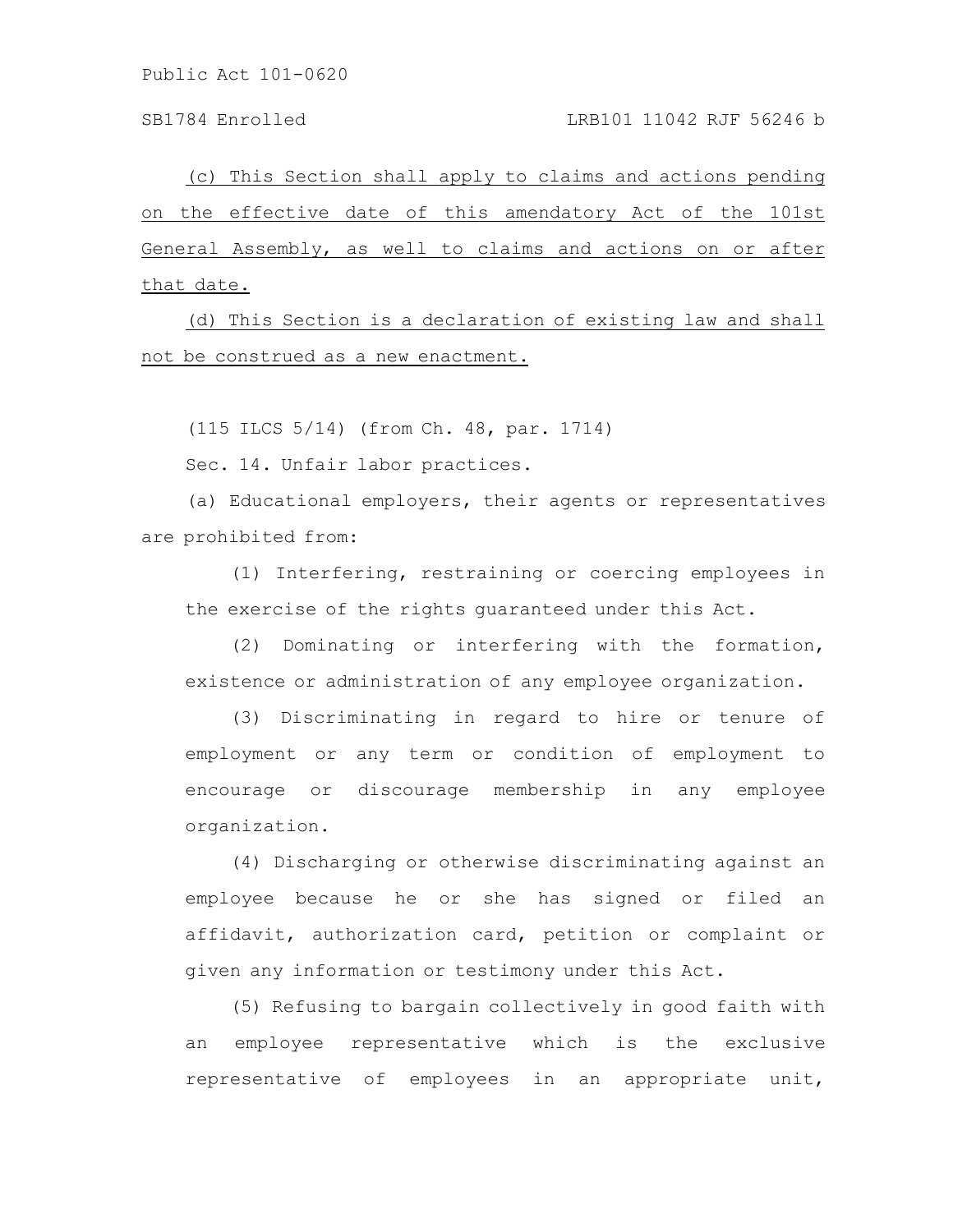## SB1784 Enrolled LRB101 11042 RJF 56246 b

including but not limited to the discussing of grievances with the exclusive representative; provided, however, that if an alleged unfair labor practice involves interpretation or application of the terms of a collective bargaining agreement and said agreement contains a grievance and arbitration procedure, the Board may defer the resolution of such dispute to the grievance and arbitration procedure contained in said agreement.

(6) Refusing to reduce a collective bargaining agreement to writing and signing such agreement.

(7) Violating any of the rules and regulations promulgated by the Board regulating the conduct of representation elections.

(8) Refusing to comply with the provisions of a binding arbitration award.

(9) Expending or causing the expenditure of public funds to any external agent, individual, firm, agency, partnership or association in any attempt to influence the outcome of representational elections held pursuant to paragraph (c) of Section 7 of this Act; provided, that nothing in this subsection shall be construed to limit an employer's right to be represented on any matter pertaining to unit determinations, unfair labor practice charges or pre-election conferences in any formal or informal proceeding before the Board, or to seek or obtain advice from legal counsel. Nothing in this paragraph shall be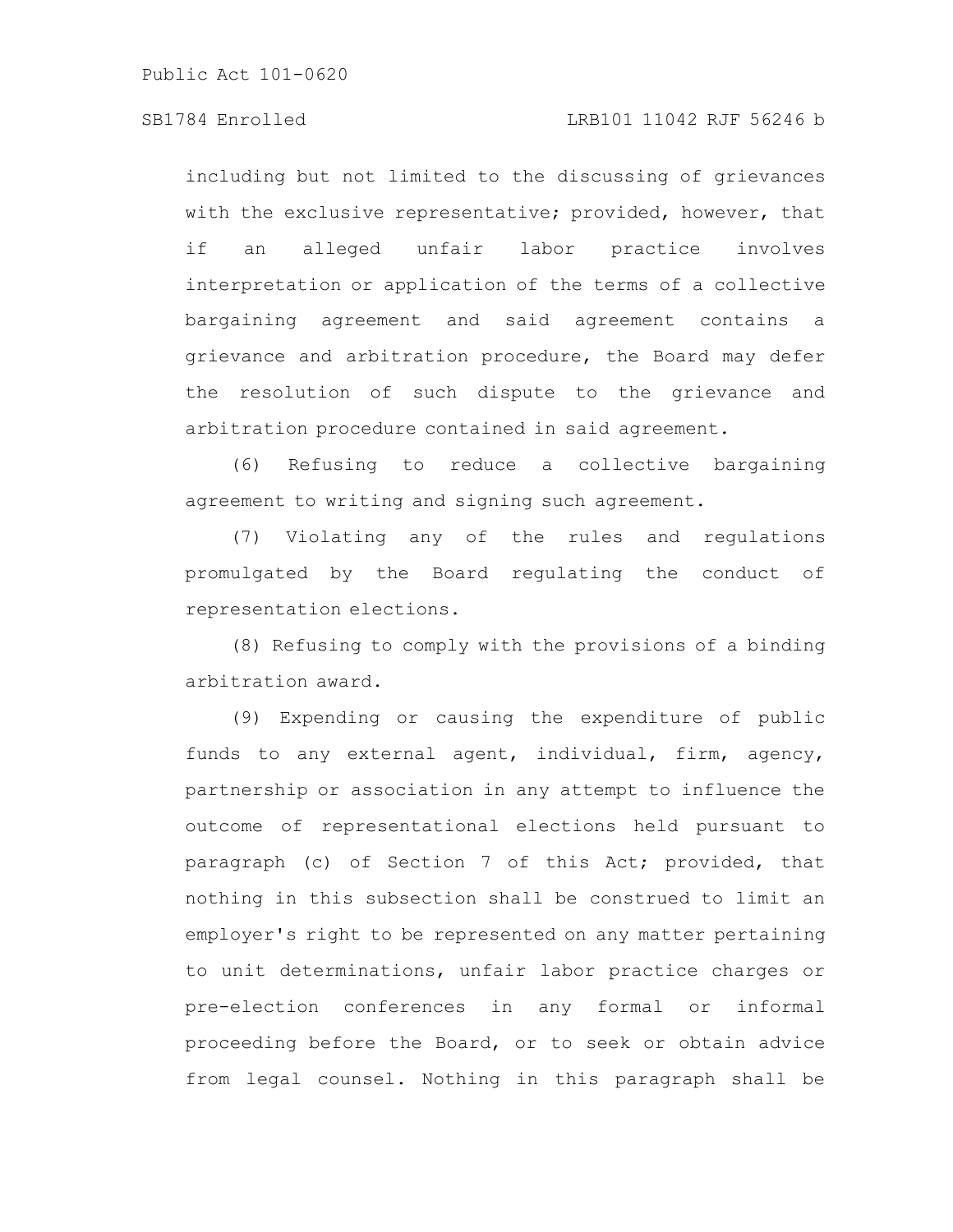## SB1784 Enrolled LRB101 11042 RJF 56246 b

construed to prohibit an employer from expending or causing the expenditure of public funds on, or seeking or obtaining services or advice from, any organization, group or association established by, and including educational or public employers, whether or not covered by this Act, the Illinois Public Labor Relations Act or the public employment labor relations law of any other state or the federal government, provided that such services or advice are generally available to the membership of the organization, group, or association, and are not offered solely in an attempt to influence the outcome of a particular representational election.

(10) Interfering with, restraining, coercing, deterring or discouraging educational employees or applicants to be educational employees from: (1) becoming members of an employee organization; (2) authorizing representation by an employee organization; or (3) authorizing dues or fee deductions to an employee organization, nor shall the employer intentionally permit outside third parties to use its email or other communications systems to engage in that conduct. An employer's good faith implementation of a policy to block the use of its email or other communication systems for such purposes shall be defense to an unfair labor practice. (11) Disclosing to any person or entity information set

forth in subsection (d) of Section 3 of this Act that the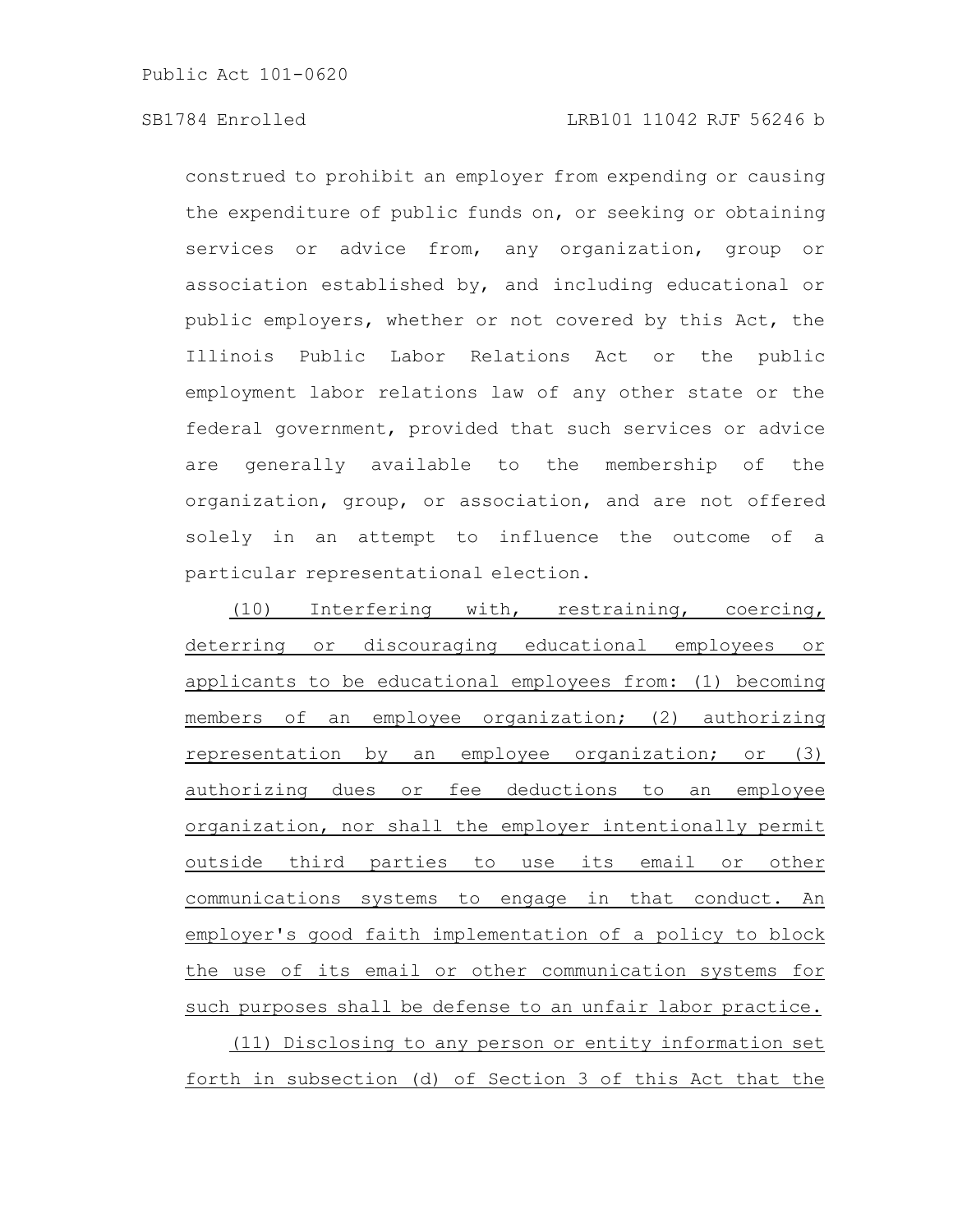employer knows or should know will be used to interfere with, restrain, coerce, deter, or discourage any public employee from: (i) becoming or remaining members of a labor organization, (ii) authorizing representation by a labor organization, or (iii) authorizing dues or fee deductions to a labor organization.

(b) Employee organizations, their agents or representatives or educational employees are prohibited from:

(1) Restraining or coercing employees in the exercise of the rights guaranteed under this Act, provided that a labor organization or its agents shall commit an unfair labor practice under this paragraph in duty of fair representation cases only by intentional misconduct in representing employees under this Act.

(2) Restraining or coercing an educational employer in the selection of his representative for the purposes of collective bargaining or the adjustment of grievances.

(3) Refusing to bargain collectively in good faith with an educational employer, if they have been designated in accordance with the provisions of this Act as the exclusive representative of employees in an appropriate unit.

(4) Violating any of the rules and regulations promulgated by the Board regulating the conduct of representation elections.

(5) Refusing to reduce a collective bargaining agreement to writing and signing such agreement.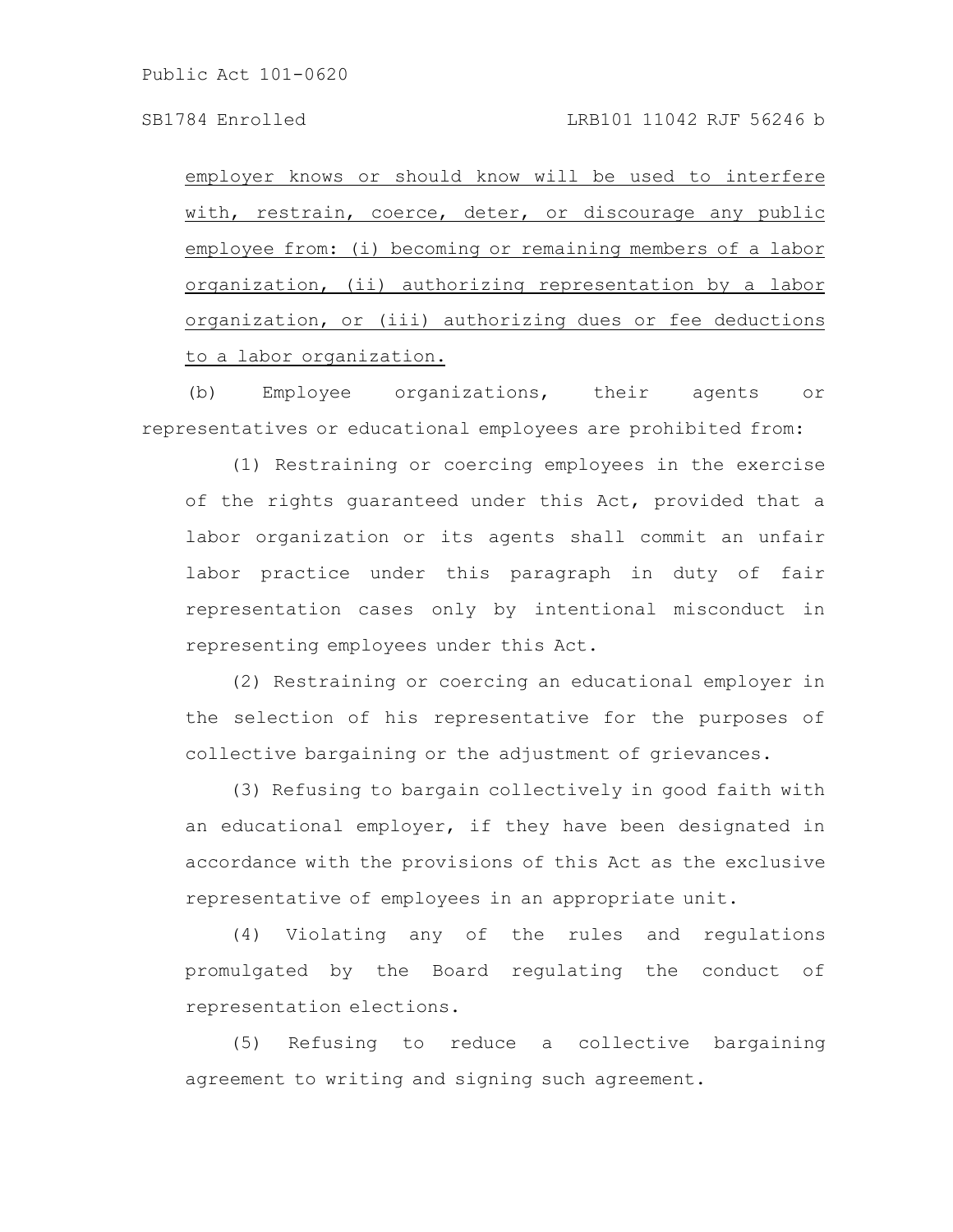(6) Refusing to comply with the provisions of a binding arbitration award.

(c) The expressing of any views, argument, opinion or the dissemination thereof, whether in written, printed, graphic or visual form, shall not constitute or be evidence of an unfair labor practice under any of the provisions of this Act, if such expression contains no threat of reprisal or force or promise of benefit.

(c-5) The employer shall not discourage public employees or applicants to be public employees from becoming or remaining union members or authorizing dues deductions, and shall not otherwise interfere with the relationship between employees and their exclusive bargaining representative. The employer shall refer all inquiries about union membership to the exclusive bargaining representative, except that the employer may communicate with employees regarding payroll processes and procedures. The employer will establish email policies in an effort to prohibit the use of its email system by outside sources.

(d) The actions of a Financial Oversight Panel created pursuant to Section 1A-8 of the School Code due to a district violating a financial plan shall not constitute or be evidence of an unfair labor practice under any of the provisions of this Act. Such actions include, but are not limited to, reviewing, approving, or rejecting a school district budget or a collective bargaining agreement.